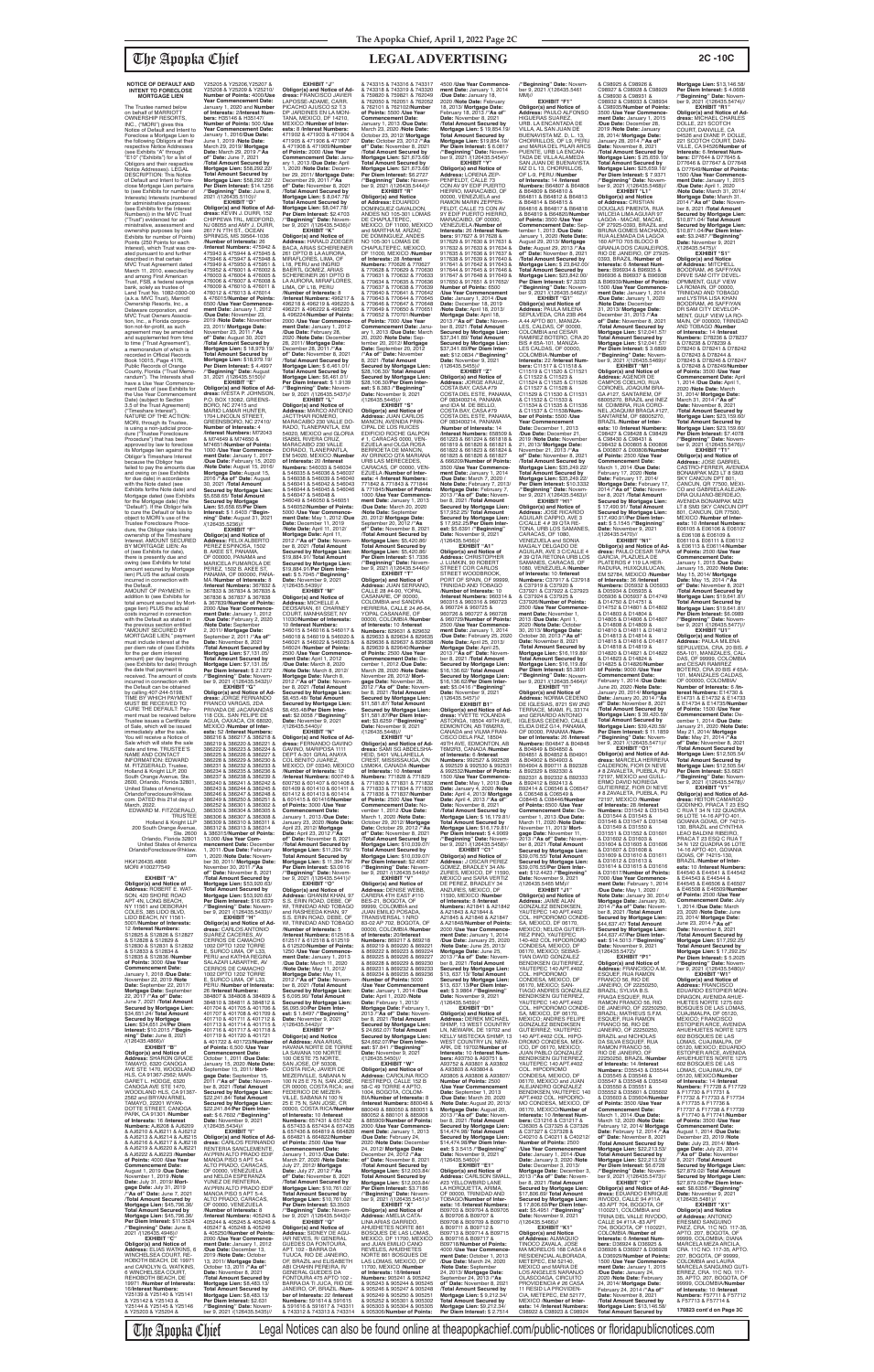F57715 & F57716 & F57717 & F57718 & F57719 & F57720/**Number of Points:** 2500 /**Use Year Com-mencement Date:** January 1, 2015 /**Due Date:** January 22, 2020 /**Note Date:** Sep-tember 22, 2014/ **Mortgage Date:** September 22, 2014 /**"As of" Date:** November 8, 2021 /**Total Amount Secured by Mortgage Lien:** \$19,586.59/ **Total Amount Secured by Mortgage Lien:** \$19,586.59/**Per Diem Inter-est:** \$ 5.7869 /**"Beginning" Date:** November 9, 2021 /(126435.5482)// **EXHIBIT "Y1"**

**Obligor(s) and Notice of Address:** L.C.M.& ASOCIADOS LTD A, A COLOMBIA CORPORA-TION, CARRERA 58 85-215, BARRANQUILLA, OF 00000, COLOMBIA and DAVID HERNAN MAESTRE CASTRO, AS INDIVIDUAL<mark>,</mark><br>AS GUARANTOR AND AS AS GUARANTOR AND AS PRESIDENT, CARRERA 58 85-215, BARRANQUILLA, OF 00000, COLOMBIA /**Number of Interests:** 5 /**Interest Numbers:** F81130 & F81131 & F81132 & F81133 & F81134/**Number of Points:** 1250 /**Use Year Commencement Date:** January 1, 2015 /**Due Date:** January 6, 2020 /**Note Date:** November 6, 2014/ **Mortgage Date:** November 6, 2014 /**"As of" Date:** November 8, 2021 /**Total Amount Secured by Mortgage Lien:**<br>\$11.491.11/ Total Amount \$ 11,491.11/ **Total Amount Secured by Mortgage Lien:** \$11,491.11/**Per Diem Inter-est:** \$ 3.35 /**"Beginning" Date:** November 9, 2021 /(126435.5486)//

/(126435.5487)// **EXHIBIT "A2" Obligor(s) and Notice of<br><b>Address:** JOSE VICTOR<br>DA SILVA NETO, RUA<br>PEDRO VIRILLO, 477, INDAIATUBA SAO PAULO, OF 13339545, BRAZIL and NEIRE OLGA FURLAN<br>DA SILVA, RUA PEDRO<br>VIRILLO, 477, INDAIATUBA SAO PAULO, OF 13339545, BRAZIL /**Number of Interests:** 10 /**Interest Numbers:** G25441 & G25442 & G25443 & G25444 & G25445 & G25446 & G25447 & G25448 & G25449 & G25450/**Number of Points:** 2500 /**Use Year Commencement Date:** December 1, 2014 /**Due Date:** March 24, 2020 /**Note Date:** November 24, 2014/ **Mortgage Date:** November 24, 2014 /**"As of" Date:** November 8, 2021 /**Total Amount Secured by Mortgage Lien:** \$18,432.61/ **Total Amount Secured by Mortgage Lien:** \$ 18,432.61/**Per Diem Inter-est:** \$ 5.5604 /**"Beginning" Date:** November 9, 2021 /(126435.5489)// **EXHIBIT "B2"**

**EXHIBIT "Z1" Obligor(s) and Notice of Address:** EDUARDO DOMINGUEZ GAVALDON, ANDES NO 105-301 LOMAS DE CHAPULTE-PEC, MEXICO, DF 11000, MEXICO /**Number of Interests:** 14 /**Interest Numbers:** F85236 & F85237 & F85238 & F85239 & F85240 & F85241 & F85242 & F85243 & F85244 & F85245 & F85246 & F85247 & F85248 & F85249/**Number of Points:** 3500 /**Use Year Commencement Date:** January 1, 2015 /**Due Date:** March 6, 2020 /**Note Date:** October 6, 2014/ **Mortgage Date:** October 6, 2014 /**"As of" Date:** November 8, 2021 /**Total Amount Secured by Mortgage Lien:** \$18,922.33/ **Total Amount Secured by Mortgage Lien:** \$ 18,922.33/**Per Diem Inter-est:** \$5.1806 /**"Beginning" Date:** November 9, 2021 ber 8, 2021 /**Total Amount Secured by Mortgage Lien:** \$ 13,677.42/ **Total Amount Secured by Mortgage Lien:** \$13,677.42/**Per Diem Interest:** \$ 4.1264 /**"Beginning" Date:** November 9, 2021<br>/(126435.5494)// **Obligor(s) and Notice of Address:** HARALD HERMANN ZOEGER BACA, ARIAS SCHEREINER 261 DPTO B LA AURORA, MIRAFLORES, LIMA, OF 18, PERU and INGRID MARIA BAERTL GOMEZ, ARIAS SCHEREINER 261 DPTO B LA AURORA,<br>MIRAFLORES, LIMA, OF 18, PERU /**Number of In-terests:** 10 /**Interest Num-bers:** G93151 & G93152 & G93201 & G93202 & G93203 & G93204 & G93205 & G93206 & G93207 & G93208/**Number of Points:** 2500 /**Use Year Commencement Date:** January 1, 2016 /**Due Date:** February 22, 2020 /**Note** 

**Obligor(s) and Notice of Address:** SAYID RAM-DEEN, 71 BRUNTON AVE. DIEGO MARTIN, OF 00000, TRINIDAD AND TOBAGO and SHAREEFAH RAM-DEEN, 71 BRUNTON AVE.,<br>DIEGO MARTIN, OF 00000 GO MARTIN, I TRINIDAD AND TOBAGO /**Number of Interests:** 10 /**Interest Numbers:** G40422 & G40423 & G40424 & G40425 & G40426 & G40427 & G40428 & G40429 & G40430 & G40431/**Number of Points:** 2500 /**Use Year Com-mencement Date:** January 1, 2015 /**Due Date:** April 1, 2020 /**Note Date:** Decembe 30, 2014/ **Mortgage Date:** December 30, 2014 /**"As of" Date:** November 8, 2021 /**Total Amount Secured by Mortgage Lien:** \$18,284.96/ **Total Amount Secured by Mortgage Lien:<br>\$ 18 284 96/Per Diem Inter-**\$ 18,284.96/**Per Diem Inter-est:** \$5.8462 /**"Beginning" Date:** November 9, 2021 /(126435.5490)// **EXHIBIT "C2" Obligor(s) and Notice<br><b>of Address:** PATRICIA<br>MONICA RUIZ DE CHAVEZ<br>RINCON GALLARDO, AV DE LAS FUENTES 49 B PISO 2 COL LOMAS DE TECAMACHALCO, NAU-CALPAN, EM 53950, MEXI-CO /**Number of Interests:** 4 /**Interest Numbers:** G66649 & G66650 & G66651 & G66652/**Number of Points:** 1000 /**Use Year Commencement Date:** January 1, 2015 /**Due Date:** February 3, 2020 /**Note Date:** December 3, 2014/ **Mortgage Date:** December 3, 2014 /**"As of" Date:** November 8, 2021 /**Total Amount Secured by Mortgage Lien:** \$9,333.42/ **Total Amount Secured by Mortgage Lien:** \$9,333.42/**Per Diem Interest:** \$2.7298 /"**Beginning"**<br>**Date:** November 9, 2021<br>/(126435.5491)// **EXHIBIT "D2" Obligor(s) and Notice of Address:** JUAN CARLOS ROMERO, HIPOLITO YRIGOYEN<br>832, CORRIENTES, OF 99999, ARGENTINA and DIANA IRENE GARRIDO, HIPOLITO YRIGOYEN 832, CORRIENTES, OF 99999, ARGENTINA /**Number of Interests:** 40 /**Interest Numbers:** G73709 & G73710 & G73711 & G73712 & G73713 & G73714 & G73715 & G73716 & G73717 & G73718 & G73719 & G73720 & G73721 & G73722 & G73723 & G73724 & G73725 & G73726 & G73727 & G73728 & G73729 & G73730 & G73731 & G73732 & G73733 & G73734 & G73735 & G73736 & G73737 & G73738 & G73739 & G73740 & G73741 & G73742 & G73743 & G73744 & G73745 & G73746 & G73747 & G73748/**Number of Points:** 10,000 /**Use Year Commencement Date:** January 1, 2015 /**Due Date:** January 23, 2020 /**Note Date:** December 23, 2014/ **Mortgage Date:** December 23, 2014 /**"As of" Date:** November 8, 2021 /**Total Amount Secured by Mortgage Lien:** \$80,062.87/ **Total Amount**  /**Total Amount Secured by Mortgage Lien:** \$ 14,108.67/ **Total Amount Secured by Mortgage Lien:** \$ 14,108.67/**Per Diem Inter-est:** \$ 4.2527 /**"Beginning" Date:** November 9, 2021

**Secured by Mortgage Lien:** \$80,062.87/**Per Diem Inter-est:** \$26.5227 /**"Beginning" Date:** November 9, 2021 /(126435.5492)// **EXHIBIT "E2" Obligor(s) and Notice of Address:** GUILLERMO<br>HERRERA FAKHYE, CALLE MONTEROSA 270 ÓFIC<br>1104 SANTIAGO DE SUR 1104 SANTIAGO DE SUR-<br>CO, LIMA, OF L33, PERU<br>**/Number of Interests**: 4<br>**/Interest Numbers**: G79636<br>& G79637 & G79638 & G79639/**Number of Points:** 1000 /**Use Year Commencement Date:** January 1, 2016 /**Due Date:** February 12, 2020 /**Note Date:** February 12, 2015/ **Mortgage Date:** February 12, 2015 /**"As of" Date:** November 8, 2021 /**Total Amount Secured by Mortgage Lien:** \$10,367.37/ **Total Amount Secured by Mortgage Lien:** \$ 10,367.37/**Per Diem Inter-est:** \$3,224 /**"Beginning" Date:** November 9, 2021 /(126435.5493)// **EXHIBIT "F2" Obligor(s) and Notice of Address:** KENNETH<br>E. DUFFIE, 8301 FAWN HEATHER CT, LAS VEGAS, NV 89149 and DELITHA M. DUFFIE, 8301 FAWN HEATHER CT. LAS VEGAS NV 89149 /**Number of Interests:** 6 /**Interest Numbers:** G38503 & G38504

& G38505 & G38506 & G38507 & G38508/**Number of Points:** 1500 /**Use Year Commencement Date:** De-cember 1, 2014 /**Due Date:** April 26, 2020 /**Note Date:** November 26, 2014/ **Mort-gage Date:** November 26, 2014 /**"As of" Date:** Novem-

**EXHIBIT "G2"**

**Date:** January 22, 2015/ **Mortgage Date:** January 22, 2015 /**"As of" Date:** Novem-ber 8 2021 /**Total Amount Secured by Mortgage Lien:** \$22,097.90/ **Total Amount Secured by Mortgage Lien:** \$22,097.90/**Per Diem Inter-est:** \$ 6.9821 /**"Beginning" Date:** November 9, 2021

/(126435.5495)// **EXHIBIT "H2" Obligor(s) and Notice<br><b>of Address:** MARLYN P.<br>MAGBOO AS INDIVIDUAL, AS GUARANTOR AND AS TRUSTEE OF THE<br>MAGBOO FAMILY TRUST DATED MARCH 12, 1990,<br>300 3RD ST #805, SAN<br>FRANCISCO, CA 94107/ **Number of Interests:** 6 /**Interest Numbers:** G93422 & G93423 & G93424 & G93425 & G93426 & G93427/**Number of Points:** 1500 /**Use Year Commencement Date:** January 1, 2016 /**Due Date:** April 1, 2020 /**Note Date:** March 31, 2015/ **Mortgage Date:** March 31, 2015 /**"As of" Date:** November 8, 2021

/(126435.5496)// **EXHIBIT** "I2"<br>**EXHIBIT** "I2"<br>Obligor(s) and Notice of **Obligor(s) and Notice of Address:** JOSE IGNACIO LOZANO USCANGA, DIEGO FERNANDEZ DE CORDOVA #125 COL<br>LOMAS DE CHAPULTE-PEC, MEXICO, DF 11000, MEXICO and ELISA AGUI-LAR SOLORZANO, DIEGO FERNANDEZ DE COR-DOVA #125 COL LOMAS<br>DE CHAPULTEPEC, MEX-ICO, DF 11000, MEXICO<br>/**Number of Interests:** 40<br>/**Interest Numbers:** H04032<br>& H04033 & H04034 & H04035 & H04036 & H04037 & H04038 & H04039 & H04040<br>& H04041 & H04042<br>& H04043 & H04044<br>& H04045 & H04046 & H04047 & H04048 & H04049 & H04050 & H04051 & H04052 & H04101 & H04102 & H04103 & H04104 & H04105 & H04106 & H04107 & H04108 & H04109 & H04110 & H04111 & H04112 & H04113 & H04114 & H04115 & H04116 & H04117 & H04118 & H04119/**Number of Points:** 10,000 /**Use Year**  Commencement Date:<br>December 1, 2014 /Due<br>Date: March 2, 2020 /Note<br>Date: February 2, 2015/<br>Mortgage Date: February 2,<br>2015 /"As of" Date: Novem-<br>Der 8, 2021 /Total Amount **Secured by Mortgage Lien:** \$64,189.84/ **Total Amount Secured by Mortgage Lien:** \$64,189.84/**Per Diem Interest:** \$18.8727 /**"Beginning" Date:** November 9, 2021 /(126435.5497)// **EXHIBIT "J2" Obligor(s) and Notice of Address:** JAVIER MOLINA GARZA, CALLE DORADO 107 LOMA DE VALLE ESCONDIDO, ATIZAPAN<br>DE ZARAGOZA, DF 52930, MEXICO; SYLVIA CARO-LINA PARADA BONILLA, CALLE DORADO 107 LOMA DE VALLE ESCONDIDO, ATIZAPAN DE ZARAGOZA,<br>DE 52930, MEXICO and DF 52930, MEXICO and PAMELA AIDE MOLINA PARADA, CALLE DORADO 107 LOMA DE VALLE ESCONDIDO, ATIZAPAN DE ZARAGOZA, DF 52930,<br>MEXICO/**Number of**<br>**Interests:** 6 /I<mark>nterest Num-</mark> **bers:** H23349 & H23350 & H23351 & H23352 & H23401 & H23402/**Numbe of Points:** 1500 /**Use Year Commencement Date:** January 1, 2016 /**Due Date:** December 2, 2019 /**Note Date:** March 2, 2015/ **Mort**gage Date: March 2, 2015<br>"As of "Date: November<br>8, 2021 /Total Amount<br>Secured by Mortgage Lien:<br>\$15,142.46/Total Amount<br>Secured by Mortgage Lien:<br>St5,142.46/Per Diem Inter**est:** \$4.6342 /**"Beginning"**<br>**Date:** November 9, 2021<br>/(126435.5498)// **EXHIBIT "K2" Obligor(s) and Notice of Address:** EDGAR VELASCO, CARRERA<br>15 NO. 118-75 602 APT 602, BOGOTA, OF 00000, COLOMBIA and YOLANDA RAMIREZ, CARRERA

**ncement Date: April** 1, 2015 /**Due Date:** January 18, 2020 /**Note Date:** March 18, 2015/ **Mortgage Date:** March 18, 2015 /**"As of" Date:** November 8, 2021 /**Total Amount Secured by Mortgage Lien:** \$55,902.50/ **Total Amount Secured**  \$55,902.50/**Per Diem Inter-est:** \$17.5105 /**"Beginning" Date:** November 9, 2021 **Obligor(s) and Notice<br><b>of Address:** GUISEPPE<br>CASSINO, 2250 NW 114TH AVE UNIT IP PTY 9110, MIAMI, FL 33192 and ROSA MARIA STABILE DE CASSINO, 2250 NW 114TH AVE UNIT IP PTY 9110, MI-AMI, FL 33192/**Number of Interests:** 6 /**Interest Numbers:** H73235 & H73236 & H73237 & H73238 & H73239 & H73240/**Numbe of Points:** 1500 /**Use Year Commencement Date:** January 1, 2016 /**Due Date:** March 24, 2020 /**Note Date:** June 24, 2015/ **Mortgage Date:** June 24, 2015 /**"As of" Date:** November 8,<br>2021 /**Total Amount Se-<br>cured by Mortgage Lien:<br>\$ 14,441.08/ Total Amount<br>Secured by Mortgage Lien:<br>\$14,441.08/Per Diem Interest:** \$ 4.5919 /**"Beginning" Date:** November 9, 2021 /(126435.5506)// **EXHIBIT "R2" Obligor(s) and Notice of**  Address: EDUARDO E.<br>RIVODO, CALLE 94 #11A<br>- 83 APTO 704, BOGOTA,<br>OF 1100221, COLOMBIA<br>and TRINA DEL VALLE<br>RIVODO, CALLE 94 #11A -<br>RIVODO, CALLE 94 #11A -<br>83 APTO 704, BOGOTA, OF 1100221, COLOMBIA /**Num-ber of Interests:** 8 /**Interest Numbers:** I22609 & I22610 & I22611 & I22612 & I22613 & I24820 & I24821 & I24822/ **Number of Points:** 2000 /**Use Year Commence-ment Date:** January 1, 2016 /**Due Date:** January 9, 2020 /**Note Date:** June 9, 2015/ **Mortgage Date:** June 9, 2015 /**"As of" Date:** Novem-ber 8, 2021 /**Total Amount Secured by Mortgage Lien:** \$18,560.07/ **Total Amount Secured by Mortgage Lien:** \$ 18,560.07/**Per Diem Interest:** \$5.7725 /**"Beginning"<br><b>Date:** November 9, 2021<br>/(126435.5507)//<br>**EXHIBIT "S2"** MARTIN, 3190 LUMBARD RD, CLINTON, NY 13323/ **Number of Interests:** 14 /**Interest Numbers:** I42003 & I42004 & I42005 & I42006 I42009 & I42010 & I42011 & I42012 & I42013 & I42014 & I42015 & I42016/**Number of Points:** 3500 /**Use Year Commencement Date:** January 1, 2016 /**Due Date:** April 1, 2020 /**Note Date:** April 30, 2015/ **Mortgage Date:** April 30, 2015 /**"As of" Date:** November 8, 2021 /**Total Amount Secured by Mortgage Lien:** \$26,988.04/ **Total Amount Secured by Mortgage Lien:** \$26,988.04/ **Per Diem Interest:** \$9.1267 /**"Beginning" Date:** Novem-ber 9, 2021 /(126435.5508)// **EXHIBIT "T2" Obligor(s) and Notice of Address:** GUSTAVO A. ORTIZ PEREZ, DE VIVE-ROS EXOTICA 900 OESTE 50 NORTE, CONDOMINIO IMPERIAL # 5, ESCAZU, OF 33176, COSTA RICA<br>and ROXANA M. ORLICH and ROXANA M. ORLICH ESQUIVEL, DE VIVEROS EXOTICA 900 OESTE 50 NORTE, CONDOMINIO IMPERIAL # 5, ESCAZU, OF 33176, COSTA RICA /**Number of Interests:** 24 /**Interest Numbers:** I77725 & I77726 & I77727 & I77728 & I77729 & I77730 & I77731 & I77732 & I77733 & I77734 & I77735 & I77736 & I77737 & I77738 & I77739 & I77740 & I77741 & I77742 & I77743 & I77744 & I77745 & I77746 & I77747 & I77748/**Number of Points:** 6000 /**Use Year Commencement Date:** January 1, 2016 /**Due Date:** December 10, 2019 /**Note Date:** June 10, 2015/ **Mortgage Date:** June 10, 2015 /**"As of" Date:** November 8, 2021 /**Total Amount Secured by Mortgage Lien:** \$30,533.82/ **Total Amount Secured by Mortgage Lien:** \$30,533.82/**Per Diem Interest:** \$9.2968 /**"Beginning" Date:** November 9, 2021 E. TAHAN, 902 SOUTH<br>EASTHILLS DRIVE, WEST COVINA, CA 91791 and LAYLA TAHAN, 902 SOUTH EASTHILLS DRIVE, WEST COVINA, CA 91791 /**Number of Interests:** 8 /**Interest Numbers:** I95745 & I95746 & I95747 & I95748 & I95749 & I95750 & I95751 & I95752/ **Number of Points:** 2000 **ment Date:** July 1, 2015 /**Due Date:** March 12, 2020 /**Note Date:** June 12, 2015/ **Mortgage Date:** June 12, 2015 /**"As of" Date:** Novem-ber 8, 2021 /**Total Amount Secured by Mortgage Lien:** \$ 17,808.98/ **Total Amount Secured by Mortgage Lien:** \$17,808.98/**Per Diem Inter-est:** \$ 5.0474 /**"Beginning" Date:** November 9, 2021 **EXHIBIT "V2" Obligor(s) and Notice of Address:** JUDITH BERENICE DURAN, 1161 FAIRFIELD WAY, HEBER, CA 92249/**Number of Inter-ests:** 8 /**Interest Numbers:** J21940 & J21941 & J21942 & J21943 & J21944 & J21945 & J21946 & J21947/ **Number of Points:** 2000 /**Use Year Commencement Date:** September 1, 2015 /**Due Date:** March 11, 2020 / **Note Date:** August 11, 2015/ **Mortgage Date:** August 11, 2015 /**"As of" Date:** November 8, 2021 /**Total Amount Secured by Mortgage Lien:** \$ 18,359.45/ **Total Amount Secured by Mortgage Lien:** \$ 18,359.45/**Per Diem Interest:** \$ 5.201 /**"Beginning" Date:** November 9, 2021<br>/(126435.5514)// **EXHIBIT "W2" Obligor(s) and Notice of Address:** JOSE ALEJAN-DRO CARREON, AVE. 20 DE NOVIEMBRE 3308,<br>NUEVO CASAS GRANDES, CH 31750, MEXICO and ANA MARIA BARRU-ETA ESCOTO, AVE. 20 DE NOVIEMBRE 3308, NUEVO CASAS GRANDES, CH 31750, MEXICO /**Number of Interests:** 6 /**Interest<br><b>Numbers:** J90038 & J90039<br>& J90040 & J90043/**Number**<br>J90042 & J90043/**Number of Points:** 1500 /**Use Year Commencement Date:** January 1, 2016 /**Due Date:** January 17, 2020 /**Note Date:** December 17, 2015/ **Mortgage Date:** December 17, 2015 /**"As of" Date:** November 8, 2021 /**Total Amount Secured by Mort-gage Lien:** \$ 17,482.14/ **Total Amount Secured by Mortgage Lien:** \$17,482.14/ **Per Diem Interest:** \$ 5.4525 /**"Beginning" Date:** Novem-ber 9, 2021 /(126435.5515)// **EXHIBIT "X2" Obligor(s) and Notice of Address:** RUBEN BAQUE-RO, VIA COMPAMENTO #10 PUEMBO, QUITO, OF 00000, ECUADOR and CARMEN DE BAQUERO, VIA COMPAMENTO #10 PUEMBO, QUITO, OF<br>00000, ECUADOR / Number 00000, ECUADOR /**Number of Interests:** 24 /**Interest Numbers:** J16807 & J16808 & J16809 & J16810 & J16811 & J16812 & J16813 & J16814 & J16815 & J16816 & J16817 & J16818 & J16819 & J16820 & J48642 & J48643 & J48644 & J48645 & J48646 & J48647 & J48648 & J48649 & J48650 & J48651/**Number**<br>**of Points:** 6000 /**Use Year of Points:** 6000 /**Use Year Commencement Date:** No-vember 1, 2015 /**Due Date:** January 23, 2020 /**Note Date:** October 23, 2015/ **Mortgage Date:** October 23, 2015 /**"As of" Date:** Novem-ber 8, 2021 /**Total Amount Secured by Mortgage Lien:** \$53,222.49/ **Total Amount Secured by Mortgage Lien:** \$53,222.49/**Per Diem Inter-est:** \$16.7864 /**"Beginning" Date:** November 9, 2021 /(126435.5516)// **EXHIBIT "Y2" Obligor(s) and Notice<br><b>of Address:** BELINDA E.<br>BLAND, 5527 PIERCY AVE, LAKEWOOD, CA 90712 KENNETH WAYNE MCGEE SR, 5527 PIERCY AVE,<br>LAKEWOOD, CA 90712 LAKEWOOD, CA 90712 /**Number of Interests:** 8 /**In-terest Numbers:** K09830 & K09831 & K09832 & K09833 & K09834 & K09835 & K09836 & K09837/**Number of Points:** 2000 /**Use Year Commencement Date:** October 1, 2015 /**Due Date:** March 22, 2020 /**Note Date:** September 22, 2015/ **Mort-gage Date:** September 22, 2015 /**"As of" Date:** November 8, 2021 /**Total Amount Secured by Mortgage Lien:** \$18,482.31/ **Total Amount Secured by Mortgage Lien:** \$18,482.31/**Per Diem Interest:** \$5.2594 /**"Beginning"**<br>**Date:** November 9, 2021<br>/(126435.5517)// **EXHIBIT "Z2" Obligor(s) and Notice of Address:** IAN COLE, 17 TAYLOR STREET, PORT OF SPAIN, OF 00000, TRIN-IDAD AND TOBAGO and VICKI-ANN YVETTE COLE, 17 TAYLOR STREET, PORT OF SPAIN, OF 00000 TRINIDAD AND TOBAGO /**Number of Interests:** 6 /**Interest Numbers:** K13335 & K13336 & K13337 & K13338 & K13339 & K13340/**Number of Points:** 1500 /**Use Year Commencement Date:** January 1, 2016 /**Due Date:** March 27, 2020 /**Note Date:** October 27, 2015/ **Mortgage Date:** October 27, 2015 /**"As of" Date:** November 8, 2021 /**Total Amount Secured by Mortgage Lien:** \$15,585.48/ **Total Amount Secured by Mortgage Lien:** \$ 15,585.48/**Per Diem Interest:** \$ 4.9719 /**"Beginning" Date:** November 9, 2021 /(126435.5518)// **EXHIBIT "A3" Obligor(s) and Notice of Address:** RICARDO CHACON AVILA, SANTA BARABARA 45 CLUB DE GOLF LA HACIENDA, MEXICO CITY, DF 52559, MEXICO; MARIA DEL ROSARIO VAZQUEZ MAR-TINEZ, SANTA BARABARA 45 CLÚB DE GOLF LA<br>HACIENDA. MEXICO HACIENDA, MEXICO CITY, DF 52559, MEXICO ; RICARDO FRANCISCO CHACON VAZQUEZ, SANTA BARABARA 45 CLUB DE GOLF LA HACIENDA, MEXICO CITY, 52559, MEXICO and IS RAEL CHACON VAZQUEZ,<br>SANTA BARABARA 45 CLUB DE GOLF LA HACI-ENDA, MEXICO CITY, DF 52559, MEXICO /**Number of Interests:** 28 /**Interest Numbers:** I14846 & J68027 & J68028 & J68029 & J89112 & J89113 & J89114 & J89115 & J89116 & J89117 & J89118 & J89119 & J89120 & J89121 & J89122 & J89123 & K22047 & K22048 & K22049 & K22050 & K22051 & K22052 & K22101 & K22102 & K22103 & K22104 & K22105 & K22106/**Number of Points:** 7000 /**Use Year Commencement Date:** November 1, 2015 /**Due Date:** December 27, 2019 /**Note Date:** October 27, 2015/ **Mortgage Date:** October 27, 2015 /**"As of" Date:** Novem-ber 8, 2021 /**Total Amount Secured by Mortgage Lien:** \$63,212.16/ **Total Amount Secured by Mortgage Lien:** \$63,212.16/**Per Diem Inter-est:** \$19.7746 /**"Beginning" Date:** November 9, 2021 /(126435.5519)// **EXHIBIT "B3" Obligor(s) and Notice of Address:** CATALINA SIERRA, CALLE 9 A SUR #11-111 CONDOMINIO SAN GABRIEL CASA #<br>146. MEDELLIN. OF 00000. 146, MEDELLIN, OF 00000, COLOMBIA /**Number of Interests:** 4 /**Interest Num-bers:** K52932 & K52933 & K52934 & K52935/**Number of Points:** 1000 /**Use Year Commencement Date:** December 1, 2015 /**Due Date:** January 23, 2020 /**Note Date:** October 23, 2015/ **Mortgage Date:** October 23, 2015 /**"As of" Date:** Novem-ber 8, 2021 /**Total Amount Secured by Mortgage Lien:** \$ 10,616.75/ **Total Amount Secured by Mortgage Lien:** \$10,616.75/**Per Diem Interest:** \$3.1107 /**"Beginning" Date:** November 9, 2021 /(126435.5520)// **EXHIBIT "C3" Obligor(s) and Notice of Address:** ROSA MARIA SALAZAR, CALLE MARISCAL SUCRE #441 DEPTO. 601 MIRAFLORES,<br>LIMA, OF 15074, PERU;<br>MARIA FE SALAZAR<br>DE LA FUENTE, CALLE MARISCAL SUCRE #441 DEPTO. 601 MIRAFLORES, LIMA, OF 15074, PERU and LORENA SALAZAR<br>DE LA FUENTE, CALLE<br>MARISCAL SUCRE #441 DEPTO. 601 MIRAFLORES, LIMA, OF 15074, PERU/ **Number of Interests:** 6 /**In-terest Numbers:** K94928 & K94929 & K98204 & K98205 & K98206 & K98207/**Number of Points:** 1500 /**Use Year Commencement Date:** January 1, 2017 /**Due Date:** March 10, 2020 /**Note Date:** March 10, 2016/ **Mortgage Date:** March 10, 2016 /**"As of" Date:** Novem-ber 8, 2021 /**Total Amount Secured by Mortgage Lien:** \$17,487.91/ **Total Amount Secured by Mortgage Lien:** \$17,487.91/**Per Diem Interest:** \$5.5628 /**"Beginning" Date:** November 9, 2021 /(126435.5521)// **EXHIBIT "D3" Obligor(s) and Notice of Address:** HECTOR L. CAMPOS, 25304 SW<br>120TH AVE, HOMESTEAD, FL 33032 and RAQUEL<br>A. CAMPOS, 25304 SW<br>120TH AVE, HOMESTEAD, FL 33032 /**Number of Interests:** 8 /**Interest Numbers:**

15 NO. 118-75 602 APT 602, BOGOTA, OF 00000, COLOMBIA /**Number of Interests:** 40 /**Interest Numbers:** H35043 & H35044 & H35045 & H35046 & H35047 & H35048 & H35049 & H35050 & H35051 & H35052 & H35101 & H35102 & H35103 & H35104 & H35105 & H35106 & H35107 & H35108 & H35432 & H35433 & H35434 & H35435 & H35436 & H35437 & H35438 & H35439 & H35440 & H35441 & H35442 & H35443 & H35444 & H35445 & H37907 & H37908 & H37909 & H37910 & H37911 & H37912 & H37913 & H37914/**Number of Points:** 10,000 /**Use Year Commencement Date:** January 1, 2016 /**Due Date:** March 23, 2020 /**Note Date:** April 23, 2015/ **Mortgage Date:** April 23, 2015 /**"As of" Date:** November 8, 2021 /**Total Amount Secured by Mortgage Lien:** \$ 73,491.99/ **Total Amount Secured by Mortgage Lien:** \$73,491.99/**Per Diem Interest:** \$ 23.6869 /**"Beginning" Date:** November 9, 2021 /(126435.5499)// **EXHIBIT "L2" Obligor(s) and Notice<br><b>of Address:** JORGE<br>ENRIQUE RODRIGUEZ<br>ESCOBAR, CARRERA 18 #118-68 AP301, BOGOTA, OF 000000, COLOMBIA and DIANA VASQUEZ<br>SAMACA, CARRERA 18<br>#118-68 AP301, BOGOTA,<br>OF 000000, COLOMBIA /**Number of Interests:** 26 /**Interest Numbers:** H51143 & H51144 & H51145 & H51146 & H51147 & H51148 & H51149 & H51150 & H51151 & H51152 & H51201 & H51202 & H51203 & H51204 & H51205<br>& H51204 & H51205<br>& H51206 & H51207 & H51206 & H51207<br>& H51208 & H51209<br>& H51210 & H51211 &<br>H51212 & H51213 & H51214 & H51215 & H51216/**Number of Points:** 6500 /**Use Year Commencement Date:** March 1, 2015 /**Due Date:** December 20, 2019 /**Note Date:** February 20, 2015/ **Mortgage Date:** February 20, 2015 /''As of'' Date: November 8, 2021 /**Total Amount Secured by Mortgage Lien:** \$38,942.30/ **Total Amount Secured by Mortgage Lien:** \$38,942.30/**Per Diem Inter-est:** \$10.4944 /**"Beginning" Date:** November 9, 2021 /(126435.5501)// **EXHIBIT "M2" Obligor(s) and Notice of<br><b>Address**: MARTA ELENA<br>GUTIERREZ ANTOLINEZ,<br>CALLE 111 # 45 A - 70<br>TORRE 5 APTO 504, BO-<br>GOTA, OF 00000, COLOM-BIA; DANIEL HUMBERTO GOMEZ MARTINEZ, CALLE 111 # 45 A - 70 TORRE 5 APTO 504, BOGOTA, OF 00000, COLOMBIA; LAURA GOMEZ GUTIERREZ, CAL-LE 111 #45 A-70 TORRE 5 APTO 504, BOGOTA, OF 00000, COLOMBIA<br>and ANA MARIA GOMEZ<br>GUTIERREZ, CALLE 111#<br>45 A - 70 TORRE 5 APTO 504, BOGOTA, OF 00000, COLOMBIA /**Number of Interests:** 26 /**Interest Num-bers:** H48208 & H48209 & H48210 & H48211 & H48928 & H48929 & H48930 & H48931 & H49923 & H49924 &<br>H49925 & H49926 & H49925 & H49926 & H49927 & H49928 & H56806 & H56807 & H56808 & H56809 & H56810 & H56811 & H56812 & H56813 & H56814 & H56815 & H57240 & H57241/**Number of Points:** 6500 /**Use Year Commencement Date:** May 1, 2015 /**Due Date:** March 6, 2020 /**Note Date:** April 6, 2015/ **Mortgage Date:** April 6, 2015 /**"As of" Date:** November 8, 2021 /**Total Amount Secured by Mortgage Lien:** \$49,595.20/ **Total Amount Secured by Mortgage Lien:** \$49,595.20/**Per Diem Inter-est:** \$15.0265 /**"Beginning" Date:** November 9, 2021 /(126435.5502)// **EXHIBIT "N2" Obligor(s) and Notice of Address:** TRES ERRES S A, A COSTA RICA COR-PORATION, 500 METROS OESTE HOSPITAL MEXI LA ORUCA TALLER 3 R,<br>SAN JOSE. OF 99999. SAN JOSE, OF 99999,<br>COSTA RICA and ADRIAN<br>VALVERDE RETANA AS INDIVIDUAL, AS GUAR-ANTOR AND AS VICE PRESIDENT, 500 METROS OESTE HOSPITAL MEXI LA ORUCA TALLER 3 R, SAN JOSE, OF 99999, COSTA RICA /**Number of Interests:** 6 /**Interest Num-bers:** H57011 & H57012 & H57013 & H57014 & H57015 & H57016/**Number of Points:** 1500 /**Use Year Commencement Date:** January 1, 2016 /**Due Date:** March 21, 2020 /**Note Date:** May 21, 2015/ **Mortgage Date:** May 21, 2015 /**"As of" Date:** November 8, 2021 /**Total Amount Secured by Mortgage Lien:** \$ 14,491.69/ **Total Amount Secured by Mortgage Lien:** \$14,491.69/**Per Diem Inter-est:** \$ 4.6038 /**"Beginning" Date:** November 9, 2021 /(126435.5503)// **EXHIBIT "O2" Obligor(s) and Notice of<br><b>Address:** LIBIA CLEMEN-<br>TINA CARPENA ESCOBAR,<br>MZ E LOTE 4 URB EL GOLF, PIURA, OF 00000, PERU/**Number of Interests:** 14 /**Interest Numbers:** H59401 & H59402 & H59403 & H59404 & H59405 & H59406 & H59407 & H59408 & H59409 & H59410 &<br>H59411 & H59412 & H59411 & H59412 & H59413 & H59414/**Number of Points:** 3500 /**Use Year Commencement Date:** May 1, 2015 /**Due Date:** April 1, 2020 /**Note Date:** April 1, 2015/ **Mortgage Date:** April 1, 2015 /**"As of" Date:** November 8, 2021 /**Total Amount Secured by Mortgage Lien:** \$28,935.63/ **Total Amount Secured by Mortgage Lien: \$28,935.63/<br><b>Per Diem Interest: \$**9.3061<br>/**"Beginning" Date:** Novem-<br>ber 9, 2021 /(126435.5504)// **EXHIBIT "P2" Obligor(s) and Notice of Address:** MANUEL ENRIQUE PERAMAS SANCHEZ, CARR PANAMERICANA NORTE<br>S/N EX FUNDO IRIS, SUB LOTE 3 JLO, CHICLAYO-LAMBAYEQUE, OF 00000, PERU/**Number of Interests:** 26 /**Interest Numbers:** H58543 & H58544 & H58545 & H58546 & H58547 & H58548 & H58549 & H58550 & H58551 & H58702 & H61305 & H61306 & H61307 & H61308 & H61309 & H61310 & H61311 & H61312 & H61313 & H61314 & H61315 & H61316 & H61317 & H61318 & H61319 & H61320/**Number of Points:** 6500 /**Use Year by Mortgage Lien:** /(126435.5505)// **EXHIBIT "Q2" Obligor(s) and Notice of Address:** KEVIN G. & I42007 & I42008 & /(126435.5510)// **EXHIBIT "U2" Obligor(s) and Notice of Address:** GEORGE /**Use Year Commence-**/(126435.5512)//

M94726 & M94727 & M94728 & M94729 & M94730 & M94731 & M94732 & M94733 & M94734 & M94735 & M94736 & M94737 & M94738 & M94739 & M94740 & M94741 & M94742 & M94743 & M94744 & M94745 & M94746 & M94747 & M94748 & M94749/**Number of Points:** 15,000 /**Use Year Commencement Date:** September 1, 2016 /**Due Date:** December 22, 2019 / **Note Date:** August 22, 2016/ **Mortgage Date:** August 22, 2016 /**"As of" Date:** November 8, 2021 /**Total Amount Secured by Mortgage Lien:** \$ 133,496.04/ **Total Amount Secured by Mortgage Lien:** \$ 133,496.04/**Per Diem Interest:** \$ 39.6831 /**"Beginning" Date:** November 9, 2021 /(126435.5541)// **EXHIBIT "U3" Obligor(s) and Notice of Address:** OTTON WONG LAMA, AVE RIO ESMER-ALDA EDF LA ESMERALDA KM 1.5 VIA SAMBOROND III, GUAYAQUIL, OF 00000, ECUADOR and YOLANDA<br>SALAS RUBIO, AVE RIO SALAS RUBIO, AVE RIO<br>ESMERALDA EDF LA ES-<br>MERALDA KM 1.5 VIA SAM-<br>BOROND III, GUAYAQUIL, OF 00000, ECUADOR and MARIA VÉRONICA WONG<br>SALAS, AVE RIO ESMER-SALAS, AVE RIO ESMER-ALDA EDF LA ESMERALDA KM 1.5 VIA SAMBOROND III, GUAYAQUIL, OF 00000, ECUADOR and MARIA CRISTINA WONG SALAS, AVE RIO ESMERALDA EDF LA ESMERALDA KM 1.5 VIA SAMBOROND III, GUAYAQUIL, OF 00000, .<br>ECUADOR and MARIA<br>JOSE WONG SALAS.

JOSE WONG SALAS,<br>AVE RIO ESMERALDA<br>EDF LA ESMERALDA KM<br>1.5 VIA SAMBOROND III, GUAYAQUIL, OF 00000, **ECUADOR /<b>Number of In**<br>terests: 16 /Interest Num **terests:** 16 /**Interest Num-bers:** N07033 & N07034 & N07035 & N07036 & N07037 & N07038 & N07039 & N07040 & N07041 & N07042 & N07043 & N07044 & N07045 & N07046 & N07047 & N07048/**Number of Points:** 4000 /**Use Year Commencement Date:** January 1, 2017 /**Due Date:** February 11, 2020 /**Note Date:** August 11, 2016/ **Mortgage Date:** August 11, 2016 /**"As of" Date:** November 8, 2021 /**Total Amount Secured by Mortgage Lien:** \$ 35,996.95/ **Total Amount Secured by Mortgage Lien:** \$35,996.95/**Per Diem Interest:** \$ 11.4258 /**"Beginning" Date:** November 9, 2021 /(126435.5543)// **EXHIBIT "V3" Obligor(s) and Notice of Address:** JULIE A TRAXLER, 4908 REGENT RD, RICHMOND, VA 23230- 2421 /**Number of Interests:** 12 /**Interest Numbers:** N07742 & N07743 & N07744 & N07745 & N07746 & N07747 & N07748 & N07749 & N07750 & N07751 & N07752 & N07801/**Number of Points:** 3000 /**Use Year Commencement Date:** January 1, 2017 /**Due Date:** April 1, 2020 /**Note Date:** August 31, 2016/ **Mortgage Date:** August 31, 2016 /**"As of" Date:** November 8, 2021 /**Total Amount Secured by Mortgage Lien:** \$ 27,909.87/ **Total Amount Secured by Mortgage Lien:** \$27,909.87/**Per Diem Interest:** \$ 6.985 /**"Beginning" Date:** November 9, 2021<br>/(126435.5544)// **EXHIBIT "W3" Obligor(s) and Notice of Address:** ENRIQUE VERDU-CANO, ISLA MO-COLI, URB LA ENSANADA E1-E2, GUAYAQUIL, OF 00000, ECUADOR and CAROLINA IBANEZ DE VERDU, ISLA MOCOLI,<br>URB LA ENSANADA E1-E2,<br>GUAYAQUIL, OF 00000,<br>ECUADOR /**Number of Interests:** 8 /**Interest Num-bers:** N44403 & N44404 & N44405 & N44406 & N44407 & N44408 & N44409 & N44410/**Number of Points:** 2000 /**Use Year Commencement Date:** January 1, 2017 /**Due Date:** February 12, 2020 /**Note Date:** October 12, 2016/ **Mortgage Date:** October 12, 2016 /**"As of" Date:** November 8, 2021 /**Total Amount Secured by Mortgage Lien:** \$ 21,066.71/ **Total Amount Secured by Mortgage Lien:** \$21,066.71/**Per Diem Interest:**  $$6.6576$  / "**Beginning Date:** November 9, 2021<br>/(126435.5545)// **EXHIBIT "X3" Obligor(s) and Notice of Address:** ARTHUR KUNSA SSEMPEBWA, P.O. BOX 2344 KAMBALA HOUSE 2 SSONKO LANE, KAMPALA OF 256, UGANDA and PENELOPE BUTAGIRA SSEMPEBWA, P.O. BOX 2344 KAMBALA HOUSE 2 SSONKO LANE, KAM-PALA, OF 256, UGANDA /**Number of Interests:** 4 /**Interest Numbers:** N45919 & N45920 & N45921 & N45922/**Number of Points:** 1000 /**Use Year Commencement Date:** January 1, 2017 /**Due Date:** February 6, 2020 /**Note Date:** De-cember 6, 2016/ **Mortgage Date:** December 6, 2016 /**"As of" Date:** November 8, 2021 /**Total Amount** 

L13651 & L13652 & L13701 & LI 3702 & L13703 & LI 3704 & L13705 & L13706/ **Number of Points:** 2000 /**Use Year Commencement Date:** February 1, 2016 /**Due Date:** March 12, 2020 /**Note Date:** January 12, 2016/ **Mortgage Date:** January 12, 2016 /**"As of" Date:** November 8, 2021 /**Total Amount Secured by Mortgage Lien:** \$19,089.97/ **Total Amount Secured by Mortgage Lien:** \$ 19,089.97/**Per Diem Interest:** \$5.4236 /**"Beginning" Date:** November 9, 2021<br>/(126435.5522)// **EXHIBIT "E3" Obligor(s) and Notice of Address:** DEBORAH BERGSTROM- O'MALLEY,<br>VIA CESARE GIULIO VIOLA<br>68, ROMA, RM 00148,<br>ITALY and KIRBY AUSTIN<br>O'MALLEY, VIA CESARE<br>GIULIO VIOLA 68, ROMA, **RM 00148, ITALY /Number of Interests:** 6 /**Inter-**<br>**est Numbers:** L32346 &<br>L32347 & L32348 & L36535 & L36536 & L36537/**Number of Points:** 1500 /**Use Year Commencement**  Date: January 1, 2017<br>/Due Date: December 23. /**Due Date:** December 23, 2019 /**Note Date:** February 23, 2016/ **Mortgage Date:** February 23, 2016 /**"As of" Date:** November 8, 2021 /**Total Amount Secured by Mortgage Lien:** \$17,827.85/ **Total Amount Secured by Mortgage Lien:** \$17,827.85/ **Per Diem Interest:** \$ 5.2305 /**"Beginning" Date:** Novem-ber 9, 2021 /(126435.5523)// **EXHIBIT "F3" Obligor(s) and Notice of Address:** JOSE HORACIO CIMA, MARIANO MORENO 932, CORRIENTES, OF 00000, ARGENTINA/**Num-ber of Interests:** 6 /**Interest Numbers:** J00538 & J00539 & J00540 & J00541 & J00542 & J00543/**Number of Points:** 1500 /**Use Year Commencement Date:** January 1, 2017 /**Due Date:** March 28, 2020 /**Note Date:** March 28, 2016/ **Mortgage Date:** March 28, 2016 /**"As of" Date:** November 8, 2021 /**Total Amount Secured by Mortgage Lien:** \$ 16,943.66/ **Total Amount Secured by Mortgage Lien:** \$ 16,943.66/**Per Diem Interest:** \$5.7013 /**"Beginning" Date:** November 9, 2021 /(126435.5524)// **EXHIBIT "G3" Obligor(s) and Notice of Address:** PATRICK WIL-LIAM BURKE, 166 EAST 78 STREET APT 2A, NEW YORK, NY 10075/**Number of Interests:** 28 /**Interest Numbers:** L00139 & L00140 & L00141 & L00142 & L00143 & L00144 & L49209 & L49210 & L49211 & L49212 & L49213 & L49214 & L49215 & L49216 & L49217 & L49218 & L49219 & L49220 & L49221 & L49222 & L49223 & L49224 & L49225 & L49226 & L49227 & L49228 & L49229 & L49230/**Number of Points:** 7000 /**Use Year Commencement Date:** May 1, 2016 /**Due Date:** March 15, 2020 /**Note Date:** April 15, 2016/ **Mortgage Date:** April 15, 2016 /**"As of" Date:** November 8, 2021 /**Total Amount Secured by Mortgage Lien:** \$55,929.42/ **Total Amount Secured by Mortgage Lien:** \$55,929.42/**Per Diem Inter-est:** \$13.9861 /**"Beginning" Date:** November 9, 2021 /(126435.5525)//<br>**FXHIBIT "H3" EXHIBIT "H3" Obligor(s) and Notice of Address:** MARIO FRANCISCO HERNANDEZ AGUIAR, JBC-SJO 1473 2011 NW 79TH AVENUE, MIAMI, FL 33122 /**Number of Interests:** 14 /**Interest Numbers:** L57726 & L57727 & L57728 & L57729 & L57730 & L57731 & L57732 & L57733 & L58726 & L58727 & L58728 & L58729 & L58730 & L58731/**Number of Points:** 3500 /**Use Year Commencement Date:** January 1, 2017

/**Due Date:** April 1, 2020 /**Note Date:** February 29, 2016/ **Mortgage Date:** February 29, 2016 /**"As of" Date:** November 8, 2021 /**Total Amount Secured by Mortgage Lien:** \$31,146.14/ **Total Amount Secured by Mortgage Lien:** \$31,146.14/ **Per Diem Interest:** \$7.7947 /**"Beginning" Date:** November 9, 2021 /(126435.5526)// **EXHIBIT "I3" Obligor(s) and Notice of<br><b>Address:** STEPHEN C.<br>PRICHARD, 1745 FOREST<br>HILL BLVD, HOUSTON, TX 77023/**Number of Interests:** 8 /**Interest Numbers:** L58746 & L58747 & L58748 & L58749 & L58750 & L58751 & L58752 & L58801/ **Number of Points:** 2000 /**Use Year Commence-ment Date:** May 1, 2016 /**Due Date:** March 21, 2020 /**Note Date:** April 21, 2016/ **Mortgage Date:** April 21, 2016 /**"As of" Date:** November 8, 2021 /**Total Amount Secured by Mortgage Lien:** \$17,044.27/ **Total Amount Secured by Mortgage Lien:** \$ 17,044.27/**Per Diem Inter-est:** \$4.8381 /**"Beginning" Date:** November 9, 2021<br>/(126435.5527)// **EXHIBIT "J3" Obligor(s) and Notice of Address:** ALEJANDRO MELENDEZ CRAVIOTO, PRIVADA DE TAMARINDOS #7 DEPTO210 TORRE 5 COL.BOSQUES DE LAS LOMAS, CUAJIMALPA, DF 05120, MEXICO/**Number of Interests:** 32 /**Interest Numbers:** L73816 & L73817 & L73818 & L73819 & L73820 & L73821 & L73822 & L73823 & L73824 & L73825 & L73826 & L73827 & L73828 & L73829 & L73830 & L73831 & L73832 & L73833 & L73834 & L73835 & L73836 & L73837 & L73838 & L73839 & L73840 & L73841 & L73842 & L73843 & L73844 & L73845 & L73846 & L73847/ **Number of Points:** 8000 /**Use Year Commencement Date:** May 1, 2016 /**Due Date:** December 6, 2020 /**Note Date:** April 6, 2016/ **Mortgage Date:** April 6, 2016 /**"As of" Date:** November 8, 2021 /**Total Amount Secured by Mortgage Lien:** \$56,267.91/ **Total Amount Secured by Mortgage Lien:** \$56,267.91/**Per Diem Inter-est:** \$18.8066 /**"Beginning" Date:** November 9, 2021 /(126435.5528)// **EXHIBIT "K3" Obligor(s) and Notice of Address:** HISHAM MO-HAMMED, #14 SINANAN GARDENS, SANTA CRUZ,<br>OF 0000, TRINIDAD AND<br>TOBAGO and HAAJRA<br>MOHAMMED, #14 SIN-ANAN GARDENS, SANTA CRUZ, OF 0000, TRINIDAD AND TOBAGO /**Number of Interests:** 6 /**Interest Num-bers:** M11143 & M11144 & M11145 & M11146 & M11147 & M11148/**Numbe of Points:** 1500 /**Use Year Commencement Date:** January 1, 2017 /**Due Date:** March 1, 2020 /**Note Date:** July 29, 2016/ **Mortgage Date:** July 29, 2016 /**"As** 

**of" Date:** November 8, 2021 /**Total Amount Secured by Mortgage Lien:** \$17,375.57/ **Total Amount Secured by Mortgage Lien: \$**17,375.57/<br>**Per Diem Interest: \$**5.7996<br>/**"Beginning" Date:** Novem-<br>ber 9, 2021 /(126435.5529)// **EXHIBIT "L3" Obligor(s) and Notice of Address:** CORY J ZORNIZER, 331 MEAD-OWTREE CT, FOLEY, MO 63347 /**Number of Interests:** 8 /**Interest Num-bers:** M21451 & M21452 & M21501 & M21502 & M21503 & M21504 & M21505 & M21506/**Number of Points:** 2000 /**Use Year Commencement Date:** August 1, 2016 /**Due Date:** April 7, 2020 /**Note Date:** July 7, 2016/ **Mortgage Date:** July 7, 2016 /**"As of" Date:** November 8, 2021 /**Total Amount Secured by Mortgage Lien:** \$ 22,920.38/ **Total Amount Secured by Mortgage Lien:** \$22,920.38/**Per Diem Inter-est:** \$ 7.0244 /**"Beginning" Date:** November 9, 2021 /(126435.5531)// **EXHIBIT "M3" Obligor(s) and Notice of Address:** TIMOTHY WARREN, PO BOX 882 4910 OXBOW CIRCLE WEST, FULSHEAR, TX 77441, and JACQUELINE MACKEL WARREN, PO BOX 882 4910 OXBOW CIRCLE WEST, FULS-HEAR, TX 77441, /**Number of Interests:** 11 /**Interest Numbers: M34251 &**<br>M34252 & M34301 & M34252 & M34301 & M34302 & M34303 & M34304 & M34305 & M34306 & M34307 & M34308 & M34309/**Numbe of Points:** 2750 /**Use Year Commencement Date:** January 1, 2017 /**Due Date:** April 20, 2020 /**Note Date:** July 20, 2016/ **Mortgage Date:** July 20, 2016 /**"As of" Date:** November 8, 2021 /**Total Amount Se-cured by Mortgage Lien:** \$ 31,754.63/ **Total Amount Secured by Mortgage Lien:** \$31,754.63/**Per Diem Interest:** \$ 9.801 /**"Beginning"**<br>**Date:** November 9, 2021<br>/(126435.5532)// **EXHIBIT "N3" Obligor(s) and Notice of Address:** IWAO NISHI, 1-447-150 MUKAIKOGANE, NAGAREYAMASHI, CB 270-0143, JAPAN /**Number of Interests:** 10 /**Inter-est Numbers:** M00107 & M00108 & M00109 & M00110 & M01344 &<br>M01345 & M19003 & M01345 & M19003 & M19004 & M19005 & M35117/**Number of Points:** 2500 /**Use Year Commencement Date: July 1,<br>2016 /Due Date: January** 2016 /**Due Date:** January 23. 2020 /**Note Date:** June 23, 2016/ **Mortgage Date:** June 23, 2016 /**"As of" Date: November 8, 2021<br>Total Amount Secured** /**Total Amount Secured by Mortgage Lien:** \$ 21,301.59/ **Total Amount Secured by Mortgage Lien:** \$21,301.59/**Per Diem Interest:** \$ 5.9696 /**"Beginning" Date:** November 9, 2021 /(126435.5533)// **EXHIBIT "O3" Obligor(s) and Notice of Address:** CAROLYN J MCCORMICK, 720 E ROSE MARIE LN, PHOENIX, AZ 85022 /**Number of Interests:** 14 /**Interest Numbers:** J88250 & J88251 & J88252 & J88301 & J88302 & J88303 & J88304 & J88305 & J88306 & J88307 & J88308 & J88309 & J88310 & J88311/**Number of Points:** 3500 /**Use Year Commencement Date:** July 1, 2016 /**Due Date:** March 8, 2020 /**Note Date:** June 8, 2016/ **Mortgage Date:** June 8, 2016 /**"As of" Date:** November 8, 2021 /**Total Amount Secured by**  M94722 & M94723 & M94724 & M94725 &

**of Points:** 4000 /**Use Year Commencement Date:** August 1, 2016 /**Due Date:** April 1, 2020 /**Note Date:** July 29, 2016/ **Mortgage Date:** July 29, 2016 /**"As of" Date:** November 8, 2021 /**Total Amount Secured by Mortgage Lien:** \$ 39,286.14/ **Total Amount Secured by Mortgage Lien:** \$39,286.14/**Per Diem Interest:** \$ 12.6999 /**"Beginning" Date:** November 9, 2021 /(126435.5539)// **EXHIBIT "T3" Obligor(s) and Notice of<br><b>Address:** ARTURO GE-<br>RARDO RODARTE LEAL,<br>VIA VILLA FLORENCE 16 D 802 FRACC HACIENDA DE LAS PALMAS, MEXICO, DF 52763, MEXICO and MAR-THA PATRICIA ROMERO SUAREZ, VIA VILLA FLOR-ENCE 16 D 802 FRACC HACIENDA DE LAS PAL-MAS, MEXICO, DF 52763, MEXICO /**Number of Inter-ests:** 60 /**Interest Numbers:** M94642 & M94643 & M94644 & M94645 & M94646 & M94647 & M94648 & M94649 & M94650 & M94651 & M94652 & M94701 & M94702 & M94703 & M94704 & M94705 & M94706 & M94707 & M94708 & M94709 & M94710 & M94711 & M94712 & M94713 & M94714 & M94715 & M94716 & M94717 & M94718 & M94719 & M94720 & M94721 &

**Mortgage Lien:** \$ 9,192.00/ **Total Amount Secured by Mortgage Lien:** \$9,192.00/ **Per Diem Interest:** \$ 2.2414 /**"Beginning" Date:** Novem-ber 9, 2021 /(126435.5534)// **EXHIBIT "P3" Obligor(s) and Notice of Address:** VICKIE S. FRITSCHE, 739 HARRIER COURT, LAKE ST LOUIS, MO 63367 /**Number of Interests:** 4 /**Interest Numbers:** M51931 & M51932 & M51933 & M51934/**Number of Points:** 1000 /**Use Year Commencement Date:** January 1, 2017 /**Due Date:** May 1, 2020 /**Note Date:** July 1, 2016/ **Mortgage Date:** July 1, 2016 /**"As of" Date:** November 8, 2021 /**Total Amount Secured by Mortgage Lien:** \$ 13,699.91/ **Total Amount Secured by Mortgage Lien:** \$13,699.91/**Per Diem Interest:** \$ 4.4426 /**"Beginning" Date:** November 9, 2021 /(126435.5535)// **EXHIBIT "Q3" Obligor(s) and Notice of Address:** KATHERINE SNOW BAUER, 515 FLA-GLER BLVD, LAKE PARK, FL 33403-2618 /**Number of Interests:** 8 /**Interest Num-bers:** M54731 & M54732 & M54733 & M54734 & M54735 & M54736 & M54737 & M54738/**Number of Points:** 2000 /**Use Year Commencement Date:** July 1, 2016 /**Due Date:** March 21, 2020 /**Note Date:** June 21, 2016/ **Mortgage Date:** June 21, 2016 /**"As of" Date:** November 8, 2021 /**Total Amount Secured by Mortgage Lien:** \$ 20,284.95/ **Total Amount Secured by Mortgage Lien:** \$20,284.95/**Per Diem Inter-est:** \$ 5.7875 /**"Beginning" Date:** November 9, 2021<br>/(126435.5536)// **EXHIBIT "R3" Obligor(s) and Notice of Address:** RODRIGO RAFA-EL CAMPOS ESCALERA, PASEO DE ABETOS #21 PASEO DE TAXQUENA, MEXICO CITY, DF 04250, MEXICO /**Number of Inter-ests:** 16 /**Interest Numbers:** M06008 & M06009 & M06010 & M06011 & M06012 & M06013 & M06014 & M06015 & M06016 & M06017 & M06018 & M06019 & M06020 & M06021 & M06022 & M06023/Nu **of Points:** 4000 /**Use Year Commencement Date:** September 1, 2016 /**Due Date:** February 1, 2020 /**Note Date:** August 1, 2016/ **Mortgage Date:** August 1, 2016 /**"As of" Date:** November 8, 2021 /**Total Amount Secured by Mortgage Lien:** \$ 36,644.31/ **Total Amount Secured by Mortgage Lien:** \$36,644.31/**Per Diem Interest:** \$ 10.9859 /**"Beginning" Date:** November 9, 2021 /(126435.5537)// **EXHIBIT "S3" Obligor(s) and Notice of Address:** MARIA ISABEL VIDAL ARVIZO, VARELA 352 BRENA, LIMA, OF L5, PERU /**Number of Inter-ests:** 16 /**Interest Numbers:** M80144 & M80145 & M80146 & M80147 & M80148 & M80149 & M80150 & M80151 & M80152 & M80201 & M80202 & M80203 & M80204 & M80205 & **Secured by Mortgage Lien:** \$ 9,574.06/ **Total Amount Secured by Mortgage Lien:**

M80206 & M80207/**Numbe** 

**170823 from Page 2C**

**170823 cont'd on Page 4C**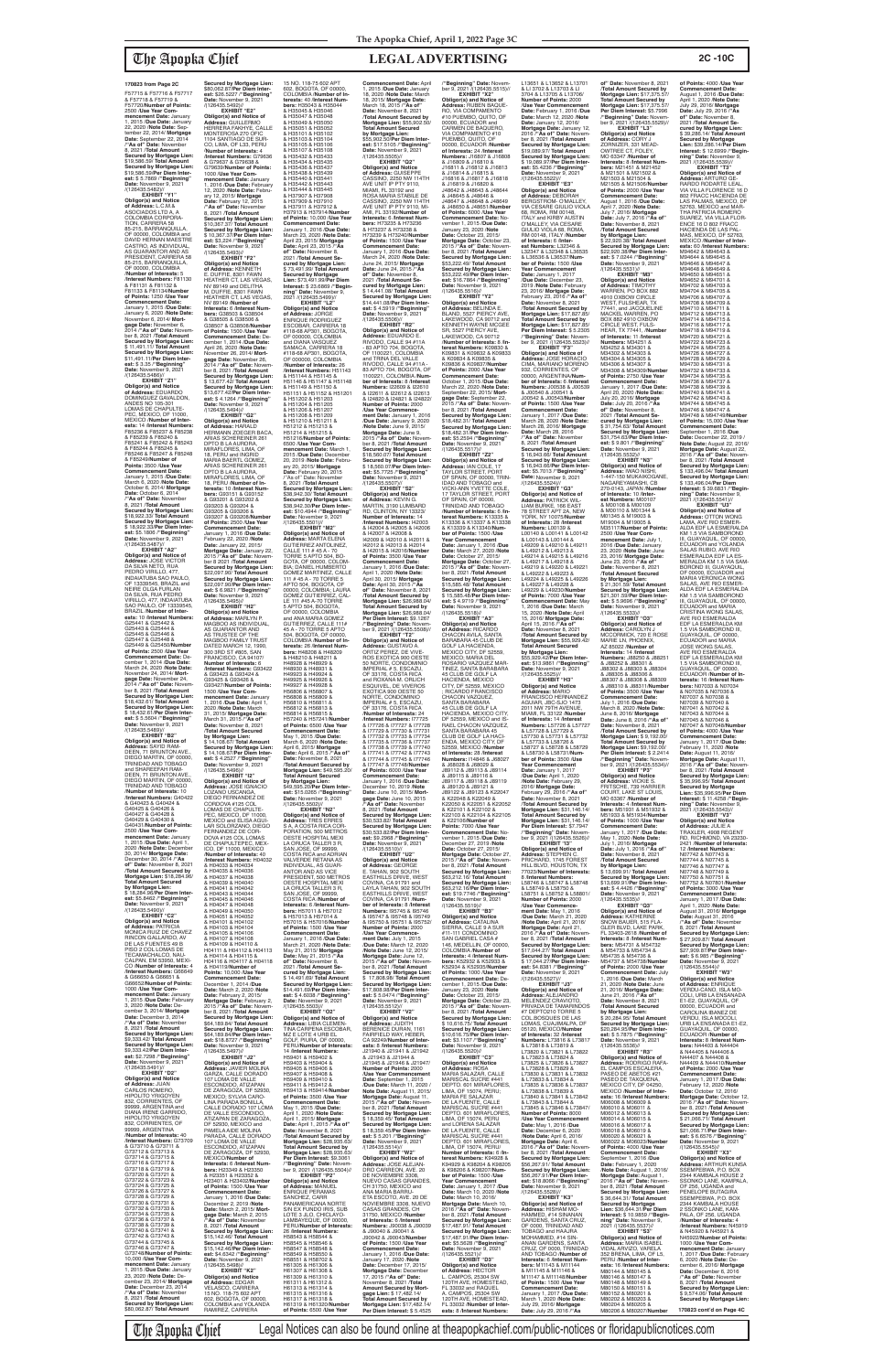**EXHIBIT "Y3" Obligor(s) and Notice of Address:** MARK C PUT-MAN, 80-214 MALAGA AVE, INDIO, CA 92201, and LYN D HARTLEY, 80-214 MALAGA AVE, INDIO,<br>CA 92201, /**Number of**<br>Interests: 8 /Interest Num**bers:** N73619 & N73620 & N73621 & N73622 & N73623 & N73624 & N73633 & N73634/**Number of Points:** 2000 /**Use Year Commencement Date:** December 1, 2016 /**Due Date:** January 7, 2020 /**Note Date**<br>November 7, 2016/ Morter 7, 2016/ **Mortgage Date:** November 7, 2016 /**"As of" Date:** November 8, 2021 /**Total Amount Secured by Mortgage Lien:** \$ 20,061.29/ **Total Amount Secured by Mortgage Lien:** \$20,061.29/**Per Diem Interest:** \$ 5.591 /**"Beginning" Date:** November 9, 2021<br>/(126435.5547)//

\$9,574.06/**Per Diem Interest:** \$ 2.6588 /**"Beginning" Date:** November 9, 2021 /(126435.5546)//

**EXHIBIT "Z3" Obligor(s) and Notice of Address:** LUIS E GON-ZALEZ CASTILLO, LOS GIRASOLES CALLE H#336, MATURIN, OF 6201, VEN-EZUELA and TERESA D VELAZQUEZ RODRIGUEZ, LOS GIRASOLES CALLE H#336, MATURIN, OF 6201, VENEZUELA /**Number of Interests:** 8 /**Interest Numbers:** N85620 & N85621 & N85622 & N85623 & N85624 & N85625 & N85626 & N85627/**Number of Points:** 2000 /**Use Year Commencement Date:** February 1, 2017 /**Due Date:** February 19, 2020 /**Note Date:** January 19, 2017/ **Mortgage Date:** January 19, 2017 /**"As of" Date:** Novem-ber 8, 2021 /**Total Amount Secured by Mortgage Lien:** \$ 21,299.69/ **Total Amount Secured by Mortgage Lien:** \$21,299.69/**Per Diem Inter-est:** \$ 7.0961 /**"Beginning" Date:** November 9, 2021

/(126435.5548)// **EXHIBIT "A4" Obligor(s) and Notice of Address:** DAIKI UCHIYAMA, 3-10-16-1203 ICHIOKA MOTO MACHI MINATO-KU, OSAKA-SHI, OS 552-0002, JAPAN and<br>MASUMI UCHIYAMA MASUMI UCHIYAMA,<br>3-10-16-1203 ICHIOKA<br>MOTO MACHI MINATO-KU, OSAKA-SHI, OS 552-0002, JAPAN /**Number of Interests:** 8 /**Interest Numbers:** N67843 & N67844 & N67845 & N67846 & N67847 & N67848 & N67849 & N67850/Numbe **of Points:** 2000 /**Use Year Commencement Date:** December 1, 2016 /**Due Date:** December 3, 2019 /**Note Date:** November 3, 2016/ **Mortgage Date:** November 3, 2016 /**"As of" Date:** November 8, 2021 /**Total Amount Secured by Mortgage Lien:** \$ 21,187.26/ **Total Amount Secured by Mortgage Lien:** \$21,187.26/**Per Diem Interest:** \$ 5.8543 /**"Beginning" Date:** November 9, 2021 /(126435.5549)// **EXHIBIT "B4"**

**Obligor(s) and Notice of Address:** TOSHIFUMI UEDA, 94-3 SHIMIZU<br>MINAMI ARUPUSU-SHI. MINAMI ARUPUSU-SHI, YAMANASHI-KEN, YN 400-0417, JAPAN and MIWA UEDA, 94-3 SHIMIZU MINAMI ARUPUSU-SHI, YAMANASHI-KEN, YN 400- 0417, JAPAN and SHOYA UEDA, 94-3 SHIMIZU MINAMI ARUPUSU-SHI, YAMANASHI-KEN, YN 400-0417, JAPAN /**Number of Interests:** 10 /**Interest Numbers:** O01939 & O01940 & O01941 & O01942 & O01943 & O01944 & O01945 & O01946 & O01947 & O01948/**Number of Points:** 2500 /**Use Year Commencement Date:** December 1, 2016 /**Due Date:** January 18, 2020 /**Note Date:** November 18, 2016/ **Mortgage Date:** November 18, 2016 /**"As of" Date:** November 8, 2021 /**Total Amount Secured by Mortgage Lien:** \$ 23,654.55/ **Total Amount Secured by Mortgage Lien:** \$23,654.55/**Per Diem Interest:** \$ 6.6323 /"**Beginning"**<br>**Date:** November 9, 2021<br>/(126435.5551)// **EXHIBIT "C4" Obligor(s) and Notice of Address:** JOSE IGNACIO LOZANO USCANGA,<br>DIEGO FERNANDEZ DE CORDOVA #125 COL LOMAS DE CHAPULTE-PEC, MEXICO, DF 11000, MEXICO /**Number of In-terests:** 16 /**Interest Num-bers:** O00723 & O00724 & O00725 & O00726 & O00727 & O00728 & O00729 & O00730 & O01143 & O01144 & O01145 & O01146 & O01147 & O01148 & O01149 & O01150/**Number of Points:** 4000 /**Use Year Commencement Date:** December 1, 2017 /**Due Date:** March 14, 2020 /**Note Date:** March 14, 2017/ **Mortgage Date:** March 14, 2017 /**"As of" Date:** Novem-ber 8, 2021 /**Total Amount Secured by Mortgage Lien:** \$ 35,205.92/ **Total Amount Secured by Mortgage Lien:** \$35,205.92/**Per Diem Interest:** \$ 10.7118 /**"Beginning" Date:** November 9, 2021 /(126435.5552)// **EXHIBIT "D4" Obligor(s) and Notice of Address:** ANTONIO J. DE FRANCESCHI MONTALTI, URB. ALTO BRAS SUR CONJUNTO PRESIDEN-SIAL ALTAMIRA GARDEN 1, CASA 14, BARINAS, OF 5201, VENEZUELA and INGRID GISELA CAMACHO DE FRANCESCHI, UR<mark>B</mark>.<br>ALTO BRAS SUR CON-ALTO BRAS SUR CON-JUNTO PRESIDENSIAL AL-TAMIRA GARDEN 1, CASA 14, BARINAS, OF 5201, VENEZUELA /**Number of Interests:** 8 /**Interest Numbers:** O01007 & O01008 & O01009 & O01010 & O01011 & O01012 & 001013 & 001014/**Numbe of Points:** 2000 /**Use Year Commencement Date: No<br>vember 1 -2016 /Due Date** vember 1, 2016 /**Due Date:** February 28, 2020 /**Note Date:** October 28, 2016/ **Mortgage Date:** October 28, 2016 /**"As of" Date:** Novem-ber 8, 2021 /**Total Amount Secured by Mortgage Lien:** \$ 19,846.52/ **Total Amount Secured by Mortgage Lien:** \$ 19,846.52/**Per Diem Interest:** \$ 6.6238 /**"Beginning" Date:** November 9, 2021 /(126435.5553)// **EXHIBIT "E4" Obligor(s) and Notice of Address:** JEREMIAH ADAM NASH, 4376 S 700 E STE 200, SALT LAKE CITY, UT 84107 /**Number of Interests:** 8 /**Interest Num-bers:** O28413 & O28414 & O28415 & O28416 & O28417 & O28418 & O28419 & O28420/**Number of Points:** 2000 /**Use Year Commencement Date:** February 1, 2017 /**Due Date:**

RODRIGO MAZARIEGOS, COLONIA LOMAS DEL GUIJAROO SURNO 3650 CALLE LONDRES, TEGUCIGALPA, OF 00000, HONDURAS and STEFANIA PIZZATI, COLONIA LOMAS DEL GUIJAROO SURNO<br>3650 CALLE LONDRES,<br>TEGUCIGALPA, OF 00000, HONDURAS /**Number of In-terests:** 16 /**Interest Numbers:** Q37415 & Q37416<br>& Q37417 & Q37418 &<br>Q37419 & Q37420 &<br>Q37421 & Q37422 & Q37423 & Q37424 & Q37425 & Q37426 & Q37427 & Q37428 & Q37429 & Q37430/**Number of Points:** 4000 /**Use Year Commencement Date:** May 1, 2017 /**Due Date:** January 14, 2020 /**Note Date:** April 14, 2017/ **Mortgage Date:** April 14, 2017 /**"As of" Date:** November 8, 2021 /**Total Amount Secured by Mortgage Lien:** \$ 39,758.36/ **Total Amount Secured by Mortgage Lien:** \$39,758.36/**Per Diem Interest:** \$ 13.1536 /**"Beginning" Date:** November 9, 2021 /(126435.5571)// **EXHIBIT "T4" Obligor(s) and Notice of Address:** THOMAS A TOBIN, 110 GRIGGS AVE, TEANECK, NJ 07666-4131, and JOAN M.MARREN, 110 GRIGGS AVE, TEANECK, NJ 07666-4131, /**Number of Interests:** 18 /**Interest Numbers:** Q80616 & Q80617 & Q80618 & Q80619 & Q80620 &<br>Q80621 & Q80622 & Q80621 & Q80622 & Q80623 & Q80624 & Q80625 & Q80626 & Q80627 & Q80628 & Q80629 & Q80630 & Q80631 & Q80632 & Q80633/**Number of Points:** 4500 /**Use Year Com-mencement Date:** January 1, 2018 /**Due Date:** March 28, 2020 /**Note Date:** April 28, 2017/ **Mortgage Date:** April 28, 2017 /**"As of" Date:** November 8 2021 /**Total Amount Secured by Mortgage Lien:** \$ 41,606.91/ **Total Amount Secured by Mortgage Lien:** \$41,606.91/**Per Diem Interest:** \$ 10.4378 /**"Begin-ning" Date:** November 9, 2021 /(126435.5574)// **EXHIBIT "U4"<br><b>Obligor(s) and Notice**<br>**of Address:** DIOGO<br>HENRIQUE QUEIROZ<br>MENEZES, ESTRADA DA<br>BARRA DA TIJUCA 231 304-07, RIO DE JANEIRO, OF 22611201, BRAZIL /**Number of Interests:** 8 /**Interest Numbers:** Q74224 & Q74225 & Q74226 & Q74227 & Q74228 & Q74229 & Q74230 & Q74231/**Number of Points:** 2000 /**Use Year Commencement Date:** July 1, 2017 /**Due Date:** March 2, 2020 /**Note Date:** June 2, 2017/ **Mortgage Date:** June 2, 2017 /**"As of" Date:** November 8, 2021 /**Total Amount Secured by Mort-gage Lien:** \$ 24,646.55/ **Total Amount Secured by Mortgage Lien:** \$24,646.55/ **Per Diem Interest:** \$ 7.8688 /**"Beginning" Date:** Novem-ber 9, 2021 /(126435.5575)// **EXHIBIT "V4" Obligor(s) and Notice of Address:** JUDITH ESQUIV-EL AREVALO, CALLE 22 1 E-104 DELICIAS NORTE,<br>CHIA CUNDINAMARCA,<br>OF 00000, COLOMBIA and<br>IRIS MINERVA CASTRO ESQUIVEL, CALLE 22 1 E-104 DELICIAS NORTE, CHIA CUNDINAMARCA,<br>OF 00000, COLOMBIA and<br>HADIT ATENEA CASTRO<br>ESQUIVEL, CALLE 22 1 E-104 DELICIAS NORTE,<br>CHIA CUNDINAMARCA, OF 00000, COLOMBIA and MAYA URANIA CASTRO ESQUIVEL, CALLE 22 1 E-104 DELICIAS NORTE, CHIA CUNDINAMARCA, OF 00000, COLOMBIA and DANIEL USIR CASTRO<br>ESQUIVEL, CALLE 22 1<br>E-104 DELICIAS NORTE,<br>CHIA CUNDINAMARCA, OF 00000, COLOMBIA /**Number of Interests:** 14 /**Interest Numbers:** B75940 & B75941 & B80310 & B80311 & B80312 & B80313 & B80314 & B80315 & B80316 & B80317 & B80318 & B80319 & C04206 & C04207/**Number of Points:** 3500/**Use Year Commencement Date:** January 1, 2018 /**Due Date:** December 16, 2019 /**Note Date:** August 16, 2017/ **Mortgage Date:** August 16, 2017 /**"As of" Date:** November 8, 2021 /**Total Amount Secured by Mortgage Lien:** \$ 23,026.98/ **Total Amount Secured by Mortgage Lien:** \$23,026.98/**Per Diem Inter-est:** \$ 5.4831 /**"Beginning" Date:** November 9, 2021 /(126435.5577)// **EXHIBIT "W4" Obligor(s) and Notice of Address:** THREE CRAZY DOGS CORPORATION, INC., A FLORIDA COR-PORATION, 7113 TIMBER RIDGE WAY, LAND O LAKES, FL 34637-7456,<br>and DAVID L. GAUL AS<br>INDIVIDUAL, AS GUARAN-<br>TOR AND AS PRESIDENT,<br>7113 TIMBER RIDGE<br>WAY, LAND O LAKES, FL 34637-7456, and SUSAN L. GAUL AS INDIVIDUAL,<br>AS GUARANTOR AND AS VICE PRESIDENT, 7113 TIMBER RIDGE WAY, LAND O LAKES, FL 34637-7456, /**Number of Interests:** 34 /**Interest Numbers:** R50642 & R50643 & R50644 & R50645 & R50646 & R50647 & R50648 & R50649 & R50650 & R50651 & R50652 & R50701 & R50702 & R50703 & R50704 & R50705 & R50706 & R50707 & R50708 & R50709 & R50710 & R50711 & R50712 & R50713 & R50714 & R50715 & R50716 & R50717 & R50718 & R50719 & R50720 & R50721 & R50722 & R50723/**Number of Points:** 8500 /**Use Year Commencement Date:** January 1, 2018 /**Due Date:** March 28, 2020 /**Note Date:** July 28, 2017/ **Mortgage Date:** July 28, 2017 /**"As of" Date:** November 8, 2021 /**Total Amount Secured by Mortgage Lien:** \$ 100,258.40/ **Total Amount Secured by Mortgage Lien:** \$ 100,258.40/**Per Diem Interest:** \$ 29.7986 /**"Beginning" Date:** November 9, 2021 /(126435.5578)// **EXHIBIT "X4" Obligor(s) and Notice of Address:** SHEILA GEORGE, 3623 TOWNSH END CIRCLE, STOCKTON, CA 95212 /**Number of Interests:** 8 /**Interest Numbers:** R55747 & R55748 & R55749 & R55750 & R55751 & R55752 & R55801 & R55802/**Number of Points:** 2000 /**Use Year Commencement Date:** January 1, 2018 /**Due Date:** April 15, 2020 /**Note Date:** December 25, 2017/ **Mortgage Date:** December 25, 2017 /**"As of" Date:** November 8, 2021 /**Total Amount Secured by Mortgage Lien:** /(126435.5579)// by Mortgage Lien:<br>\$12,702.06/**Total** 

December 6, 2019 /**Note Date:** January 6, 2017/ **Mortgage Date:** January 6, 2017 /**"As of" Date:** November 8, 2021 /**Total Amount Secured by Mortgage Lien:** \$ 21,822.95/ **Total Amount Secured by Mortgage Lien:** \$21,822.95/**Per Diem Interest:** \$ 6.0379 /**"Beginning" Date:** November 9, 2021 /(126435.5554)// **EXHIBIT "F4" Obligor(s) and Notice of Address:** LUIS EDUARDO ORTIZ GUZMAN, CRA 118# 4-220, CALI, OF 00000, CO-LOMBIA and DIANA LUCIA MEJIA GARCIA, CRA 118# 4-220, CALI, OF 00000, COLOMBIA /**Number of Interests:** 28 /**Interest Numbers:** O27432 & O27433 & O27434 & O27435 & O27436 & O27437 & O27438 & O27439 & O29617 & O29618 & O29619 & O29620 & O29621 & O29622 & O29623 & O29624 & O29625 & O29626 & O29627 & O29628 & O29629 & O29630 & O29631 & O29632 & O29633 & O29634 & O29635 & O29636/**Number of Points:** 7000 /**Use Year Commencement Date:** May 1, 2017 /**Due Date:** December 28, 2019 /**Note Date:** April 28, 2017/ **Mortgage Date:** April 28, 2017 /**"As of" Date:** November 8, 2021 /**Total Amount Secured by Mortgage Lien:** \$ 64,247.53/ **Total Amount Secured by Mortgage Lien:** \$64,247.53/**Per Diem<br><b>Interest:** \$ 20.1623 /**"Begin-<br><b>ning" Date:** November 9,<br>2021 /(126435.5555)// **EXHIBIT "G4" Obligor(s) and Notice of Address:** LIBIA CLEMEN-TINA CARPENA ESCOBAR, MZ E LOTE 4 URB EL GOLF, PIURA, OF 00000, PERU /**Number of Interests:** 14 /**Interest Numbers:** 641121 & 641122 & 644750 & 644751 & 644752 & 644801 & 646325 & 646326 & 646327 & 646328 & 646329 & 646330 & 650933 & 650934/**Number of Points:** 3500 /**Use Year Commencement Date:** May 1, 2017 /**Due Date:** March 21, 2020 /**Note Date:** December 21, 2016/ **Mortgage Date:** December 21, 2016 /**"As of" Date:** November 8, 2021 /**Total Amount Secured by Mortgage Lien:** \$ 30,981.30/ **Total Amount Secured by Mortgage Lien:** \$30,981.30/**Per Diem Interest:** \$ 9.434 /**"Beginning"**<br>**Date:** November 9, 2021<br>/(126435.5556)// **EXHIBIT "H4" Obligor(s) and Notice of Address:** ADRIANA VAL-BUENA RAMIREZ, CALLE 18 #69-100 CASTILLO GRANDE APTO 101B, CALI, OF 00000, COLOMBIA /**Number of Interests:** 10 /**Interest Numbers:** C31137 & C31138 & C31139 & C31140 & C31141 & C31142 & C31143 & C31144 & C31145 & C31146/**Numbe of Points:** 2500 /**Use Year Commencement Date:** February 1, 2017 /**Due Date:** February 26, 2020 /**Note Date:** January 26, 2017/ **Mortgage Date:** January 26, 2017 /**"As of" Date:** Novem-ber 8, 2021 /**Total Amount Secured by Mortgage Lien:** \$ 27,177.88/ **Total Amount Secured by Mortgage Lien:** \$27,177.88/**Per Diem Interest:** \$ 9.0992 /**"Beginning" Date:** November 9, 2021 /(126435.5557)// **EXHIBIT "I4" Obligor(s) and Notice of Address:** PEDRO ANTONIO YANES, CALLE EL VIGIA, QTA SANTA ANA, LOMAS DEL MIRADOR, CARACAS MIRANDA, OF 1061, VENEZUELA and BEATRIZ GOMEZ, CALLE EL VIGIA, QTA SANTA ANA, LOMAS DEL MIRADOR. CARACAS MIRANDA, OF 1061, VENEZUELA /**Number of Interests:** 6 /**Interest Numbers:** O39404 & O39405 & O39406 & O39407 & O39408 &<br>O39409/Number of Points O39409/**Number of Points:** 1500 /**Use Year Com-mencement Date:** January 1, 2018 /**Due Date:** March 14, 2020 /**Note Date:** December 14, 2016/ **Mortgage Date:** December 14, 2016 /**"As of" Date:** November 8, 2021 /**Total Amount Secured by Mortgage Lien:** \$ 16,466.81/ **Total Amount Secured by Mortgage Lien:** \$16,466.81/**Per Diem Inter-est:** \$ 5.5189 /**"Beginning" Date:** November 9, 2021 /(126435.5558)// **EXHIBIT "J4" Obligor(s) and Notice of Address:** COLIN ELIGON, 10 NELSON STREET, ST JOSEPH, OF 00000,<br>TRINIDAD AND TOBAGO<br>and KATHY-ANN ELIGON, 10 NELSON STREET, ST JOSEPH, OF 00000, TRINIDAD AND TOBAGO /**Number of Interests:** 6 /**Interest Numbers:** O42448 & O42449 & O42450 & O42451 & O47451 & O47452/**Number of Points:** 1500 /**Use Year Commencement Date:** January 1, 2017 /**Due Date:** Decem-ber 6, 2019 /**Note Date:** December 6, 2016/ **Mortgage Date:** December 6, 2016 /**"As of" Date:** November 8, 2021 /**Total Amount Secured by Mortgage Lien:** \$ 18,557.61/ **Total Amount Secured by Mortgage Lien:** \$18,557.61/**Per Diem Inter-est:** \$ 5.7253 /**"Beginning" Date:** November 8, 2021 /(126435.5559)// **EXHIBIT "K4" Obligor(s) and Notice of Address:** IVAN ENRIQUE OCANDO, SECTOR EL MILAGRO AV 2 CON CAL 83 # 3F -125 RES MONACO, MARACAIBO ZULIA, OF 4002, VENEZU-ELA and PAULA CRISTINA MARQUEZ, SECTOR EL MILAGRO AV 2 CON CAL 83 # 3F - 125 RES MONACO, MARACAIBO ZULIA, OF 4002, VENEZU-ELA /**Number of Interests:** 28 /**Interest Numbers:** N89002 & N89003 & N89004 & N89005 & O00338 & O00339 & O00340 & O00341 & O00342 & O00343 & O37830 & O37831 & O42233 & O42234 & O42235 & O42236 & O42237 & O42238 & O42239 & O42240 & O45739 & O45740 & O45741 & O45742 & O45743 & O45744 & O45745 & O45746/**Number of Points:** 7000 /**Use Year Commencement Date:** December 1, 2017 /**Due Date:** March 21, 2020 /**Note Date:** November 21, 2016/ **Mortgage Date:** November 21, 2016 /**"As of" Date:** November 8, 2021 /**Total Amount Secured by Mortgage Lien:** \$ 56,408.15/ **Total Amount Secured by Mortgage Lien:** \$56,408.15/**Per Diem Interest:** \$ 19.1435 /**"Beginning" Date:** November 9, 2021 /(126435.5560)// **EXHIBIT "L4" Obligor(s) and Notice of Address:** H.A. GARDNER JR, 2443 LEGACY DR, AURORA, IL 60502, and PATSY E GARDNER, 2443 LEGACY DR, AURORA, IL 60502, /**Number of Interests:** 8 /**Interest Numbers:** P47421 & P47422 &<br>P47423 & P47424 & P47425<br>& P47426 & P47427 & P47428/**Number of Points:** 2000 /**Use Year Com-mencement Date:** March 1, 2017 /**Due Date:** March 23, 2020 /**Note Date:** Febru-ary 23, 2017/ **Mortgage Date:** February 23, 2017 /**"As of" Date:** November 8, 2021 /**Total Amount Secured by Mortgage Lien:** \$ 17,413.41/ **Total Amount Secured by Mortgage Lien:** \$17,413.41/**Per Diem Interest:** \$ 4.9665 /**"Beginning" Date:** November 9, 2021 /(126435.5561)// **EXHIBIT "M4" Obligor(s) and Notice of Address:** RONALD<br>SENGER, 36 SUNWOOD WAY S.E., CALGARY, AB T2X2W5, CANADA and DANNA SENGER, 36 SUNWOOD WAY S.E. CALGARY, AB T2X2W5, CANADA /**Number of Interests:** 10/**Interest Numbers:**<br>P44821 & P44822 & P44823<br>& P44824 & P49023 &<br>P49024 & P49025 & P49026 & P49027 & P49028/**Number of Points:** 2500 /**Use Year Commencement Date:** April 1, 2018 /**Due Date:** March 7, 2020 /**Note Date:** March 7, 2017/ **Mortgage Date:** March 7, 2017 /**"As of" Date:** November 8, 2021 /**Total Amount Secured by Mortgage Lien:** \$ 24,991.93/ **Total Amount Secured by Mortgage Lien:** \$24,991.93/**Per Diem Inter-est:** \$ 7.1274 /**"Beginning" Date:** November 9, 2021 /(126435.5562)// **EXHIBIT "N4" Obligor(s) and Notice of Address:** LAWRENCE B SPAULDING AS INDI-VIDUAL, AS GUARANTOR<br>AND AS TRUSTEE OF THE<br>LAWRENCE B. AND JANE<br>A. SPAULDING TRUST DATED DECEMBER 15 2000, 5351 VALLECITO DR, WESTMINSTER, CA 92683,<br>and JANE A. SPAULDING<br>AS INDIVIDUAL, AS GUAR-<br>ANTOR AND AS TRUSTEE OF THE LAWRENCE B. AND JANE A. SPAULDING TRUST DATED DECEMBER 15, 2000, 5351 VALLECITO DR, WESTMINSTER, CA 92683, /**Number of Interests:** 5 /**Interest Numbers:** P65007 & P65008 & P65009 & P65010 & P65011/**Number of Points:** 1250 /**Use Year Commencement Date:** January 1, 2018 /**Due Date:** March 7, 2020 /**Note Date:** March 7, 2017/ **Mortgage Date:** March 7, 2017 /**"As of" Date:** Novem-ber 8, 2021 /**Total Amount Secured by Mortgage Lien:** \$ 15,183.32/ **Total Amount Secured by Mortgage Lien:** \$15,183.32/**Per Diem Interest:** \$ 4.5658 /**"Beginning" Date:** November 9, 2021 /(126435.5563)// **EXHIBIT "O4"<br>
<b>Obligor(s) and Notice**<br> **of Address**: JORGE<br>
FARFAN HERRERA, AV<br>
JORGE CHAVEZ 526<br>
DPTO 403A MIRAFLORES, LIMA, OF L18, PERU and FRIDA ANGELICA RUIZ FERNANDEZ, AV JORGE<br>CHAVEZ 526 DPTO 403A<br>MIRAFLORES, LIMA, OF<br>L18, PERU /**Number of Interests:** 12 /**Interest Num-bers:** P76342 & P76343 & P76344 & P76345 & P76346 & P76347 & P76348 & P76349 & P76350 & P76351 & P76352 & P76401/**Number of Points:** 3000 /**Use Year Commencement Date:** April 1, 2017 /**Due Date:** March 3, 2020 /**Note Date:** March 3, 2017/ **Mortgage Date:** March 3, 2017 /**"As of" Date:** November 8, 2021 /**Total Amount Secured by Mortgage Lien:** \$ 32,279.02/ **Total Amount Secured by Mortgage Lien:** \$32,279.02/**Per Diem Interest:** \$ 10.3305 /**"Begin-**

**ning" Date:** November 9, 2021 /(126435.5564)// **EXHIBIT "P4" Obligor(s) and Notice of Address:** CARLA DONGO, TOMAS RAMSEY 1091 DPTO 101 MAGDALENA LIMA, OF L 17, PERU /**Number of Interests:** 14 /**Interest Numbers:** Q10643 & Q10644 & Q10645 & Q10646 & Q10647 & Q10648 & Q10649 & Q10650 & Q10651 & Q10652 & Q10701 & Q10702 & Q10703 & Q10704/**Number of Points:** 3500 /**Use Year Commencement Date: Februar** 1, 2018 /**Due Date:** January 2, 2020 /**Note Date:** May 2, 2017/ **Mortgage Date:** May 2, 2017 /**"As of" Date:** November 8, 2021 /**Total Amount Secured by Mortgage Lien:** \$ 39,313.72/ **Total Amount Secured by Mortgage Lien:** \$39,313.72/**Per Diem Interest:** \$ 12.3328 /**"Beginning" Date:** November 9, 2021 /(126435.5566)// **EXHIBIT "Q4" Obligor(s) and Notice of Address:** JAMES<br>J. OLEARY, 7 NORTH<br>COLOMBUS BLVD UNIT 110, PHILADEPHIA, PA 19106, and ROBERT W. QUINN, 7 NORTH CO-LOMBUS BLVD UNIT 110, PHILADEPHIA, PA 19106, /**Number of Interests:** 20 /**Interest Numbers:** B90719 & B95305 & B95306 & B95307 & B95308 & B95309 & B95310 & B95311 & B95312 & B95313 & B95314 & B95315 & B95316 & B95317 & B95318 & B96828 & B96829 & B98431 & B98432 & B98433/**Nu of Points:** 5000 /**Use Year Commencement Date:** April 1, 2017 /**Due Date:** March 21, 2020 /**Note Date:** March 21, 2017/ **Mortgage Date:** March 21, 2017 /**"As of" Date:** November 8, 2021 /**Total Amount Secured by Mortgage Lien:** \$ 44,935.00/ **Total Amount Secured by Mortgage Lien:** \$44,935.00/**Per Diem Interest:** \$ 9.4932 /**"Beginning" Date:** November 9, 2021 /(126435.5569)// **EXHIBIT "R4" Obligor(s) and Notice of Address:** TROY A ELLS-MORE, 3 PHEASANT HILL RD, CAPE ELIZABETH, ME 04107 /**Number of Interests:** 6 /**Interest Num-bers:** Q31048 & Q31049 & Q31050 & Q31051 & Q31052 & Q31101/**Number of Points:** 1500 /**Use Year Commencement Date:** June 1, 2017 /**Due Date:** April 3, 2020 /**Note Date:** May 3, 2017/ **Mortgage Date:** May 3, 2017 /**"As of" Date:** November 8, 2021 /**Total Amount Secured by Mortgage Lien:** \$ 21,751.67/ **Total Amount Secured by Mortgage Lien:** \$21,751.67/**Per Diem Inter-est:** \$ 7.0325 /**"Beginning" Date:** November 9, 2021 /(126435.5570)// **EXHIBIT "S4" Obligor(s) and Notice of Address:** MANUEL

AV.PRINCIPAL STA. ROSA DE LIMA RESD. GUADIANA APT. 41, CARACAS, OF 99999, VENEZUELA /**Number of Interests:** 4 /**Interest Numbers:** S81622 & S81623 & S81624 & S81625/**Number of Points:** 1000 /**Use Year Com-mencement Date:** January CREST CT, ODENTON, MD 21113-2521 /**Number of Interests:** 9 /**Interest Numbers:** S44151 & S44152 & S44201 & S44202 & S44203 & S44204 & S44205 & S44206 & S44207/**Number of Points:** 2250 /**Use Year Commencement Date:** January 1, 2018 /**Due Date:** March 22, 2020 /**Note Date:** December 22, 2017/ **Mort-gage Date:** December 22, 2017 /**"As of" Date:** Novem-ber 8, 2021 /**Total Amount Secured by Mortgage Lien:** \$ 24,918.09/ **Total Amount Secured by Mortgage Lien:** \$24,918.09/**Per Diem Interest:** \$ 8.4278 /**"Beginning" Date:** November 9, 2021 /(126435.5613)//<br>**EXHIBIT** "Y5"

**of" Date:** November 8,<br>2021 /**Total Amount Se-<br>cured by Mortgage Lien:<br>\$ 27,030.07/ <b>Total Amount Secured by Mortgage Lien:** \$27,030.07/**Per Diem Inter-est:** \$ 7.6704 /**"Beginning" Date:** November 9, 2021 /(126435.5607)//<br>"EXHIBIT "U5 **EXHIBIT "U5"<br><b>Obligor(s) and Notice of<br><b>Address:** CHAD ALAN<br>RANKINS, 177 YORDY RD.,<br>MORTON, IL 61550, and MELINDA JANE RANKINS, 177 YORDY RD., MORTON, IL 61550, /**Number of** 

**Interests:** 8 /**Interest**<br>**Numbers:** T12636 &<br>T12637 & T12638 & T12639 & T12640 & T12641 & T12642 & T12643/**Number of Points:** 2000 /**Use Year Commencement Date:** De-cember 1, 2017 /**Due Date:** March 20, 2020 /**Note Date:** November 20, 2017/ **Mort-gage Date:** November 20, 2017 /**"As of" Date:** November 8, 2021 /**Total Amount Secured by Mortgage Lien:** \$ 25,428.11/ **Total Amount Secured by Mortgage Lien:** \$25,428.11/**Per Diem Interest:** \$ 7.7619 /**"Beginning" Date:** November 9, 2021<br>/(126435.5608)//

**Obligor(s) and Notice of<br><b>Address:** JORGE ARAUZ,<br>URB COSTA BAY, COSTA<br>DEL ESTE #79, PANAMA, OF 00000, PANAMA and IDA M. DE BELLO, URB COSTA BAY, COSTA DEL ESTE #79, PANAMA, OF 00000, PANAMA /**Number of Interests:** 8 /**Interest Numbers:** F70231 & F70232 & F81629 & F81630 & F81631 & F81632 & F81633 & F81634/**Number of Points:** 2000 /**Use Year Commencement Date:** January 1, 2019 /**Due Date:** March 12, 2020 /**Note Date:** December 12, 2017/ **Mort-gage Date:** December 12, 2017 /**"As of" Date:** Novem-ber 8, 2021 /**Total Amount Secured by Mortgage Lien:** \$ 23,145.86/ **Total Amount Secured by Mortgage Lien:** \$23,145.86/**Per Diem Inter-est:** \$ 7.0185 /**"Beginning" Date:** November 9, 2021 /(126435.5612)// **EXHIBIT "X5" Obligor(s) and Notice of Address:** SARAH JEANNE FRANEY, 2410 PINEVILLE

\$ 23,034.71/ **Total Amount Secured by Mortgage Lien:** \$23,034.71/**Per Diem Inter-est:** \$ 7.8717 /**"Beginning" Date:** November 9, 2021 **EXHIBIT "Y4" Obligor(s) and Notice of Address:** KELVIN<br>MAURICE MILES SR, 6418 HORSESHOE AVE NE, CANTON, OH 44721, and DIMITRI HOLSTON MILES, 6418 HORSESHOE AVE NE, CANTON, OH 44721, /**Number of Interests:** 4 /**Interest Numbers:** R47020 & R47021 & R47022 & R47023/**Number of Points:** 1000 /**Use Year Commencement Date:** September 1, 2017 /**Due Date:** April 14, 2020 /**Note Date:** August 14, 2017/ **Mortgage Date:** August 14, 2017 /**"As of" Date:** Novem-ber 8, 2021 /**Total Amount Secured by Mortgage Lien:** \$ 15,490.34/ **Total Amount Secured by Mortgage Lien:** \$ 15,490.34/**Per Diem Interest:** \$ 5.0031 /"**Beginning"**<br>**Date:** November 9, 2021<br>/(126435.5580)// **EXHIBIT "Z4"<br>
<b>Obligor(s) and Notice**<br> **of Address:** RENATO<br>
PICENO, 7742 CALVIN<br>
AVE, RESEDA, CA 91335,<br>
and OFELIA FLORES, 7742 CALVIN AVE, RESEDA, CA 91335, /**Number of Interests:** 10 /**Interest**<br>**Numbers:** R71812 &<br>R71813 &R71814 & R71815 &R71816 & R71817 & R71818 & R71819 & R71820 & R71821/**Numbe of Points:** 2500 /**Use Year Commencement Date:** January 1, 2018 /**Due Date:** March 28, 2020 /**Note Date:**<br>August 28, 2017/ **Mortgage<br>Date:** August 28, 2017<br>**/<sup>\*</sup>As of" Date:** November<br>8, 2021 /**Total Amount Secured by Mortgage Lien:** \$ 32,971.12/ **Total Amount Secured by Mortgage Lien:** \$32,971.12/**Per Diem Interest:** \$ 10.1831 /**"Begin-ning" Date:** November 9, 2021 /(126435.5581)// **EXHIBIT "A5" Obligor(s) and Notice of Address:** MARIA C. SANTOS, 9293 SEWALL AVE, LAUREL, MD 20723 /**Number of Interests:** 12 /**Interest Numbers:** R71825 & R71826 & R71827 & R71828 & R71829 & R71830 & R71831 & R71832 & R71833 & R71834 & R72748 & R72749/**Number of Points:** 3000 /**Use Year Com-mencement Date:** August 1, 2017 /**Due Date:** March 26, 2020 /**Note Date:** July 26, 2017/ **Mortgage Date:** July 26, 2017 /"As of" Date: November 8, 2021 /**Total Amount Secured by Mort-gage Lien:** \$ 29,718.60/ **Total Amount Secured by Mortgage Lien:** \$29,718.60/<br>**Per Diem Interest:** \$ 7.4386<br>/**"Beginning" Date:** Novem-<br>ber 9, 2021 /(126435.5582)// **EXHIBIT "B5" Obligor(s) and Notice of Address:** OSKAR DURIS, 1639 SISKIYOU DR, WAL-NUT CREEK, CA 94598, and ZUZANA LENCESOVA, 1639 SISKIYOU DR, WAL-NUT CREEK, CA 94598, /**Number of Interests:** 16 /**Interest Numbers:** R56102 & R56103 & R56104 & R56105 & R56106<br>& R56107 & R56108<br>& R56109 & R56110 & R56111 & R56112 & R56113 & R68250 & R68251 & R72321 & R72322/**Number**<br>of Points: 4000 (Hse Year **of Points:** 4000 /**Use Year Commencement Date:** September 1, 2017 /**Due Date:** March 3, 2020 /**Note Date:** August 3, 2017/ **Mortgage Date:** August 3, 2017 /**"As of" Date:** Novem-ber 8, 2021 /**Total Amount Secured by Mortgage Lien:** \$ 36,625.83/ **Total Amount Secured by Mortgage Lien:** \$36,625.83/**Per Diem Interest:** \$ 8.4279 /**"Beginning" Date:** November 9, 2021<br>/(126435.5583)// **EXHIBIT "C5" Obligor(s) and Notice of Address:** ERNEST EDWARD SALINAS, 1287 HOLLYSPRINGS LANE,<br>ORCUTT, CA 93455, and JANINNE WANDA SALINAS-MITCHELL, 1287 HOLLYSPRINGS LANE, ORCUTT, CA 93455, /**Number of Interests:** 12/**Interest Numbers:** 826203 & 826204 & 836151 & 836152 & 836201 & 836202 & 836203 & 836204 & 836205 & 836206 & 912639 & 912640/ **Number of Points:** 3000 /**Use Year Commencement Date:** October 1, 2018 /**Due Date:** March 22, 2020 /**Note Date:** August 22, 2017/ **Mortgage Date:** August 22, 2017 /**"As of" Date:** Novem-ber 8, 2021 /**Total Amount Secured by Mortgage Lien:** \$ 35,560.74/ **Total Amount Secured by Mortgage Lien:** \$35,560.74/**Per Diem Interest:** \$ 10.8471 /**"Begin-ning" Date:** November 9, 2021 /(126435.5585)// **EXHIBIT "D5" Obligor(s) and Notice of Address:** HASSANAH BLAKE, 38 ST. PAUL AVENUE 2ND FLOOR, NEWARK, NJ 07106 /**Num-ber of Interests:** 6 /**Interest Numbers:** 309622 & 309623 & 309624 & 309625 & 309626 & 309627/**Number of Points:** 1500 /**Use Year Commencement Date:** January 1, 2019 /**Due Date:** April 9, 2020 /**Note Date:** November 9, 2017/ **Mort-gage Date:** November 9, 2017 /**"As of" Date:** November 8, 2021 /**Total Amount Secured by Mortgage Lien:** \$ 23,048.81/ **Total Amount Secured by Mortgage Lien:** \$23,048.81/**Per Diem Interest:** \$ 7.4728 /**"Beginning" Date:** November 9, 2021<br>/(126435.5587)// **EXHIBIT "E5"<br>
<b>Obligor(s) and Notice**<br> **of Address:** KEITH<br>
WILLIAMS, 2941 ROCK<br>
PORT DRIVE, LINCOLN,<br>
NE 68516, and AYANA KAI DOWNS WILLIAMS, 2941 ROCK PORT DRIVE, LINCOLN, NE 68516, /**Number of Interests:** 4 /**Interest Numbers:** D71106 & D72934 & D72935 & D72936/**Number of Points:** 1000 /**Use Year Com-mencement Date:** January 1, 2018 /**Due Date:** March 24, 2020 /**Note Date:** July 24, 2017/ **Mortgage Date:** July 24, 2017 /**"As of" Date:** November 8, 2021 /**Total Amount Secured**  \$ 12,702.06/ **Total Amount Secured by Mortgage Lien:** \$ 12,702.06/**Per Diem Interest:** \$ 3.8289 /**"Beginning"**<br>**Date:** November 9, 2021<br>/(126435.5588)// **EXHIBIT "F5" Obligor(s) and Notice of Address:** JOHN DENNIS, 2001 N LAMAR ST STE 260, DALLAS, TX 75202, and LISA DENNIS, 200 N LAMAR ST STE 260, DAL-LAS, TX 75202, /**Number of Interests:** 16 /**Interest Numbers:** S17242 & S17243 & S17244 & S17245 & S17246 & S17247 & S17248 & S17249 & S17250 & S17251 & S17252 & S17301 & S17302 & S17303 & S17304 & S17305/**Num-ber of Points:** 4000 /**Use Year Commencement Date:** October 1, 2017 /**Due Date:** March 18, 2020 /**Note Date:** September 18, 2017/ **Mortgage Date:** September 18, 2017 /**"As of" Date:** November 8, 2021 /**Total Amount Secured by Mort-gage Lien:** \$ 31,364.85/ **Total Amount Secured by Mortgage Lien:** \$31,364.85/ **Per Diem Interest:** \$ 7.2351 /**"Beginning" Date:** Novem-ber 9, 2021 /(126435.5589)// **EXHIBIT "G5" Obligor(s) and Notice of Address:** YORLENE M. GOFF, 931 PUTNAM AVE APT # 3, BROOKLYN, NY 11221, and JANINA O. GOFF, 931 PUTNAM AVE APT # 3, BROOKLYN, NY 11221, /**Number of Inter-ests:** 16 /**Interest Numbers:** S20652 & S20701 & S20702 & S20703 & S20704 & S20705 & S20706 & S20707 & S20708 & S20709 & S20710 & S20711 & S20712 & S20713 & S20714 & S20715/**Number of Points:** 4000 /**Use Year Commencement Date:** September 1, 2019 /**Due Date:** March 26, 2020 /**Note Date:** September 26, 2017/ **Mortgage Date:** September 26, 2017 /**"As of" Date:** November 8, 2021 /**Total Amount Secured by Mortgage Lien:** \$ 46,373.41/ **Total Amount Secured by Mortgage Lien:** \$46,373.41/**Per Diem Interest:** \$ 13.3689 /**"Beginning" Date:** November 9, 2021 /(126435.5590)// **EXHIBIT "H5" Obligor(s) and Notice of Address:** RUBEN SANTIAGO BAQUERO, VIA COMPAMENTO #10 PU-EMBO, QUITO, OF 00000, ECUADOR and CARMEN SUAREZ, VIA COMPAMEN-TO #10 PUEMBO, QUITO, OF 00000, ECUADOR /**Number of Interests:** 8 /**Interest Numbers:** S40120 & S40121 & S40122 & S40123 & S40124 & S40125 & S40126 & S40127/**Number of Points:** 2000 /**Use Year Commencement Date:** November 1, 2018 /**Due Date:** February 9, 2020 /**Note Date:** November 9, 2017/ **Mortgage Date:** November 9, 2017 /**"As of" Date:** November 8, 2021 /**Total Amount Secured by Mortgage Lien:** \$ 23,146.71/ **Total Amount Secured by Mortgage Lien:** \$23,146.71/**Per Diem Inter-est:** \$ 7.3265 /**"Beginning" Date:** November 9, 2021 /(126435.5591)// **EXHIBIT "15"<br><b>Obligor(s) and Notice<br><b>of Address**: VISHAL<br>CRETAN RAMBACCUS, 9<br>HAZEL CROFT TERRACE,<br>FINGALS,DUBLIN, OF D11, IRELAND /**Number o Interests:** 8/**Interest Numbers:** S34129 & S34130 &<br>S34131 & S35321 & S35322<br>& S35323 & S35436 & S35437/**Number of Points:** 2000 /**Use Year Commencement Date:** January 1, 2018 /**Due Date:** December 26, 2019 /**Note Date:** December 26, 2017/ **Mortgage Date:** December 26, 2017 /**"As of" Date:** Novem-ber 8, 2021 /**Total Amount Secured by Mortgage Lien:** \$ 18,476.26/ **Total Amount Secured by Mortgage Lien:** \$ 18,476.26/**Per Diem Interest:** \$ 5.4452 /**"Beginning" Date:** November 9, 2021 /(126435.5592)// **EXHIBIT "J5" Obligor(s) and Notice of Address:** MIRIAM GUARIN, CARRERA 51 B # 76-85, BARRANQUILLA, OF 00000, COLOMBIA and JORGE DUARTE, CAR-RERA 51 B # 76-85, BAR-RANQUILLA, OF 00000, COLOMBIA /**Number of Interests:** 5 /**Interest Numbers:** S60606 & S60607 & S60608 & S60609 & S60610/**Number of Points:** 1250 /**Use Year Commencement Date:** January 1, 2018 /Due Date: Februar 28, 2020 /**Note Date:** November 28, 2017/ **Mortgage Date:** November 28, 2017 /**"As of" Date:** November 8, 2021 /**Total Amount Secured by Mortgage Lien:**<br>\$17,402,18/**Total Amount** \$ 17,402.18/ **Total Amount Secured by Mortgage Lien:** \$17,402.18/**Per Diem Inter-est:** \$ 5.806 /**"Beginning" Date:** November 9, 2021<br>/(126435.5593 MM)// **EXHIBIT "K5" Obligor(s) and Notice of Address:** PATRICK WILLIAM BURKE, 166 EAST 78 STREET APT 2A<br>NEW YORK. NY 10075 NEW YORK, NY 10075 /**Number of Interests:** 12 /**Interest Numbers:** P78123 & P78124 & P78125 & P78126 & P78127 & P78128 & P78129 & P78130 & P78131 & P78132 & P78133 & P78134/**Number of Points:** 3000 /**Use Year Commencement Date:** May 1, 2018 /**Due Date:** March 20, 2020 /**Note Date:** October 20, 2017/ **Mortgage Date:** October 20, 2017 /**"As of" Date:** November 8, 2021 /**Total Amount Secured by Mortgage Lien:** \$ 32,271.65/ **Total Amount Secured by Mortgage Lien:** \$32,271.65/**Per Diem Inter-est:** \$ 8.0738 /**"Beginning" Date:** November 9, 2021 /(126435.5594)// **EXHIBIT "L5" Obligor(s) and Notice of Address:** EDGARD NICOLAS TOVAR JORDAN, TERRAZAS BUENA VENTURA II CALLE 4 TH 4-01, CARACAS MIRANDA, OF 1220, VENEZUELA and ELBA SÚSANA GOMEZ<br>VILLAGOMEZ, TERRAZAS VILLAGOMEZ, TERRAZAS BUENA VENTURA II CALLE 4 TH 4-01, CARACAS MIRANDA, OF 1220, VEN-EZUELA /**Number of Interests:** 20 /**Interest Numbers:** S50752 & S50801 & S50802 & S54034 & S54035 & S54036 & S54037 & S54038 & S54039 & S54040 & S54041 & S56529 & S56530 & S56531 & S56532 & S56533 & S56534 & S56535 & S56536 & S57820/**Number of Points:** 5000 /**Use Year Commenceme Date:** October 1, 2017 /**Due Date:** December 7, 2019 /**Note Date:** September 7, 2017/ **Mortgage Date:** September 7, 2017 /**"As of" Date:** November 8, 2021 /**Total Amount Secured by Mortgage Lien:** \$ 48,258.51/ **Total Amount Secured by Mortgage Lien:** \$48,258.51/**Per Diem Interest:** \$ 15.7858 /**"Beginning" Date:** November 9, 2021 /(126435.5595)// **EXHIBIT "M5" Obligor(s) and Notice of Address:** KYLA RAYNOR, 2 ORCHID LANE "MAYA'S ORCHARD", SOUTH HAMPTON, OF SB03, BERMUDA /**Number of Interests:** 8 /**Interest Numbers:** S67021 & S67022 & S67023 & S67024 & S67025 & S67026 & S67027 & S67028/**Number of Points:** 2000 /**Use Year Commencement Date:** February 1, 2018 /**Due Date:**

February 16, 2020 /**Note Date:** January 16, 2018/ **Mortgage Date:** January 16, 2018 /**"As of" Date:** November 8, 2021 /**Total Amount Secured by Mortgage Lien:** \$ 23,832.61/ **Total Amount Secured by Mortgage Lien:** \$23,832.61/**Per Diem Inter-est:** \$ 7.5644 /**"Beginning" Date:** November 9, 2021 /(126435.5596)// **EXHIBIT "N5" Obligor(s) and Notice of Address:** EDWIN FLORES, CARLSBAD LAW GROUP 5050 AVENIDA ENCINAS, STE 300, CARLSBAD, CA 92008, /**Number of Interests:** 20 /**Interest Numbers:** R49606 & R49607 & R49608 & R49609 & S55948 & S55949 & S55950 & S58227 & S58228 & S58229 & S58230 & S58231 & S58232 & S58233 & S58234 & S58235 & S58236 & S58237 & S58238 & S59218/**Number of Points:** 5000 /**Use Year Com-mencement Date:** January 1, 2018 /**Due Date:** March 2, 2020 /Note Date: November 2, 2017/ **Mortgage Date:** November 2, 2017 /**"As of" Date:** November 8, 2021 /**Total Amount Secured by Mortgage Lien:** \$ 38,475.44/ **Total Amount Secured by Mortgage Lien:** \$38,475.44/**Per Diem Inter-est:** \$ 8.8574 /**"Beginning" Date:** November 9, 2021 /(126435.5597)// **EXHIBIT "O5" Obligor(s) and Notice of Address:** MONICA WAISS-BLUTH, PADRE DAMIAN DE VEUSTER 2550 EDIF ARAUCARIAS 2 DEPTO 77, VITACURA, SANTIAGO, OF 00000, CHILE /**Number of Interests:** 8 /**Interest Numbers:** R78925 & R78926 & S53513 & S53514 & S53515 & S53516 & S53517 & S53518/**Number of Points:** 2000 /**Use Year Com-mencement Date:** January 1, 2018 /**Due Date:** April 1, 2020 /**Note Date:** November 1, 2017/ **Mortgage Date:** November 1, 2017 /**"As of" Date:** November 8, 2021 /**Total Amount Secured by Mortgage Lien:** \$ 22,955.21/ **Total Amount Secured by Mortgage Lien:** \$22,955.21/**Per Diem Interest:** \$ 7.3994 /**"Beginning" Date:** November 9, 2021 /(126435.5598)// **EXHIBIT "P5" Obligor(s) and Notice of Address:** JOSE L. MARQUEZ, CARRERA 23 CALLE 14 EDIF MADRIGAL LOCAL 2, SAN CRISTOBAL 5001, VENEZUELA and ELSI C. MURE, CAR-RERA 23 CALLE 14 EDIF MADRIGAL LOCAL 2, SAN CRISTOBAL 5001 VENEZUELA /**Number of Interests:** 6 /**Interest Num-bers:** O87706 & O87707 & O87708 & O87709 & O87710 & O87711/**Number of Points:** 1500 /**Use Year Commencement Date:** November 1, 2017 /**Due Date:** April 1, 2020 /**Note Date:** October 30, 2017/ **Mortgage Date:** October 30, 2017 /**"As of" Date:** November 8, 2021 /**Total Amount Secured by Mortgage Lien:** \$ 19,171.83/ **Total Amount Secured by Mortgage Lien:** \$19,171.83/**Per Diem Inter-est:** \$ 6.4874 /**"Beginning" Date:** November 9, 2021 /(126435.5599)// **EXHIBIT "Q5" Obligor(s) and Notice of Address:** HENRIQUE POCATERRA-MEJIAS, AV.PRINCIPAL STA. ROSA DE LIMA RESD. GUADIANA APT. 41, CARACAS, OF 99999, VENEZUELA and VIRGINIA PAREDES-DE-POCATERRA,

**EXHIBIT "V5" Obligor(s) and Notice of Address:** MARK SAKOI, 15707 SPLIT CREEK DRIVE, MONUMENT, CO 80132, and SUSAN SAKOI,<br>15707 SPLIT CREEK<br>DRIVE, MONUMENT,<br>CO 80132, /**Number of Interests:** 4 /**Interest Num-bers:** T15241 & T15242 & T15243 & T15244/**Number of Points:** 1000 /**Use Year**  Commencement Da January 1, 2018 /**Due Date:** April 17, 2020 /**Note Date:** November 17, 2017/ **Mort-gage Date:** November 17, 2017 /**"As of" Date:** Novem-ber 8, 2021 /**Total Amount Secured by Mortgage Lien:** \$ 11,180.34/ **Total Amount Secured by Mortgage Lien:** \$11,180.34/**Per Diem Inter-est:** \$ 3.5885 /**"Beginning" Date:** November 9, 2021 /(126435.5609)// **EXHIBIT "W5"**

1, 2018 /**Due Date:** March 12, 2020 /**Note Date:** October 12, 2017/ **Mortgage Date:** October 12, 2017 /**"As of" Date:** November 8, 2021 /**Total Amount Secured by Mortgage Lien:** \$ 13,589.18/ **Total Amount Secured by Mortgage Lien:** \$13,589.18/**Per Diem Inter-est:** \$ 4.5414 /**"Beginning" Date:** November 9, 2021 /(126435.5601)// **EXHIBIT "R5" Obligor(s) and Notice of Address:** NOBUO KOIKE, 3F ESTATE KAJIYAMA 2-8-8 UENO HIGASHI-UENO TAITOU-KU, TOKYO, TO 110-0015, JAPAN and<br>ASUKA KOIKE. 3F ESTATE ASUKA KOIKE, 3F ESTATE KAJIYAMA 2-8-8 UENO HIGASHI-UENO TAITOU-KU, TOKYO, TO 110-0015, JAPAN /**Number of Inter-ests:** 8 /**Interest Numbers:** T05701 & T05702 & T05703 & T05704 & T05705 & T05706 & T05707 & T05708/ **Number of Points:** 2000 /Use Year Commencement **Date:** January 1, 2018 /**Due Date:** December 13, 2019 /**Note Date:** November 13, 2017/ **Mortgage Date:** November 13, 2017 /**"As of" Date:** November 8, 2021 /**Total Amount Secured by Mortgage Lien:** \$ 23,306.62/ **Total Amount Secured by Mortgage Lien:** \$23,306.62/**Per Diem Interest:** \$ 6.4743 /**"Beginning" Date:** November 9, 2021 /(126435.5605)// **EXHIBIT "S5" Obligor(s) and Notice of Address:** GERONIMO<br>SAJENKO, 646 BLUESTEM DRIVE, YORKVILLE, IL 60560, and BROOKE SAJENKO, 646 BLUESTEM DRIVE, YORKVILLE, 60560, /**Number of Inter-ests:** 8 /**Interest Numbers:** 056648 & 056649 & 056650 & 386430 & 386431 & 386432 & 386433 & 386434/ **Number of Points:** 2000 /**Use Year Commencement Date:** Jauary 1, 2018 /**Due Date:** March 25, 2020 /**Note Date:** October 25, 2017/ **Mortgage Date:** October 25, 2017 /**"As of" Date:** Novem-ber 8, 2021 /**Total Amount Secured by Mortgage Lien:** \$ 21,751.77/ **Total Amount Secured by Mortgage Lien:** \$21,751.77/**Per Diem Interest:** \$ 6.2262 /**"Beginning" Date:** November 9, 2021 /(126435.5606)// **EXHIBIT "T5" Obligor(s) and Notice of Address:** JINWOO KIM, 104-406 JUNGGYE-RO 8 GIL 26, SEOUL, OF 01728, KOREA, REPUBLIC OF and SENGHEE MA, 104-406 JUNGGYE-RO 8 GIL 26, SEOUL, OF 01728, KOREA, REPUBLIC OF /**Number of Interests:** 10 /**Interest Numbers:** T10918 & T10919 & T10920 & T10921 & T10922 & T10923 & T10924 & T10925 & T10926 & T10927/**Number of Points:** 2500 /**Use Year Commencement Date:** December 1, 2017 /**Due**  Date: February 17, 2020<br>**Note Date: November** /**Note Date:** November 17, 2017/ **Mortgage Date:** November 17, 2017 /**"As 170823 Cont'd on Page 5C**

**EXHIBIT "Y5" Obligor(s) and Notice of Address:** SHARON B DIETRICH, 95 NORWOOD AVENUE, NORTHPORT, NY 11768 /**Number of Interests:** 4 /**Interest Num-bers:** T73532 & T73533 & T73534 & T73535/**Number of Points:** 1000 /**Use Year Commencement Date:** January 1, 2018 /**Due Date:** March 26, 2020 /**Note Date:** December 26, 2017/ **Mort-gage Date:** December 26, 2017 /**"As of" Date:** Novem-ber 8, 2021 /**Total Amount Secured by Mortgage Lien:** \$ 9,919.66/ **Total Amount Secured by Mortgage Lien:** \$9,919.66/**Per Diem Interest:** \$ 2.9546 /**"Beginning" Date:** November 9, 2021 /(126435.5614)// **EXHIBIT "Z5" Obligor(s) and Notice of Address:** GIAN FRANCO ANTONIO MORAS-SUTTI FABRIS, CALLE 124 #111-31 VALLES DE CAMORUCO, VALENCIA,<br>OF 2001, VENEZUELA<br>and MARIA LUISA AMELIA FERNANDEZ BARAN-DELA, CALLE 124 #111-31 VALLES DE CAMORUCO, VALENCIA, OF 2001, VENEZUELA /**Number of Interests:** 22/**Interest Num-bers:** U13021 & U13022 & U13023 & U13024 & U13025 & U13026 & U13027 & U13028 & U13029 & U13030 & U13031 & U13032 & U13033 & U13034 & U13035 & U13036 & U13037 & U13038 & U13039 & U13040 & U13041 & U13042/**Number of Points:** 5500 /**Use Year Commencement Date:** February 1, 2018 /**Due Date:** April 1, 2020 /**Note Date:** January 29, 2018/ **Mortgage Date:** January 29, 2018 /**"As of" Date:** November 8, 2021 /**Total Amount Secured by Mortgage Lien:** \$ 48,786.55/ **Total Amount Secured by Mortgage Lien:** \$48,786.55/**Per Diem Interest:** \$ 16.6453 /**"Beginning" Date:** November 9, 2021 /(126435.5617)/<br>"EXHIBIT "A6" **EXHIBIT "A6" Obligor(s) and Notice of Address:** AMABELLE OMAY, 868 RAY AVE, UNION, NJ 07083, /**Number of Interests:** 8 /**Interest Numbers:** U14723 & U14724 & U14725 & U14726 & U14727 & U14728 & U14933 & U14934/**Number of Points:** 2000 /Use Year CommencementDate: February 1, 2018 /**Due Date:** April 15, 2020 /**Note Date:** January 15, 2018/ **Mortgage Date:** January 15, 2018 /**"As of" Date:** November 8, 2021 /**Total Amount Secured by Mortgage Lien:** \$ 26,287.86/ **Total Amount Secured by Mortgage Lien:** \$26,287.86/**Per Diem Interest:** \$ 8.0917 /**"Beginning" Date:** November 9, 2021<br>/(126435.5620)// **EXHIBIT "B6" Obligor(s) and Notice of Address:** GABRIEL OLMO RIVERA, URB. SAN RAFAEL CALLE SAN PABLO #103, ARECIBO,

### **170823 from Page 3C**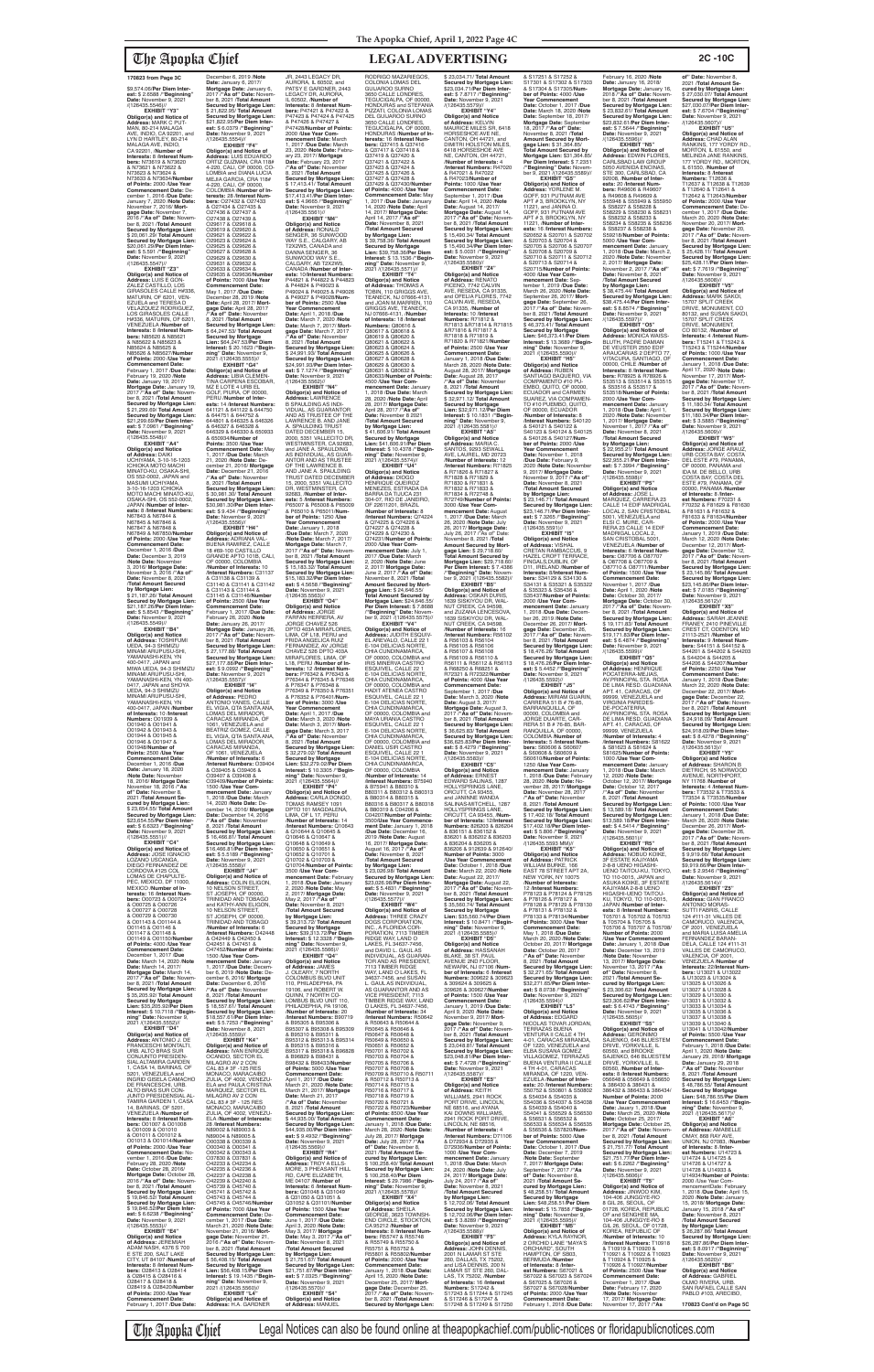**EXHIBIT "C6" Obligor(s) and Notice of Address:** MARICELA GRANADOS MONTERO, CONDOMINIO INTERA-MERICANA CASA #40, SAN PABLO HEREDIA, OF 40901, COSTA RICA /**Num-ber of Interests:** 14 /**Interest Numbers:** 501502 & 501503 & 501504 & 501505 & 501506 & 501507 & 501508 & 501828 & 501829 & 501830 & 501831 & 501832 & 501833 & 502409/ **Number of Points:** 3500 /**Use Year Commencement Date:** June 1, 2019 /**Due Date:** March 22, 2020 /**Note Date:** May 22, 2018/ **Mort-gage Date:** May 22, 2018 /**"As of" Date:** November 8, 2021 /**Total Amount Secured by Mortgage Lien:** \$ 39,759.19/ **Total Amount Secured by Mortgage Lien:** \$39,759.19/**Per Diem Interest:** \$ 12.1538 /**"Beginning" Date:** November 9,<br>2021 /(126435.5623)//

**EXHIBIT "D6" Obligor(s) and Notice of Address:** ANA LUISA PROVEDOR GRANILLO, CALLE EL CARMEN CONDO SCALA LOFT APT 20 EDI #1 COL ESCA, SAN SALVADOR, OF 000000, EL SALVADOR and FRAN-CISCO ARTURO SAMAYOA FIGUEROA, CALLE EL CARMEN CONDO SCALA LOFT APT 20 EDI #1 COL ESCA, SAN SALVADOR, OF 000000, EL SALVADOR /**Number of Interests:** 8 /**Interest Numbers:** 491016 & 492108 & 492830 & 492831 & 947621 & 947622 & M90544 & M90545/**Number of Points:** 2000 /**Use Year Commencement Date:** April 1, 2018 /**Due Date:** March 2, 2020 /**Note Date:** March 2, 2018/ **Mortgage Date:** March 2, 2018 /**"As of" Date:** November 8, 2021 /**Total Amount Secured by Mortgage Lien:** \$ 24,320.09/ **Total Amount Secured by Mortgage Lien:** \$24,320.09/**Per Diem Interest:** \$ 7.358 / **"Beginning" Date:** November 9, 2021<br>/(126435.5624)//

**EXHIBIT "E6" Obligor(s) and Notice of Address:** CLARENCE WILLIAMS, 10112 S. ST. LAWRENCE, CHICAGO, IL 60628 /**Number of Interests:** 8 /**Interest Numbers:** U33408 & U33409 & U33410 & U33411 & U33412 & U33413 & U33414 & U33415/**Number of Points:** 2000 /Use**Use Year Commencement Date:** May 1, 2018 /**Due Date:** March 16, 2020 /**Note Date:** April 16, 2018/ **Mortgage Date:** April 16, 2018 /**"As of" Date:** November 8, 2021 /**Total Amount Secured by Mortgage Lien:** \$ 25,432.67/ **Total Amount Secured by Mortgage Lien:** \$25,432.67/**Per Diem Interest:** \$ 7.2833 /**"Beginning" Date:** November 9, 2021 /(126435.5625)// **EXHIBIT "F6"**

& T84005 & T84006 & T84007 & T84008 & T84009 & T84010 & T84011 & T84012 & T84013 & T84014 & T84015 & T84016 & T84017 & T84018 & T84019 & T84020 & T84021 & T84022 & T84023 & T84024 & T84025 & T84026 & T84027 & T84028 & T84029 & T84030 & T84031 & T84032 & T84033 & T84034 & T84035 & T84036 & T84037 & T84038 & T84039 & T84040 & T84041 & T84042 & T84043 & T84044 T84047 & T84048 & T84049 & T84050 & T84051 & T84052 & T84101 & T84102 & T84103 & T84104 & T84105 & T84106 & T84107 1, 2019 /**Due Date:** March **Obligor(s) and Notice of<br><b>Address:** YUZURU UO,<br>1-175 AIKAWA MIDORI-KU,<br>NAGOYA-SHI, AI 4580011, JAPAN and NAOKO UO, 1-175 AIKAWA MIDORI-KU, NAGOYA-SHI, AI 4580011, JAPAN /**Number of Inter-ests:** 4 /**Interest Numbers:** W09525 & W09526 & W09527 & W09528/**Number of Points:** 1000 /**Use Year Commencement Date:** January 1, 2019 /**Due Date:** March 23, 2020 /**Note Date:** August 23, 2018/ **Mortgage Date:** August 23, 2018 /**"As of" Date:** November 8, 2021 /**Total Amount Secured by Mortgage Lien:** \$ 15,926.69/ **Total Amount Secured by Mortgage Lien:** \$ 15,926.69/**Per Diem Inter-est:** \$ 4.8252 /**"Beginning" Date:** November 9, 2021 /(126435.5646)// **EXHIBIT "Q6" Obligor(s) and Notice of Address:** WARREN K BADUA, 2 ESCAPADE COURT, NEWPORT BEACH, CA 92663, and YVETTE M BADUA, 2 ESCAPADE COURT, NEW-PORT BEACH, CA 92663, /**Number of Interests:** 16 /**Interest Numbers:**<br>D73147 & D73148 &<br>D73149 & D73150 &<br>E03315 & E03316 & E03317 & E03704 & E03705 & E03706 & E03707 & E03708 & E03709 & F89222 & F89223 & F89224/**Number of Points:** 4000 /**Use Year Commencement Date:** September 1, 2018 /**Due Date:** March 10, 2020 /**Note Date:** August 10, 2018/ **Mortgage Date:** August 10, 2018 /**"As of" Date:** Novem-ber 8, 2021 /**Total Amount Secured by Mortgage Lien:** \$ 39,167.81/ **Total Amount Secured by Mortgage Lien:** \$39,167.81/**Per Diem Inter-est:** \$ 9.7976 /**"Beginning" Date:** November 9, 2021 /(126435.5647)// **EXHIBIT "R6" Obligor(s) and Notice of Address:** ROGER LEE AVELLANOZA, 41096 MAXWELL CT, INDIO, CA 92203 /**Number of Interests:** 4 /**Interest Numbers:** W10102 & W10103 & W10104 & W10105/**Number of Points:** 1000 /**Use Year Commencement Date:** August 1, 2018 /**Due Date:** March 13, 2020 /**Note Date:** July 13, 2018/ **Mortgage Date:** July 13, 2018 /**"As of" Date:** November 8, 2021 /**Total Amount Secured by Mortgage Lien:** \$ 14,865.19/ **Total Amount Secured by Mortgage Lien:** \$14,865.19/**Per Diem Interest:** \$ 4.4839 /**"Beginning" Date:** November 9, 2021<br>/(126435.5648)// **EXHIBIT "S6" Obligor(s) and Notice of Address:** MARIA<br>DOLORES A. CARDENAS,<br>49-32 167TH ST, FRESH<br>MEADOWS, NY 11365, and REYNALDO LUNA CARDENAS, 49-32 167TH ST, FRESH MEADOWS, NY 11365, /**Number of Interests:** 12 /**Interest Num-bers:** W14615 & W14616 & W14617 & W14618 & W14619 & W14620 & W14621 & W14622 & W14623 & W14624 & W14625 & W14626/**Number of Points:** 3000 /**Use Year Commencement Date:** August 1, 2019 /**Due Date:** March 20, 2020 /**Note Date:** July 20, 2018/ **Mortgage Date:** July 20, 2018 /**"As of" Date:** November 8, 2021 /**Total Amount Secured by Mortgage Lien:** \$ 41,068.47/ **Total Amount Secured by Mortgage Lien:** \$41,068.47/**Per Diem Interest:** \$ 12.5115 /**"Beginning" Date:** November 9, 2021 /(126435.5649)// **EXHIBIT "T6" Obligor(s) and Notice of Address:** MARK D CON-NOR, 222 WESTVIEW TERRACE, ARLINGTON

**Obligor(s) and Notice of Address:** TITUS GANGER,<br>375 N 14TH ROAD, UNADILLA, NE 68454, and ANGELA GANGER, 375 N 14TH ROAD, UNADILLA, NE 68454, /**Number of Interests:** 6 /**Interest Numbers:** 789316 & 789317 & 918037 & 918038 & 918039 & 918040/**Number of Points:** 1500 /**Use Year Commencement Date:** April 1, 2018 /**Due Date:** March 9, 2020 /**Note Date:** March 9, 2018/ **Mortgage Date:** March 9, 2018 /**"As of" Date:** November 8, 2021 /**Total Amount Secured by Mortgage Lien:** \$ 21,002.75/ **Total Amount Secured by Mortgage Lien:** \$21,002.75/**Per Diem Inter-est:** \$ 6.3485 /**"Beginning" Date:** November 9, 2021 /(126435.5626)// **EXHIBIT "G6" Obligor(s) and Notice of Address:** CARLOS<br>ALEXANDER CUERVO<br>LINARES, 7940 NORTH NOB HILL RODE APT 108, TAMARAC, FL 33321, and MARIA INES BETANCOURT SILVA, 7940 NORTH NOB HILL RODE APT 108, TAMARAC, FL 33321, /**Number of Interests:** 8 /**Interest Numbers:** U35942 & U35943 & U35944 & U35945 & U35946 & U35947 & U35948 & U35949/**Number of Points:** 2000 /**Use Year Commencement Date:** November 1, 2019 /**Due Date:** March 24, 2020 /**Note Date:** May 24, 2018/ **Mortgage Date:** May 24, 2018 /**"As of" Date:** November 8, 2021 /**Total Amount Secured by Mortgage Lien:** \$ 25,337.15/ **Total Amount Secured by Mortgage Lien:** \$25,337.15/**Per Diem Inter-est:** \$ 8.5814 /**"Beginning" Date:** November 9, 2021 /(126435.5627)// **EXHIBIT "H6" Obligor(s) and Notice of Address:** EDUARDO CRUZ, 9 W EL DORADO DR, WOODLAND, CA 95695, and INES DEL CARMEN CRUZ, 9 W EL DORADO DR, WOODLAND, CA 95695, /**Number of Interests:** 8 /**Interest Numbers:** U93707 & U93708 & U93709 & U93710 & U93711 & U93712 & U93713 & U93714/**Number of Points:** 2000 /**Use Year Commencement Date:** December 1, 2018 /**Due Date:** March 5, 2020 /**Note Date:** April 5, 2018/ **Mort-gage Date:** April 5, 2018 /**"As of" Date:** November 8, 2021 /**Total Amount Secured by Mortgage Lien:** \$ 25,198.38/ **Total Amount Secured by Mortgage Lien:** \$25,198.38/**Per Diem Interest:** \$ 7.1927 /**"Beginning" Date:** November 9, 2021 /(126435.5630)// **EXHIBIT "I6" Obligor(s) and Notice of Address:** OSCAR BAR-RERA VAZQUEZ, CERRO<br>DE LAS TORRES 306<br>CAMPESTRE CHURUBUS-CO, MEXICO, DF 04200, MEXICO /**Number of Interests:** 8 /**Interest Numbers:** e 27144 & 427145 & 435940<br>8 435941 & 435942 & & 435941 & 435942 & 435943 & 523218 & 523219/ & T84108 & T84109 &

**Number of Points:** 2000 /**Use Year Commencement Date:** January 1, 2019/**Due Date:** March 9, 2020 /**Note Date:** July 9, 2018/ **Mortgage Date:** July 9, 2018 /**"As of" Date:** November 8, 2021 /**Total Amount Se-cured by Mortgage Lien:** \$ 23,662.59/ **Total Amount Secured by Mortgage Lien:** \$23,662.59/**Per Diem Interest:** \$ 7.1748 /**"Beginning" Date:** November 9, 2021 /(126435.5633)// **EXHIBIT "J6" Obligor(s) and Notice of Address:** LORIE R. BEERS, PO BOX 261, OCEAN BEACH, NY 11770 /**Number of Interests:** 16 /**Interest Numbers:** V30404 & V30405 & V30406 & V30407 & V30408 & V30409 & V30410 & V30411 & V30412 & V30413 & V30414 & V30415 & V30416 & V30417 & V30418 & V30419/**Num-ber of Points:** 4000 /**Use Year Commencement Date:** May 1, 2018 /**Due Date:** April 1, 2020 /**Note Date:** April 30, 2018/ **Mort-gage Date:** April 30, 2018 /**"As of" Date:** November 8, 2021 /**Total Amount Secured by Mortgage Lien:** \$ 43,711.15/ **Total Amount** 

& T83822 & T83823 &

& T83837 & T83838 &

& T83947 & T83948 &

& T84045 & T84046 &

**Secured by Mortgage Lien:** \$43,711.15/**Per Diem Interest:** \$ 11.0012 /**"Beginning" Date:** November 9, 2021 /(126435.5636)// **EXHIBIT "K6" Obligor(s) and Notice of Address:** ENRIQUE UMBERT, MANUEL GON-ZALES DE LA ROSA 481 DPTO 1106 MAGDALENA DEL MAR L17, LIMA, PERU /**Number of Interests:** 340 /**Interest Numbers:** T70404 & T70405 & T70406 & T70407 & T70408 & T70409 & T70410 & T70411 & T70412 & T70413 & T70414 & T75722 & T75723 & T75724 & T75725 & T75726 & T75727 & T75728 & T75729 & T76922 & T76923 & T76924 & T77710 & T77711 & T77712 & T77713 & T77714 & T77715 & T77716 & T77717 & T83614 & T83615 & T83616 & T83617 & T83714 & T83715 & T83716 & T83717 & T83718 & T83719 & T83720 & T83721 & T83722 & T83723 & T83724 & T83725 & T83726 & T83727 & **Interest:** \$ 11.5356 /**"Begin-ning" Date:** November 9, 2021 /(126435.5642)// **EXHIBIT "N6" Obligor(s) and Notice of Address:** MARIA LUISA BELAUNDE BROGGI,<br>AV. CAMINO REAL 1030<br>DEPTO. 401, SAN ISIDRO-<br>LIMA, OF L27, PERU /**Number of Interests:** 10 /**Interest Numbers:** V89145<br>& V89146 & V89147 &<br>V89148 & V89149 & V89150<br>& V89151 & V89152 & V89201 & V89202/**Number of Points:** 2500 /**Use Year Commencement Date:** October 1, 2018 /**Due Date:** December 21, 2019 /**Note Date:** September 21, 2018/ Mortgage Date: Septembe 21, 2018 /**"As of" Date:** November 8 2021 /**Total Amount Secured by Mort-gage Lien:** \$ 32,491.95/ **Total Amount Secured by Mortgage Lien:** \$32,491.95/ **Per Diem Interest:** \$ 9.6258 /**"Beginning" Date:** Novem-ber 9, 2021 /(126435.5643)// **EXHIBIT "O6" Obligor(s) and Notice** 

T84110 & T84111 & T84112 & T84113 & T84114 & T84115 & T84116 & T84117 & T84118 & T84119 & T84120 & T84121 & T84122 & T84123 & T84124 & T84125 & T84126 & T84127 & T84128 & T84129 & T84130 & T84131 & T84132 & T84133 & T84134 & T84135 & T84136 & T84137 & T84138 & T84139 & T84140 & T55902 & T55903<br>& T55904 & T55905 & & T55904 & T55905 & T55906 & T55907 & T55908 & T55909 & T55910 & T55911 & T55912 & T55913 & T84141 & T84142 & T84143 & T84144 & T84145 & T84146 & T84147 & T84148 & T84149 & T84150 & T84151 & T84152 & T84201 & T84202 & T84203 & T84204 & T84205 & T84206 & T84207 & T84208 & T84209 & T84210 & T84211 & T84212 & T84213 & T84214 & T84215 & T84216 & T84217 & T84218 & T84219 & T84220 & T84221 & T84222 & T84223 & T84224 & T84225 & T84226 & T84227 & T84228 & T84229 & T84230 & T84231 & T84232 & T84233 & T84234 & T84235 & T84236 & T84237 & T84238 & T84239 & T84240 & T84241 & T84242 & T84243 & T84244 & T84315 & T84316 & T84317 & T84318 & T84319 & T84320 & T84321 & T84322 & T84323 & T84324 & T84325 & T84326 & T84327 & T84328 & T84329 & T84330 & T84331 & T84332 & T84333 & T84334 & T84335 & T84336 & T84337 & T84338 & T84339 & T84340 & T84341 & T84342 & T84343 & T84344 & T84345 & T84346 & T84347 & T84348 & S49015 & S49016 & S49017 & S49018 & S49019<br>& S49020 & S49021 & & S49020 & S49021 & S49022 & S49023 & S49024 & S49025 & S49026 & T84409 & T84410 & T84411 & T84412 & T84413 & T84414 & T84415 & T84416 & T84417 & T84418 & T84419 & T84420 & T84421 & T84422 & T84423 & T84424 & T84425 & T84426 & T84427 & T84428 & T84429 & T84430 /**Numbe of Points:** 85,000 /**Use Year Commencement Date:** February 1, 2021 /**Due Date:** February 28, 2020 /**Note Date:** June 28, 2019/ Mortgage Date: June 28,<br>2019 / **As of**" Date: Nove 2019 /**"As of" Date:** Novem-ber 8, 2021 /**Total Amount Secured by Mortgage Lien:** \$ 904,874.94/ **Total Amount Secured by Mortgage Lien:** \$904,874.94/**Per Diem Interest:** \$ 247.707 /**"Begin-ning" Date:** November 9, 2021 /(126435.5638)// **EXHIBIT "L6" Obligor(s) and Notice of Address:** CLARENCE<br>WILLIAMS, 10112 S. ST. LAWRENCE, CHICAGO, IL 60628 /**Number of Interests:** 8 /**Interest Numbers:** V76129 & V76130 & V76131 & V76132 & V76133 & V76134 & V76135 & V76136/**Number of Points:** 2000 /**Use Year Commencement Date:** May

T83728 & T83729 & T83730 & T83731 & T83732 & T83733 & T83734 & T83735 & T83736 & T83737 & T83738 & T83739 & T83740 & T83741 & T83742 & T83743 & T83744 & T83745 & T83746 & T83747 & T83814 & T83815 & T83816 & T83817 & T83818 & T83819 & T83820 & T83821 T83824 & T83825 & T83826 & T83827 & T83828 &<br>T83829 & T83830 & T83831 T83829 & T83830 & T83831 & T83832 & T83833 & T83834 & T83835 & T83836 T83839 & T83840 & T83841 & T83842 & T83843 & T83844 & T83845 & T83846 & T83847 & T83943 & T83944 & T83945 & T83946 T83949 & T83950 & T83951 & T83952 & T84001 & T84002 & T84003 & T84004 **of Address:** GREGORY LAWRENCE HAGAN, 817 SIERRA LANE, FLOWER MOUND, TX 75028, and TE-RESA LYNNE HAGAN, 817 SIERRA LANE, FLOWER MOUND, TX 75028, /**Num-ber of Interests:** 4 /**Interest Numbers:** 947250 & 947251 & 947252 & 947301/**Num-ber of Points:** 1000 /**Use Year Commencement Date:** January 1, 2019 /**Due Date:** March 20, 2020 /**Note Date:** June 20, 2018/ **Mort-gage Date:** June 20, 2018 /**"As of" Date:** November 8, 2021 /**Total Amount Secured by Mortgage Lien:** \$ 15,657.89/ **Total Amount Secured by Mortgage Lien:** \$15,657.89/**Per Diem Inter-est:** \$ 4.7331 /**"Beginning" Date:** November 9, 2021 /(126435.5645)// **EXHIBIT "P6"**

8, 2020 /**Note Date:** June 8, 2018/ **Mortgage Date:** June 8, 2018 /**"As of" Date:** November 8, 2021 /**Total Amount Secured by Mortgage Lien:** \$ 27,099.86/ **Total Amount Secured by Mortgage Lien:** \$27,099.86/ **Per Diem Interest:** \$ 7.749 /**"Beginning" Date:** Novem-ber 9, 2021 /(126435.5641)// **EXHIBIT "M6" Obligor(s) and Notice of Address:** LEONARDO BATTAGLIA, AVE PRESI-DENTE RIESCO 5561 PIS OFICINA 1904, LAS CONDES, SANTIAGO, OF 000000, CHILE /**Number of Interests:** 12 /**Interest Numbers:** V79918 &<br>V79919 & V79920 & V79921<br>& V79922 & V79923 & V79924 & V79925 & V79926 & V79927 & V79928 &<br>V79929/**Number of Points**: V79929/**Number of Points:** 3000 /**Use Year Com-mencement Date:** January 1, 2019 /**Due Date:** January 26, 2020 /**Note Date:** July TX 76013 /**Number of Interests:** 14 /**Interest Num-bers:** T97521 & T97522 & T97523 & T97524 & T97525 & T97526 & T97527 & T97528 & T97529 & T97530 & T97531 & T97532 & T97533 & T97534/**Number of Points:** 3500 /**Use Year Commencement Date:** January 1, 2019 /**Due Date:** March 13, 2020 /**Note Date:** July 13, 2018/ **Mortgage Date:** July 13, 2018 /**"As of" Date:** November 8, 2021 /**Total Amount Secured by Mortgage Lien:** \$ 33,549.00/ **Total Amount Secured by Mortgage Lien:** \$33,549.00/**Per Diem Inter-est:** \$ 8.3887 /**"Beginning" Date:** November 9, 2021 /(126435.5651)// **EXHIBIT "U6" Obligor(s) and Notice of<br><b>Address:** LUIS SAN MAR-<br>TIN, LAS VIOLETAS 2172<br>APT. 601, SANTIAGO, OF 00000, CHILE /**Number of** 

26, 2018/ **Mortgage Date:** July 26, 2018 /**"As of" Date:** November 8, 2021 /**Total Amount Secured by Mortgage Lien:** \$ 36,462.52/ **Total Amount Secured by Mortgage Lien:** \$36,462.52/**Per Diem Interests:** 6 /**Interest Num-bers:** W53550 & W53551 & W53552 & W53601 & W53602 & W53603/**Number of Points:** 1500 /**Use Year Commencement Date:** April 1, 2019 /**Due Date:** March 12, 2020 /**Note Date:** September 12, 2018/ **Mortgage Date:** September 12, 2018 /**"As of" Date:** November 8, 2021 /**Total Amount Se-**

**cured by Mortgage Lien:** \$ 21,460.49/ **Total Amount Secured by Mortgage Lien:** \$21,460.49/**Per Diem Interest:** \$ 6.8726 / **"Beginning Date:** November 9, 2021<br>/(126435.5653)// **EXHIBIT "V6" Obligor(s) and Notice of Address:** JOSE M. SOLIS<br>JR, 7720 FARRAGUT ST,<br>HOLLYWOOD, FL 33024,<br>and LERIS EGLED SOLIS, 7720 FARRAGUT ST, HOLLYWOOD, FL 33024, /**Number of Interests:** 6 /**Interest Numbers:** W59812 & W59813 & W59814 & W59815 & W59816 & W59817/**Number of Points:** 1500 /**Use Year Com-mencement Date:** August 1, 2018 /**Due Date:** April 1, 2020 /**Note Date:** July 30, 2018/ **Mortgage Date:** July 30, 2018 /**"As of" Date:** November 8, 2021 /**Total Amount Secured by Mort-gage Lien:** \$ 24,108.09/ **Total Amount Secured by Mortgage Lien:** \$24,108.09/ **Per Diem Interest:** \$ 7.8015 /**"Beginning" Date:** Novem-ber 9, 2021 /(126435.5654)// **EXHIBIT "W6" Obligor(s) and Notice of Address:** LORENA ZEPPENFELDT, CALLE 73 ENTRE AVENIDAS 9 Y 9B EDIFICIO PUERTO HIERRO PISO #1, MARA-CAIBO-TIERRA NEGR, OF 4001, VENEZUELA and RAMON MARIN ZEPPEN-FELDT, CALLE 73 ENTRE AVENIDAS 9 Y 9B EDI-FICIO PUERTO HIERRO PISO #1, MARACAIBO-TIERRA NEGR, OF 4001, VENEZUELA /**Number of Interests:** 8 /**Interest Num-<br><b>bers:** W64313 & W64314<br>& W64315 & W64316<br>& W64317 & W64318 & W64319 & W64320/**Numbe of Points:** 2000 /**Use Year Commencement Date:** January 1, 2019 /**Due Date:** January 23, 2020 /**Note Date:** August 23, 2018/ Mortgage Date: August 23,<br>2018 / "As of" Date: Novem 2018 /"As of" Date: Novem-<br>ber 8, 2021 /Total Amount<br>Secured by Mortgage Lien:<br>\$25,125.38/ Total Amount<br>Secured by Mortgage Lien:<br>\$25,125.38/Per Diem Inter-<br>\$25,125.38/Per Diem Inter-<br>est: \$ 8.3192 /"Beginning" Date: November 9, 2021<br>
/(126435.5655)//<br> **EXHIBIT "X6"<br>
Obligor(s) and Notice of<br>
Address: EDWIN FLORES,<br>CARLSBAD LAW GROUP** 5050 AVENIDA ENCINAS, STE 300, CARLSBAD, CA 92008 and NAYELY ARIZA, CARLSBAD LAW GROUP 5050 AVENIDA ENCINAS, STE 300, CARLSBAD, CA 92008, /**Number of Interests:** 20 /**Interest Num-bers:** W71341 & W71342 & W71343 & W71344 & W71345 & W71346 & W71347 & W71348 & W71349 & W71350 & W71351 & W71352 & W76939 & W76940 & W76941 & W76942 & W76943 & W76944 & W76945 & W76946/**Number of Points:** 5000 /**Use Year Commencement Date:** January 1, 2019 /**Due Date:** March 2, 2020 /**Note Date:** August 2, 2018/ **Mortgage Date:** August 2, 2018 /**"As of" Date:** November 8,<br>2021 /**Total Amount Se-<br>cured by Mortgage Lien:<br>\$ 49,094.68/ <b>Total Amount Secured by Mortgage Lien:** \$49,094.68/**Per Diem Interest:** \$ 12.27 /**"Beginning"**<br>**Date:** November 9, 2021<br>/(126435.5656)// **EXHIBIT "Y6" Obligor(s) and Notice of Address:** KOJI NAKA-MATSU, 2-1-12 SHOYO,<br>OTSU-SHI, SH 5202135,<br>JAPAN and AI NAKA-MATSU, 2-1-12 SHOYO, OTSU-SHI, SH 5202135, JAPAN /**Number of Interests:** 6 /**Interest Numbers** W93221 & W93222 & W93223 & W93224 & W93225 & W93226/**Number of Points:** 1500 /**Use Year Commencement Date:** January 1, 2019 /**Due Date:** March 1, 2020 /**Note Date:** August 30, 2018/ **Mortgage Date:** August 30, 2018 /**"As of" Date:** November 8, 2021 /**Total Amount Secured by Mortgage Lien:** \$ 23,703.53/ **Total Amount Secured by Mortgage Lien:** \$23,703.53/**Per Diem Inter-est:** \$ 7.1709 /**"Beginning" Date:** November 9, 2021 /(126435.5657)// **EXHIBIT "Z6" Obligor(s) and Notice of Address:** KARL WAITHE, POWDER ROAD STA-TION HILL, ST MICHAEL, OF 00000, BARBADOS /**Number of Interests:** 6 /**Interest Numbers:** X13747 & X13748 & XI3749 & X13750 & X13751 & X13752/**Number of Points:** 1500 /**Use Year Commencement Date:** January 1, 2020 /**Due Date:** March 14, 2020 /**Note Date:** March 14, 2019/ **Mortgage Date:** March 14, 2019 /**"As of" Date:** November 8 2021 /**Total Amount Se-cured by Mortgage Lien:** \$18,439.19/ **Total Amount Secured by Mortgage Lien:** \$18,439.19/**Per Diem Interest:** \$ 5.9 /**"Beginning" Date:** November 9,<br>2021 /(126435.5659)// **EXHIBIT "A7" Obligor(s) and Notice of Address:** NORMA JEAN SMITH, 29260 FRANKLIN ROAD APT 415, SOUTH-<br>FIELD. MI 48034/**Numbe** FIELD, MI 48034/**Number of Interests:** 10 /**Interest Numbers:** U32745 & U32746 & U32747 & U32748 & W37941 & W37942 & W37943 & W37944 & W37945 & W37946/**Number of Points:** 2500 /**Use Year Commencement Date:** January 1, 2020 /**Due Date:** March N84403 & N84404 & N98316 & N98317 & N99247 & N99248 & N99249 & N99250 & /(126435.5667)//

27, 2020 /**Note Date:** November 27, 2018/ **Mortgage Date:** November 27, 2018 /**"As of" Date:** November 8, 2021 /**Total Amount Secured by Mortgage Lien:** \$30,440.27/ **Total Amount Secured by Mortgage Lien:** \$30,440.27/**Per Diem Interest:** \$ 9.331 /**"Beginning"**<br>**Date:** November 9, 2021<br>/(126435.5660)// **EXHIBIT "B7" Obligor(s) and Notice of Address:** DONNA J. TURNER, 1235 ROBIN-SON ROAD SUITE G, PEACHTREE CITY, GA 30269-1385 /**Number of Interests:** 18 /**Interest Numbers:** 861845 & 861846 & 861847 & 861848 & 861849 & 861850 & 861851 & 861852 & 861901 & 861902 & 861903 & 861904 & 861905 & 861906 & 861907 & 861908 & 861909 & 861910/**Number of Points:** 4500 /**Use Year Commencement Date:** January 1, 2019 /**Due Date:** April 24, 2020 /**Note Date:** October 24, 2018/ **Mortgage Date:** October 24, 2018 /**"As of" Date:** November 8, 2021 /**Total Amount Secured by Mortgage Lien:** \$ 55,443.03/ **Total Amount Secured by Mortgage Lien:** \$55,443.03/**Per Diem Interest:** \$ 16.8483 /**"Beginning" Date:** November 9,<br>2021 /(126435.5663)// **EXHIBIT "C7" Obligor(s) and Notice of Address:** JUAN CARLOS BENITEZ, LA GEACONDA #4233 DEPTO 52, SAN-TIAGO, OF 00000, CHILE/ **Number of Interests:** 14 /**Interest Numbers:** 000610 & 000611 & 000624 & 000633 & 406125 & 406126 & 406127 & 406128 & 406129 & I88846 & I88847 & I88848 & I88849 & I88850/**Number of Points:** 3500 /**Use Year Com-mencement Date:** January 1, 2019 /**Due Date:** March 27, 2020 /**Note Date:** November 27, 2018/ **Mortgage Date:** November 27, 2018 /**"As of" Date:** November 8, 2021 /**Total Amount Secured by Mortgage Lien:** \$ 41,858.41/ **Total Amount Secured by Mortgage Lien:** \$41,858.41/**Per Diem Interest:** \$ 13.5497 /**"Beginning" Date:** November 9, 2021 /(126435.5664)// **EXHIBIT "D7" Obligor(s) and Notice<br><b>of Address:** EDGARD<br>NICOLAS TOVAR JORDAN,<br>CONJUNTO ALTO PRADO CASA 34 EZCAZU, SAN JOSE, OF 00000, COSTA RICA and ELBA SUSANA GOMEZ VILLAGOMEZ, CONJUNTO ALTO PRADO CASA 34 EZCAZU, SAN JOSE, OF 00000, COSTA RICA /**Number of Interests:** 12/**Interest Numbers:**<br>X30421 & X30422 & X30423<br>& X30424 & X30425 &<br>X30426 & X30427 & X30428 & X30429 & X30430 & X30431 & X30432/**Number of Points:** 3000 /**Use Year Commencement Date:** October 1, 2019 /**Due Date:** January 21, 2020 /**Note Date:** September 21, 2018/ **Mortgage Date:** September 21, 2018 /**"As of" Date:** November 8, 2021 /**Total Amount Secured by Mortgage Lien:** \$32,647.08/ **Total Amount Secured by Mortgage Lien:** \$32,647.08/ **Per Diem Interest:** \$ 9.7663 /**"Beginning" Date:** Novem-ber 9, 2021 /(126435.5665)// **EXHIBIT "E7" Obligor(s) and Notice of Address:** LOURDES DO PRADO SILVA, RUA VISCONDE DE PIRAJA<br>#39 APT 501, RIO DE<br>JANEIRO, OF 00000, BRA-ZIL/**Number of Interests:** 4 /**Interest Numbers:** X53718 & X53719 & X53720 & X53721/**Number of Points:** 1000 /**Use Year Commencement Date:** January 1, 2019 /**Due Date:** December 10, 2019 /**Note Date:** December 10, 2018/ **Mortgage Date:** December 10, 2018 /**"As of" Date:** November 8, 2021 /**Total Amount Secured by Mort-gage Lien:** \$ 17,256.96/ **Total Amount Secured by Mortgage Lien:** \$17,256.96/ **Per Diem Interest:** \$ 5.3377 /**"Beginning" Date:** November 9, 2021 /(126435.5666)// **EXHIBIT "F7" Obligor(s) and Notice of Address:** SCOTT T. TAY-LOR, 1901 N EMERSON AVE, INDIANAOPLIS, IN 46218 /**Number of Interests:** 16 /**Interest Numbers:** N84349 & N84350<br>& N84351 & N84352 &<br>N84401 & N84402 & N99251 & N99252/**Number of Points:** 4000 /**Use Year Commencement Date:** November 1, 2018 /**Due Date:** April 23, 2020 /**Note Date:** October 23, 2018/ **Mortgage Date:** October 23, 2018 /**"As of" Date:** November 8, 2021 /**Total Amount Secured by Mortgage Lien:** \$ 44,133.66/ **Total Amount Secured by Mortgage Lien:** \$44,133.66/**Per Diem Inter-est:** \$12.8778 /**"Beginning" Date:** November 9, 2021 **EXHIBIT "G7" Obligor(s) and Notice of Address:** BYRON ACE-MAN, 216-1477 FOUNTAIN WAY, VANCOUVER, BC V6H 3 W9, CANADA /**Number of Interests:** 12 /**Interest Numbers:** X76838 & X76839 & X76840 & X76841 & X76842 & X76843 & X76844 & X76845 & X76846 & X76847 & X76848 & X76849/**Number of Points:** 3000 /**Use Year Commencement Date:** January 1, 2019 /**Due Date:** March 1, 2020 /**Note Date:** October 31, 2018/ **Mortgage Date:** October 31, 2018 /**"As of" Date:** November 8, 2021 /**Total Amount Secured by Mortgage Lien:** \$ 35,765.08/ **Total Amount Secured by Mortgage Lien:** \$35,765.08/**Per Diem Interest:** \$ 8.9231 /"**Beginning"**<br>**Date:** November 9, 2021<br>/(126435.5668)// **EXHIBIT "H7" Obligor(s) and Notice of Address:** FELICIA FALZONE, 103 COLUMBIA CMN, HILLSBOROUGH, NJ 08844 and SCOTT FALZONE, 103 COLUMBIA CMN, HILLSBOROUGH, NJ 08844/**Number of Interests:** 12 /**Interest Numbers:** X86410 & X86411 & X86412 & X86413 & X86414 & X86415 & X86416 & X86417 & X86418 & X86419 & X86420 & X86421/**Number of Points:** 3000 /**Use Year Commencement Date:** January 1, 2019 /**Due Date:** March 6, 2020 /**Note Date:** November 6, 2018/ **Mortgage Date:**November 6,<br>2018 /**"As of" Date:** Novem-<br>ber 8, 2021 /**Total Amount Secured by Mortgage Lien:** \$ 37,909.94/ **Total Amount Secured by Mortgage Lien:** \$37,909.94/**Per Diem Inter-**& X91510 & X91511 &<br>X91512 & X91513 & X91514 & X91515 & X91516 & X91517 & X91518 & X91519 & X91820 & X91821 & X91822 & X91843 & X91844 & X91845 & X91846 &

**est:** \$ 9.4739 /**"Beginning" Date:** November 9, 2021<br>/(126435.5670)// **EXHIBIT "I7" Obligor(s) and Notice of Address:** MAURICIO JOSE PEREZ VIZCAINO, DE LA ESCUELA CRISTÓBAL<br>COLON 100 MTS SUR COLON 100 MTS SUR PORTON NEGRO, HERE-DIA SANTO DOMINGO, OF 000000, COSTA RICA /**Number of Interests:** 6 /**Interest Numbers:** X92803 & X92804 & X92805 & X92806 & X92807 & X92808/**Number of Points:** 1500 /**Use Year Commencement Date:** December 1, 2018 /**Due Date:** February 8, 2020 /**Note Date:** November 8, 2018/ **Mortgage Date:** November 8, 2018 /**"As of" Date:** November 8, 2021 /**Total Amount Secured by Mortgage Lien:** \$ 23,117.02/ **Total Amount Secured by Mortgage Lien:** \$23,117.02/**Per Diem Inter-est:** \$ 7.3221 /**"Beginning" Date:** November 9, 2021 /(126435.5671)// **EXHIBIT "J7" Obligor(s) and Notice of Address:** CARLOS ANIBAL TALLEDO ESPINOSA, LOS CLAVELES 151 URB.LA<br>MOLINA VIEJA, LA MO-<br>LINA, LIMA, OF L12, PERU<br>and VILMA ROSA THAIS DE<br>TALLEDO, LOS CLAVELES<br>151 URB.LA MOLINA VIEJA, LA MOLINA, LIMA, OF L12, PERU/**Number of Interests:** 4 /**Interest Num-bers:** X89634 & X89635 & X89636 & X89637/**Number of Points:** 1000 /**Use Year Commencement Date:** January 1, 2019 /**Due Date:** December 12, 2019 /**Note Date:** November 12, 2018/ **Mortgage Date:** November 12, 2018 /**"As of" Date:** November 8, 2021 /**Total Amount Secured by Mortgage Lien:** \$15,256.42/ **Total Amount Secured by Mortgage Lien:** \$ 15,256.42/**Per Diem Interest:** \$4.4689 /**"Beginning" Date:** November 9, 2021 /(126435.5672)// **EXHIBIT "K7" Obligor(s) and Notice of Address:** RODOLFO AN-TONIO ROJAS GALLEGO, CRA 24 #11-49, PEREIRA RISALDA, OF 660001, CO-LOMBIA /**Number of Inter-ests:** 12 /**Interest Numbers:** Y03526 & Y03527 & Y03528 & Y03529 & Y03530 & Y03531 & Y03532 & Y03533 & Y03534 & Y03535 & Y03536 & Y03537/**Number of Points:** 3000 /**Use Year Commencement Date:** January 1, 2020 /**Due Date:** January 1, 2020 /**Note Date:** October 29, 2019/ **Mortgage Date:** October 29, 2019 "**As of" Date: November** 8, 2021 /**Total Amount Secured by Mortgage Lien:** \$42,617.01/ **Total Amount Secured by Mortgage Lien:** \$42,617.01/**Per Diem Inter-est:** \$14.0794 /**"Beginning" Date:** November 9, 2021<br>/(126435.5673)// **EXHIBIT "L7" Obligor(s) and Notice of Address:** DIENS COM-MUNICATIONS SAS, A

COLOMBIA CORPORA-TION, CALLE 99 #13A-30 PISO 12, BOGOTA, OF<br>110111, COLOMBIA<br>and GAD PELEDAS AS<br>INDIVIDUAL, AS GUARAN-TOR AND AS MANAGER, CALLE 99 #13A-30 PISO 12, BOGOTA, OF 110111, COLOMBIA /**Number of In-terests:** 46 /**Interest Num-bers:** X90046 & X90047 & X90048 & X90049 & X90050 & X90051 & X90052 & X90101 & X90102 & X90324 & X90325 & X90326 & X90327 & X90328 & X90329 & X90330 & X90331 & X91328 & X91329 & X91330 & X91331 & X91332 & X91333 & X91334 & X91335 & X91508 & X91509 & X91510 & X91511 & AB2015 & AB2016 & AB2017 & AB2018 & AB2019/**Number of Points:** 2000 /**Use Year Commencement Date:** January 1, 2019 /**Due Date:** February 1, 2020 /**Note Date:** November 30, 2018/ **Mortgage Date:** November 30, 2018 /**"As of" Date:** November 8, 2021 /**Total Amount Secured by Mortgage Lien:** \$ 28,087.96/ **Total Amount Secured by Mortgage Lien:** \$28,087.96/**Per Diem Interest:** \$ 8.8938 /**"Beginning" Date:** November 9, 2021<br>/(126435.5679)// **EXHIBIT "P7" Obligor(s) and Notice<br><b>of Address:** ALICIA R.L.<br>GIBSON, 271 HILLTOP<br>DR, MIDWAY, FL 32343 and EDDIE GIBSON JR, 271 HILLTOP DR, MIDWAY, FL 32343/**Number of Interests:** 4 /**Interest Numbers:** AB4725 & AB4726 & AB4727 & AB4728/**Number of Points:** 1000 /**Use Year Commencement Date:** January 1, 2019 /**Due Date:** April 3, 2020 /**Note Date:** December 3, 2018/ **Mortgage Date:** December 3, 2018 /**"As of" Date:** November 8, 2021 /**Total Amount Secured by Mortgage Lien:** \$16,967.64/ **Total Amount Secured by Mortgage Lien:** \$ 16,967.64/**Per Diem Inter-est:** \$5.467 /**"Beginning" Date:** November 9, 2021 /(126435.5680)// **EXHIBIT "Q7" Obligor(s) and Notice of Address:** HERNAN<br>ALONSO PERCY GAR-RIDO, CARRERA 115 #20- 61 CÁSA 12, CALI-VALLE<br>DEL CAUCA, OF 760001. DEL CAUCA, OF 760001, COLOMBIA/**Number of In-terests:** 40 /**Interest Num-bers:** AC7629 & AC7630 & AC7631 & AC7632 & AC7633 & AC7634 & AC7635 & AC7636 & AC7637 & AC7638 & AC7639 & AC7640 & AC7641 & AC7642 & AC7643 & AC7644 & AD3711 & AD3712 & AD3713 & AD3714 & AD4150 & AD4151 & AD4152 & AD4201 & AD4202 & AD4203 & AD4204 & AD4205 & AD4206 & AD4207 & AD4208 & AD4209 & AD9340 & AD9341 & AD9342 & AD9343 & AD9344 & AD9345 & AD9346 & AD9347/**Number of Points:** 10,000 /**Use Year Commencement Date:** No-vember 1, 2019 /**Due Date:** December 10, 2019 /**Note Date:** October 10, 2019/ **Mortgage Date:** October 10, 2019 /**"As of" Date:** November 8, 2021 /**Total Amount Secured by Mortgage Lien:** \$132,519.62/ **Total Amount Secured by Mortgage Lien:** \$132,519.62/**Per Diem Interest:** \$ 43.6183 /**"Beginning" Date:** November 9, 2021 /(126435.5681)// **EXHIBIT "R7"** Obiigor(s) and Notice of Ad-dress: JESUS R NAVARRO,

X91847 & X91848/**Number of Points:** 11,500 /**Use Year Commencement Date:** January 1, 2019 /**Due Date:** February 5, 2020 /**Note Date:** February 5, 2019/ **Mortgage Date:** February 5, 2019 /**"As of" Date:** Novem-ber 9, 2021 /**Total Amount Secured by Mortgage Lien:** \$114,594.23/ **Total Amount Secured by Mortgage Lien:** \$114,594.23/**Per Diem Interest:** \$28.2021 /**"Beginning" Date:** November 9,<br>2021 /(126435,5674)// 2021 /(126435.5674)// **EXHIBIT "M7" Obligor(s) and Notice of Address:** DUANE E. BLOOMINGDALE, 1608 ROOT RD, LORAIN, OH 44052/**Number of Inter-ests:** 6 /**Interest Numbers:** L23942 & L23943 & L23944 & L23945 & L23946 & L23947/**Number of Points:** 1500 /**Use Year Commencement Date:** January 1, 2019 /**Due Date:** April 21, 2020 /**Note Date:** November 21, 2018/ **Mortgage Date:** November 21, 2018 /**"As**  of" Date: November 8,<br>2021 /Total Amount Se-2021 /**Total Amount Se-cured by Mortgage Lien:** \$ 28,841.16/ **Total Amount Secured by Mortgage Lien:** \$28,841.16/**Per Diem Inter-est:** \$ 8.0947 /**"Beginning" Date:** November 9, 2021 /(126435.5675)// **EXHIBIT "N7" Obligor(s) and Notice of Address:** RASHEEDA MA-RIA WILLIAMS, 3922 LAKE<br>MANOR WAY, ATLANTA,<br>GA 30349 and ALBERT<br>C. WILLIAMS, 3922 LAKE<br>MANOR WAY, ATLANTA,<br>GA 30349/**Number of Interests:** 40 /**Interest Numbers:** Y05122 & Y05123 & Y05124 & Y05125 & Y11313 & Y11314 & Y11315 & Y11316 & Y11317 & Y11318 & Y11319 & Y11320 & Y11321 & Y11322 & Y11323 & Y11324 & Y11325 & Y11326 & Y11327 & Y11328 & Y11329 & Y11330 & Y11331 & Y11332 & Y11333 & Y11334 & Y11335 & Y11336 & Y11337 & Y11338 & Y11339 & Y11340 &Y11341 &Y11342 & Y11343 & Y11344 & Y11345 & Y11406 & Y11407 & Y11408/**Num-ber of Points:** 10,000 /**Use Year Commencement Date:** September 1, 2019 /**Due Date:** March 24, 2020 /**Note Date:** January 24, 2019/ **Mortgage Date:** January 24, 2019 /**"As of" Date:** November 8, 2021 /**Total Amount Secured by Mortgage Lien:** \$106,699.09/ **Total Amount Secured by Mortgage Lien:** \$ 106,699.09/**Per Diem Interest:** \$30.5757 /**"Begin-<br><b>ning" Date:** November 9,<br>2021 /(126435.5676)// **EXHIBIT "O7" Obligor(s) and Notice of Address:** ADRIAN T. DEBIQUE, 2 ALYCE HEIGHTS PETIT VALLEY, PORT OF SPAIN, OF, TRINIDAD AND TOBAGO /**Number of Interests:** 8 /**Interest Numbers:** AB2012 & AB2013 & AB2014 & & J74828 & J74829 & J74830 & J74831 & J74832

PO BOX 1876, CHULA VISTA, CA 91912/**Number of Interests:** 5 /**Interest Numbers:** AE3409 & AE3410 & AE3411 & AE3412 & AE3413/**Number of Points:** 1250 /**Use Year Commencement Date:** February 1, 2019 /**Due Date:** March 4, 2020 /**Note Date:** January 4, 2019/ **Mortgage Date:** January 4, 2019 /**"As of" Date:** November 8, 2021 /**Total Amount Secured by Mortgage Lien:** \$20,299.66/ **Total Amount Secured by Mortgage Lien:** \$20,299.66/ **Per Diem Interest:** \$6.1372 /**"Beginning" Date:** Novem-ber 9, 2021 /(126435.5682)// **EXHIBIT "S7" Obligor(s) and Notice of Address:** ALVARO<br>VALDES, CALLE 22B #43A-80, NEIVA HUILA, OF 0000, COLOMBIA and EDWIN ALBERTO VALDES RODRIGUEZ, CALLE 22B

#43A-80, NEIVA HUILA, OF 0000, COLOMBIA/

**Number of Interests:** 10 /**Interest Numbers:** F38447 & F38448 & F38449 & F38450 & F38451 & F39019 & F39020 & F39545 & F39546 & F39547/**Number of Points:** 2500 /**Use Year Commencement Date:** April 1, 2019 /**Due Date:** December 21, 2019 /**Note Date:** March 21, 2019/ **Mortgage Date:** March 21, 2019 /**"As of" Date:** November 8, 2021 /**Total Amount Secured by Mortgage Lien:** \$32,166.65/ **Total Amount Secured by Mortgage Lien:** \$32,166.65/ **Per Diem Interest:** \$ 10.0541 /**"Beginning" Date:** November 9, 2021 /(126435.5685)// **EXHIBIT "T7" Obligor(s) and Notice of Address:** MAKOTO FUJIMOTO, 490-1 TANAKA,<br>TAMATSU-CHO, NIS,<br>KOBE-SHI, HY 6512147,<br>JAPAN/**Number of Interests:** 8 /**Interest Numbers:** C10432 & C10433 & Cl0434 & C10435 & C10436 &<br>C10823 & I09123 & I09344 C10823 & I09123 & I09344/ **Number of Points:** 2000 /Use Year Commencement **Date:** July 1, 2019 /**Due Date:** January 11, 2020 /**Note Date:** June 11, 2019/ **Mortgage Date:** June 11, 2019 /**"As of" Date:** Novem-ber 8, 2021 /**Total Amount Secured by Mortgage Lien:** \$24,977.33/ **Total Amount Secured by Mortgage Lien:** \$24,977.33/**Per Diem Inter-est:** \$7.0146 /**"Beginning" Date:** November 9, 2021 /(126435.5686)// **EXHIBIT "U7" Obligor(s) and Notice of Address:** ALEJANDRO MAGNO L. LEITAO, RUA MARIA TOMAZIA 380 APT. 304, FORTALEZA, OF 60150, BRAZIL and MARIA ROZINEUDA D.R.M. LEITAO, RUA MARIA<br>TOMAZIA 380 APT. 304,<br>FORTALEZA, OF 60150, **BRAZIL** /**Number of Inter ests:** 4 /**Interest Numbers:** N20214 & N26232 & N26233 & N26917/**Number of Points:** 1000 /**Use Year Commencement Date:** April 1, 2020 /**Due Date:** January 25, 2020 /**Note Date:** March 25, 2019/ **Mortgage Date:** March 25, 2019 /**"As of" Date:** November 8, 2021 /**Total Amount Secured by Mortgage Lien:** \$17,317.08/ **Total Amount Secured by Mortgage Lien:** \$17,317.08/ **Per Diem Interest:** \$5.4383 /**"Beginning" Date:** November 9, 2021 /(126435.5687)// **EXHIBIT "V7" Obligor(s) and Notice of Address:** CATHY SKID-MORE, 375 HARBOUR COVE DR APT 323, SPARKS, NV 89434/ **Number of Interests:** 40 /**Interest Numbers:** J64206 & J64207 & J64208 & J64209 & J64210 & J64211 & J65845 & J65846 & J72614 & J72615 & J73641 & J73642 & J73643 & J73644 & J73645 & J73646 & J73647 & J73648 & J73649 & J73650 & J73651 & J73652 & J73701 & J73702 & J74826 & J74827

& J74833 & K12926 & K12927 & K12928 & K12929 & K12930 & K12931 & K12932 & K12933/**Number of Points:** 10,000 /**Use Year Commencement Date:** May 1, 2019 /**Due Date:** April 1, 2020 /**Note Date:** April 30, 2019/ **Mortgage Date:** April 30, 2019 /**"As of" Date:** November 8, 2021 /**Total Amount Secured by Mortgage Lien:** \$119,144.99/ **Total Amount Secured by Mortgage Lien:** \$119,144.99/**Per Diem Interest:** \$30.125 /**"Begin-ning" Date:** November 9, 2021 /(126435.5688)// **EXHIBIT "W7" Obligor(s) and Notice of Address:** DALYBELL MARGARITA RAMIREZ MONTILLA, URB. SOLAR DEL HATELLO, CARACAS OF 4002, VENEZUELA and<br>HARRYT LUZARDO DE HARRYT LUZARDO DE PAULA, URB. SOLAR DEL HATELLO, CARACAS, OF 4002, VENEZUELA/**Number of Interests:** 16 /**Interest Numbers:** Y15223 & Y15224 & Y15225 & Y15226 & Y15227 & Y15228 & Y15229 & Y15230 & Y15231 & Y15232 & Y15233 & Y15234 & Y15235 & Y15236 & Y15237 & Y15238/**Number of Points:** 4000 /**Use Year Commencement Date:** April 1, 2019 /**Due Date:** December 12, 2019 /**Note Date:** March 12, 2019/ **Mortgage Date:** March 12, 2019 /**"As of" Date:** Novem-ber 8, 2021 /**Total Amount Secured by Mortgage Lien:** \$47,167.34/ **Total Amount Secured by Mortgage Lien:** \$47,167.34/**Per Diem Inter-est:** \$15.4634 /**"Beginning" Date:** November 9, 2021 /(126435.5692)// **EXHIBIT "X7" Obligor(s) and Notice of Address:** HUGO FABRICIO EMERY DA SILVEIR, RUA **EMENTE BATCHLICHT, I** MARAES 172, CAMPINA GRANDE, OF 58410841, BRAZIL and JULIANA<br>MACEDO FARIAS DE<br>SILVEIRA, RUA ISABEL<br>SILVEIRA GUIMARAES<br>172, CAMPINA GRANDE,<br>OF 58410841, BRAZIL/ **Number of Interests:** 4 /**Interest Numbers:** 161547 & 161548 & 161549 & 161550/ **Number of Points:** 1000 /**Use Year Commencement Date:** April 1, 2020 /**Due** 

Date: March 18, 2020 / Note<br>Date: March 18, 2019/ Mort-<br>gage Date: March 18, 2019<br>"As of" Date: November<br>8, 2021 / Total Amount Se-<br>cured by Mortgage Lien:<br>Secured by Mortgage Lien:<br>Secured by Mortgage Lien:<br>S6,854.48/Per **est:** \$5,393 /**"Beginning"<br><b>Date:** November 9, 2021<br>/(126435.5693)// **EXHIBIT "Y7"<br>
<b>Obligor(s) and Notice**<br> **of Addres**: JAVIER<br>
MAURICIO RICO URREO,<br>
AVE 9 N # 12 N-28, CALI,<br>
OF 760020, COLOMBIA

/**Number of Interests:** 20 /**Interest Numbers:** Y26940 & Y26941 & Y26942 & Y26943 & Y26944 & Y26945 & Y26946 & Y26947 & Y26948 & Y26949 & Y26950 & Y26951 & Y38440 & Y38441 & Y38442 & Y38443 & Y38444 & Y38445 & Y38446 & Y38447/**Number of Points:** 5000 /**Use Year Commencement Date:** January 1, 2020 /**Due Date:** March 1, 2020 /**Note Date:** December 30, 2019/ **Mort-gage Date:** December 30, 2019 /**"As of" Date:** November 8, 2021 /**Total Amount Secured by Mortgage Lien:** \$64,778.40/ **Total Amount Secured by Mortgage Lien:** \$64,778.40/**Per Diem Interest:** \$ 21.9287 /**"Beginning" Date:** November 9, 2021 /(126435.5694)// **EXHIBIT "Z7"**

**Obligor(s) and Notice of Address:** CLARENCE WILLIAMS SR, 10112 S. ST. LAWRENCE, CHICAGO, IL 60628/**Number of Inter-ests:** 4 /**Interest Numbers:** Y39843 & Y39844 & Y39845 & Y39846/**Number of Points:** 1000 /**Use Year Commencement Date:** May 1, 2020 /**Due Date:** March 4, 2020 /**Note Date:** April 4, 2019/ **Mortgage Date:** April 4, 2019 /**"As of" Date:** November 8, 2021 /**Total Amount Secured by Mortgage Lien:** \$16,651.00/ **Total Amount Secured by Mortgage Lien:** \$16,651.00/ **Per Diem Interest:** \$ 5.0214 /**"Beginning" Date:** November 9, 2021 /(126435.5695)// **EXHIBIT "A8" Obligor(s) and Notice of Address:** FABIAN JAIR AGUDELO AGUDELO, CALLE 2 OESTE #55  $B-I$ APTO. 206, CALI-VALLE DEL CAUCA, OF 760040, COLOMBIA/**Number of Interests:** 8 /**Inter-**<br>**est Numbers:** Y96439 &<br>Y96440 & Y96441 & Y96442 & Y96443 & Y96444 & Y96445 & Y96446/**Number of Points:** 2000 /**Use Year Commencement Date:** No-vember 1, 2019 /**Due Date:** December 10, 2019 /**Note Date:** October 10, 2019/ **Mortgage Date:** October 10, 2019 /**"As of" Date:** November 8, 2021 /**Total Amount Secured by Mortgage Lien:** \$30,923.18/ **Total Amount Secured by Mortgage Lien:** \$30,923.18/**Per Diem Interest:** \$ 10.115 /**"Beginning" Date:** November 9, 2021 /(126435.5698)// **EXHIBIT "B8" Obligor(s) and Notice of Address:** GEORGE S. MANSPEAKER, 132 OAK HOLLOW, WILLIAMSBURG, VA 23188 and SHELBY J. WALD TO AITH SHELBY J.<br>MANSPEAKER, 132 OAK HOLLOW, WILLIAMS-BURG, VA 23188 /**Number of Interests:** 8 /**Interest Numbers:** Y99805 & Y99806 & Y99807 & Y99808 & Y99809 & Y99810 & Y99811 & Y99812/**Number of Points:** 2000 /**Use Year Commencement Date:** January 1, 2020 /**Due Date:** March 24, 2020 /**Note Date:** May 24, 2019/ **Mortgage Date:** May 24, 2019 /**"As of" Date:** November 8, 2021 /**Total Amount Secured by Mortgage Lien:** \$27,591.09/ **Total Amount Secured by Mortgage Lien:** \$27,591.09/ **Per Diem Interest:** \$8.0578 /**"Beginning" Date:** Novem-ber 9, 2021 /(126435.5700)// **EXHIBIT "C8" Obligor(s) and Notice of Address:** BEXLEY R. JACKSON, 2118 SHAL-LOWFORD COVE, GER-MANTOWN, TN 38139 and<br>KIMBERLY A. BELLINGER KIMBERLY A. BELLINGER,<br>2118 SHALLOWFORD<br>COVE, GERMANTOWN, TN 38139/**Number of Interests:** 6/**Interest Numbers:** Z13508 & Z13509 & Z13510 & Z13511 & Z20213 & Z20214/**Number of Points:** 1500 /**Use Year Commencement Date:** January<br>1, 2020 and **Number**<br>**of Interests:** 16/**Inter-**<br>**est Numbers:** T01837 &<br>T01838 & T01839 & T01840 & T01841 & T01842 &

### **170823 from Page 4C**

PR 00612, and DENISE J. SMITH VELAZQUEZ, URB.<br>SAN RAFAEL CALLE SAN<br>PABLO #103, ARECIBO, PR 00612, /**Number of Interests:** 6 /**Interest Numbers:** D54425 & D54426 & D54427 & D54428 & D54429 & D54430/**Number of Points:** 1500 /**Use Year Commencement Date:** January 1, 2019 /**Due Date:** April 1, 2020 /**Note Date:** January 29, 2018/ **Mortgage Date:** January 29, 2018 /**"As of" Date:** November 8, 2021 /**Total Amount Secured by Mortgage Lien:** \$ 22,748.88/ **Total Amount Secured by Mortgage Lien:** \$22,748.88/**Per Diem Inter-est:** \$ 7.3558 /**"Beginning" Date:** November 9, 2021<br>/(126435.5622)//

**170823 Cont'd on Page 6C**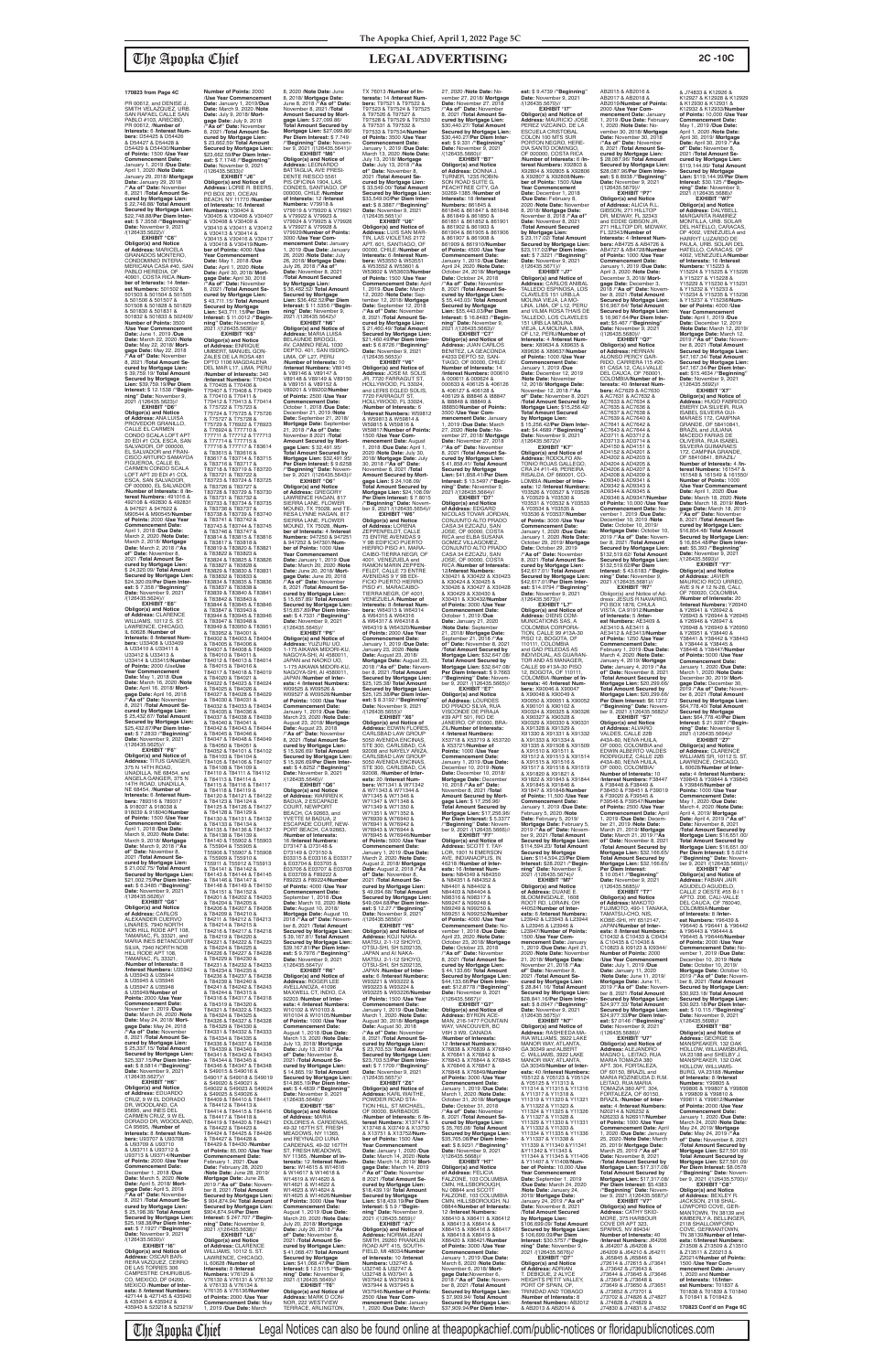# The Apopka Chief **LEGAL ADVERTISING 2C -10C**

**est:** \$ 12.0517/"**Beginning"**<br>**Date:**.November 9, 2021<br>/(126435.5723)// **EXHIBIT "Q8" Obligor(s) and Notice of Address:** ILDEBRANDO MADEIRA BOMPASTOR, VILA NOVA DE GAIA RUA CHAS BLOCO 95 A1 1 DTO, PORTO, OF 4400414, PORTUGAL and SAMBA QUINGONGO FRANCISCO, VILA NOVA DE GAIA RUA CHAS BLOCO 95 A1 1 DTO, PORTO, OF 4400414, PORTUGAL /**Number of Interests:** 6 /**Interest Num-bers:** AN6724 & AN6725 & AN6726 & AN6727 & AN6728 & AN6729/**Number of Points:** 1500 /**Use Year Commencement Date:** January 1, 2020 /**Due Date:** December 21, 2019 /**Note Date:** October 21, 2019/ RUE TAREK IBN ZIAD, CASABLANCA, OF 20363, MOROCCO /**Number of Interests:** 10 /**Interest Numbers:** AQ8332 & AQ8333 & AQ8334 & AQ8335 & AQ8336 & AQ8337 & AQ8338 & AQ8339 & **Date:** January 27, 2020 /**"As of" Date:** November **est:** \$ 7.55 /**"Beginning"**<br>**Date:** November 9, 2021<br>/(126435.5733)//

T01843 & T01844 & T01845 & T01846 & T01847 & T01848 & T01849 & T01850 & T01851 & T01852/**Number of Points:** 4000 /**Use Year Commencement Date:** January 1, 2020 /**Due Date:** March 19, 2020 /**Note Date:** January 11, 2018 AND Consolidated, Amended and Restated Note dated September 19, 2019 /**Mortgage Date:** January 11, 2018 AND A Mortgage Extension, Consolidation, Modification, Spreader and<br>Notice of Right to Future Advance Agreement dated September 19, 2019 /**"As of" Date:** November 8, 2021 /**Total Amount Secured by Mortgage Lien:** \$76,950.63/ **Total Amount Secured by Mortgage Lien:** \$76,950.63/**Per Diem Inter-est:** \$23.0841 /**"Beginning" Date:** November 9, 2021

**EXHIBIT "F8" Obligor(s) and Notice of Address:** JACKELINE LIZETTE MARADIAGA, COLONIA UNIVERSIDAD<br>21 CALLE 11 Y 12 CASA 102, SAN PEDRO SULA, OF 000000, HONDURAS<br>Number of Interests: 6 /In /**Number of Interests:** 6 /**In-terest Numbers:** Z33532 & Z33533 & Z33534 & Z33535 & Z33536 & Z33537/**Number of Points:** 1500 /**Use Year Commencement Date:** January 1, 2020 /**Due Date:** February 4, 2020 /**Note Date:** December 4, 2019/ **Mortgage Date:** December 4, 2019 /**"As of" Date:** November 8, 2021 /**Total Amount Secured by Mortgage Lien:** \$ 22,345.47/ **Total Amount Secured by Mortgage Lien:**<br>\$22,345,47/Per Diem Inter-\$22,345.47/**Per Diem Inter-est:** \$ 7.4323 /**"Beginning" Date:** November 9, 2021 /(126435.5706)// **EXHIBIT Obligor(s) and Notice of Address:** BOLIVAR ARCOS CHAMORRO, CRA 35B #5-155, CALI, OF 760045, COLOMBIA/**Number of Interests:** 8 /**Interest Numbers:** AH9428 & AH9429 & AH9430 & AH9431 & AH9432 & AH9433 & AH9434 & AH9435/**Number of Points:** 2000 /**Use Year Commencement Date:** January 1, 2021 /**Due Date:** March 7, 2020 /**Note Date:** January 7, 2020/ **Mortgage Date:** January 7, 2020 /**"As of" Date:** November 8, 2021 /**Total Amount Secured by Mortgage Lien:** \$29,954.30/ **Total Amount Secured by Mortgage Lien:** \$29,954.30/ **Per Diem Interest:** \$10.115 /**"Beginning" Date:** November 9, 2021 /(126435.5709)// **EXHIBIT "H8" Obligor(s) and Notice of Address:** GAROIN LLC, A FLORIDA LIMITED LIABIL-ITY COMPANY, 10264 SW 127 CT, MIAMI, FL 33186, and CATALINA GARCIA ROCHA AS INDIVIDUAL AND AS GUARANTOR AND AS MANAGING MEMBER,<br>10264 SW 127 CT, MIAMI,<br>FL 33186, and JIMENA<br>ROCHA AS INDIVIDUAL AND AS GUARANTOR AND AS MANAGING MEMBER, 10264 SW 127 CT, MIAMI, FL 33186/**Number of Interests:** 6 /**Interest Numbers:** B01628 & B01629 & B01630 & B01631 & I49209 & I49210/**Number of Points:** 1500 /**Use Year**  Commencement Da January 1, 2020 /**Due Date:** March 24, 2020 /**Note Date:** October 24, 2019/ **Mortgage Date:** October 24, 2019 /**"As of" Date:** November 8, 2021 /**Total Amount Secured by Mortgage Lien:** \$14,292.58/ **Total Amount Secured by Mortgage Lien:** \$14,292.58/**Per Diem Interest:** \$2.0189 /**"Beginning" Date:** November 9, 2021 /(126435.5711)// **EXHIBIT "I8" Obligor(s) and Notice of Address:** JAMES A HOWE, 8001 HOOK CIRCLE, ORLANDO, FL 32836 and SUSAN HOWE, 8001 HOOK CIRCLE, ORLANDO, FL 32836/**Number of Interests:** 8 /**Interest Numbers:** AJ6601 & AJ6602 & AJ6603 & AJ6604 & AJ6605 & AJ6606 & AJ6607 & AJ6608/ **Number of Points:** 2000 /**Use Year Commence-ment Date:** January 1, 2020 /**Due Date:** March 19, 2020 /**Note Date:** September 19, 2019/ **Mortgage Date:** September 19, 2019 /**"As of" Date:** November 8, 2021 /**Total Amount Secured by Mortgage Lien:** \$29,971.32/ **Total Amount Secured by Mortgage Lien:** \$29,971.32/ **Per Diem Interest:** \$9.1656 /**"Beginning" Date:** Novem-ber 9, 2021 /(126435.5713)// **EXHIBIT "J8" Obligor(s) and Notice of Address:** COLLEEN M. MONK, 24 SCOTTS  $2021$ 

/(126435.5703 MM)// **EXHIBIT "D8" Obligor(s) and Notice<br><b>of Address:** PLINIO<br>PICASSO, LOS SAUZA-<br>LES 2496, SANTIAGO, OF 4780000, CHILE and<br>KATHERINE HELFMANN, LOS SAUZALES 2496, SANTIAGO, OF 4780000, CHILE /**Number of Inter-ests:** 20 /**Interest Numbers:** Z29834 & Z29835 & Z29836 & Z29837 & Z29838 & Z29839 & Z29840 & Z29841 & Z29842 & Z29843 & Z29844 & Z29845 & Z29846 & Z29847 & Z29848 & Z29849 & Z29850 & Z29851 & Z29852 & Z29901/**Number of Points:** 5000 /**Use Year Commencement Date:** January 1, 2020 /**Due Date:** January 13, 2020 /**Note Date:** June 13, 2019/ **Mortgage Date:** June 13, 2019 /**"As of" Date:** Novem-ber 8, 2021 /**Total Amount Secured by Mortgage Lien:** \$ 63,634.65/ **Total Amount Secured by Mortgage Lien:** \$63,634.65/**Per Diem Interest:** \$ 21.1419 /**"Begin-ning" Date:** November 9, 2021 /(126435.5704)// **EXHIBIT "E8"**

**Obligor(s) and Notice of Address:** CLAUDIA PATRI-CIA GUTIERREZ CERON,<br>CRA 3 #7-55 APTO 1902,<br>CALI, OF 760020, COLOM-<br>BIA/**Number of Interests:** 20 /**Interest Numbers:** Z32842 & Z32843 & Z32844 & Z32845 & Z32846 & Z32847 & Z32848 & Z32849 & Z32850 & Z32851 & Z32852 & Z32901 & Z32902 & Z32903 & Z32904 & Z32905 & Z32906 & Z32907 & Z32908 & Z32909/**Number of Points:** 5000 /**Use Year Commencement Date:** November 1, 2019 /**Due Date:** December 9, 2019 /**Note Date:** October 9, 2019/ **Mortgage Date:** October 9, 2019 /**"As of" Date:** November 8, 2021 /**Total Amount Secured by Mortgage Lien:** \$ 66,769.21/ **Total Amount Secured by Mortgage Lien:** \$66,769.21/**Per Diem Interest:** \$ 21.9287 /**"Beginning" Date:** November 9, 2021 /(126435.5705)//

MOUNTAIN RD, STEW-ARTSVILLE, NJ 08886 and SHAWN D. MONK,

24 SCOTTS MOUNTAIN RD, STEWARTSVILLE, NJ 08886/**Number of Interests:** 16 /**Interest Numbers:** AK0807 & AK0808 & AK0809 & AK0810 & AK0811 & AK0812 & AK0813 & AK0814 & AK0815 & AK0816 & AK0817 & AK0818 & AK0819 & AK0820 & AK0821 & AK0822/**Number of Points:** 4000 /**Use Year Commencement Date:** August 1, 2019 /**Due Date:** March 19, 2020 /**Note Date:** July 19, 2019/ **Mortgage Date:** July 19, 2019 /**"As of" Date:** November 8, 2021 /**Total Amount Secured by Mortgage Lien:** \$43,379.91/ **Total Amount Secured by Mortgage Lien:** \$43,379.91/**Per Diem Interest:** \$10.8921 /**"Beginning" Date:** November 9, 2021<br>/(126435.5714)// **EXHIBIT "K8" Obligor(s) and Notice of Address:** KOUJINAKAO, 4-22-25-1210 HAKATA EKIMAE HAKATA-KU, FU-KUOKA-SHI, FO 8120011,<br>JAPAN /Number of Inter-JAPAN /**Number of Inter-ests:** 16 /**Interest Numbers:** AK1550 & AK1551 & AK1552 & AK1601 & AK1602 & AK1603 & AK1604 & AK1605 &

/(126435.5716)//

**est:** \$14.2149 /**"Beginning"<br><b>Date:** November 9, 2021<br>/(126435.5718 MM)//<br>**EXHIBIT "M8" Obligor(s) and Notice of<br><b>Address:** RENATA MARIA<br>GILLIFAUDIN, AVENIDA 7<br>JEFES #4375, SANTA FE, OF S3000, ARGENTINA/ **Number of Interests:** 8 /**Interest Numbers:** AL7052 & AL7101 & AL7102 & AL7103 & AL7104 & AL7105 & AL7106 & AL7107/**Number of Points:** 2000 /**Use Year Commencement Date:** January 1, 2020 /**Due Date:** March 25, 2020 /**Note Date:** September 25, 2019/ **Mort-gage Date:** September 25, 2019 /**"As of" Date:** Novem-ber 8, 2021 /**Total Amount Secured by Mortgage Lien:** \$24,698.62/ **Total Amount Secured by Mortgage Lien:** \$24,698.62/**Per Diem Interest:** \$ 8.3749 /**"Beginning" Date:** November 9, 2021 /(126435.5719)// **EXHIBIT "N8" Obligor(s) and Notice of Address:** FIIFI ODAPA-GYAN THOMPSON, 2 DONOVAN PLACE, LON-DON, OF N211RZ, UNITED KINGDOM /**Number of Interests:** 10/**Interest Numbers:** AK1920 & AK1921 & AK1922 & AK1923 & AK1924 & AK1925 & AK5251 & AK5252 & AK5301 & AK5302/**Number of Points:** 2500 /**Use Year Commencement Date:** October 1, 2020 /**Due Date:** February 10, 2020 /**Note Date:** September 10, 2019/ **Mortgage Date:** September 10, 2019 /**"As of" Date:** November 8, 2021 /**Total Amount Secured by Mortgage Lien:** \$ 33,488.39/ **Total Amount Secured by Mortgage Lien:** \$33,488.39/**Per Diem Interest:** \$ 10.0962 /**"Beginning" Date:** November 9, **EXHIBIT "O8" Obligor(s) and Notice of Address:** CARLOS AL-BERTO CAMPOS MUNOZ PARCELA B2 PLAZA SAN MARCOS, LOS ANGE LES, OF 00000, CHILE and MARIELA ANDREA PARADA, PARCELA B2 PLAZA SAN MARCOS LOS ANGELES, OF 00000, CHILE /**Number of Interests:** 10 /**Interest Numbers:** AM8445 & AM8446 & AM8504 & AM8505 & AM8506 & AM8507 & AM8508 & AM8509 & AM8510 & AM8511/**Numbe of Points:** 2500 /**Use Year Commencement Date:** September 1, 2019 /**Due Date:** December 8, 2019 /**Note Date:** August 8, 2019/ **Mortgage Date:** August 8, 2019 /**"As of" Date:** November 8, 2021 /**Total Amount Secured by Mortgage Lien:** \$ 38,122.16/ **Total Amount Secured by Mortgage Lien:** \$38,122.16/**Per Diem Interest:** \$ 12.4794 /**"Beginning" Date:** November 9,<br>2021 /(126435.5722)// **EXHIBIT "P8" Obligor(s) and Notice of Address:** D. BRUCE MACDONALD, 2 FOX HILL DR, WILBRAHAM,<br>MA 01095 and SHARON MACDONALD, 2 FOX HILL DR, WILBRAHAM, MA 01095/**Number of Interests:** 12 /**Interest Numbers:** AN3046 & AN3047 & AN3048 & AN3049 & AN3050 & AN3051 & AN3052 & AN3101 & AN3102 & AN3103 & AN3104 & AN3105/**Number of Points:** 3000 /**Use Year Commencement Date:** January 1, 2020 /**Due Date:** April 5, 2020 /**Note Date:** August 5, 2019/ **Mortgage Date:** August 5, 2019 /**"As of" Date:** November 8, 2021 /**Total Amount Secured by Mortgage Lien:** \$ 41,525.10/ **Total Amount Secured by Mortgage Lien:** \$41,525.10/**Per Diem Inter-Secured by Mortgage Lien:<br>\$27,731.64/<b>Per Diem Inter-<br><b>es**t: \$8.9457 /**"Beginning"<br>Date: November 9, 2021<br>/(126435.5726)// EXHIBIT "T8"<br><b>Obligor(s) and Notice**<br>**of Addres**s: GERARDO<br>ANTONIO ALIPI MENA,<br>OBRERO MUNDIAL 103<br>COL GARCIA, VILLAHER-MOSA, TA 86040, MEXICO /**Number of Interests:** 14 /**Interest Numbers:** D55623 & D55624 & D55625 & D55626 & E16414 & E16415 & E16416 & E16417 & E19104 & E19105 & E19106 & E19107 & E19108 & E19109//**Number of Points:** 3500/**Use Year Commencement Date:** January 1, 2015/ **Number of Interests:** 6 /**Interest Numbers:** AO3324 & AO3325 & AO3326 & AO3327 &AO3328 & AO3329/**Number of Points:** 1500 /**Use Year Commencement Date:** January 1, 2022 /**Due Date:** March 24, 2020 /**Note Date:** July 24, 2020 ANDIC Battler<br>10, 2014 AND Consolida Amended and Restated Note dated October 24, 2019/ **Mortgage Date:** July<br>10, 2014 AND A Mortgage<br>Extension, Consolidation,<br>Modification, Spreader and Notice of Right to Future Advance Agreement dated October 24, 2019 /**"As of" Date:** November 8, 2021 /**Total Amount Secured by Mortgage Lien:** \$ 53,918.29/ **Total Amount Secured by Mortgage Lien:** \$53,918.29/**Per Diem Interest:** \$16.5305 /"**Beginning"**<br>**Date:** November 9, 2021<br>/(126435.5727 MM)// **EXHIBIT "U8" Obligor(s) and Notice of Address:** XIMENA DELANO, PRESIDENTE<br>ERRAZURIZ 4383, SANTIAGO, OF 00000, CHILE/**Number of Inter-ests:** 28 /**Interest Numbers:** AJ3722 & AJ3723 & AJ3724 & AJ3725 & AJ3726 & AJ3727 & AJ3728 & AJ3729 & AJ3730 & AJ3731 & AJ3732 & AJ3733 & AK7821 & AK7822 & AK7823 & AK7824 & AO8931 & AO8932 & AO8933 & AO8934 & AO8935 & AO8936 & AO8937 & AO8938 & AO8939 & AO8940 & AO8941 & AO8942/**Number of Points:** 7000 /**Use Year Commencement Date:** January 1, 2020 /**Due Date:** February 13, 2020 /**Note Date:** December 13, 2019/ **Mortgage Date:** December 13, 2019 /**"As of" Date:** November 8, 2021 /**Total Amount Secured by Mortgage Lien:** \$ 85,535.80/ **Total Amount Secured by Mortgage Lien:** \$85,535.80/**Per Diem Interest:** \$ 27.3756 /**"Begin-<br><b>ning" Date:** November 9,<br>2021 /(126435.5728)// **EXHIBIT "V8" Obligor(s) and Notice of Address:** PRISCILLA NG, 48 KILREA WAY,<br>BRAMPTON, ON L6X0R1, CANADA/**Number of Interests:** 8 /**Interest Numbers:** AP8842 & AP8843 & AP8844 & AP8845 & AP8846 & AP8847 & AP8848 & AP8849/**Number of Points:** 2000 /**Use Year Commencement Date:** October 1, 2019 /**Due Date:** April 11, 2020 /**Note Date:** September 11, 2019/ **Mort-gage Date:** September 11, 2019 /**"As of" Date:** November 8, 2021 /**Total Amount Secured by Mortgage Lien:** \$29,198.59/ **Total Amount Secured by Mortgage Lien:** \$29,198.59/**Per Diem Inter-est:** \$8.9911 /**"Beginning" Date:** November 9, 2021 /(126435.5732)// **EXHIBIT "W8" Obligor(s) and Notice of Address:** AMINE RHISSAS-SI, RUE TAREK IBN ZIAD,<br>CASABLANCA, OF 20363, MOROCCO and MOUNIA

**Mortgage Date: October 21<br>2019 / "As of" Date: Novem** 2019 /"As of" Date: Novem-<br>ber 8, 2021 /Total Amount<br>Secured by Mortgage Lien:<br>\$19,048.01/ Total Amount<br>Secured by Mortgage Lien:<br>\$19,048.01/Per Diem Inter-<br>\$19,048.01/Per Diem Inter-**Date:** November 9, 2021 /(126435.5724)// **EXHIBIT "R8" EXHIBIT "X8" Obligor(s) and Notice of Address:** ANDRE T. FORD, 6432 TUNSTON LANE, CHARLOTTE, NC 28269/**Number of Interests:** 4 /**Interest Numbers:** AQ8512 & AQ8513 & AQ8514 & AQ8515/**Number of Points:** 1000 /**Use Year Commencement Date:** September 1, 2019 /**Due Date:** April 1, 2020 /**Note Date:** August 30, 2019/ **Mortgage Date:** August 30, 2019 /**"As of" Date:** November 8, 2021 /**Total Amount Secured by Mortgage Lien:** \$ 16,880.37/ **Total Amount Secured by Mortgage Lien:** \$16,880.37/**Per Diem Interest:** \$ 5.1378 /"**Beginning"**<br>**Date:** November 9, 2021<br>/(126435.5734)// **EXHIBIT "Y8" Obligor(s) and Notice of Address:** JOEL OSADE-BAMWEN UWAGBOE, 5 FRIENDSHIP EAST BANK DEMERAN, GEORGE-TOWN, OF 00000, GUYANA and DELIGHT ABIOLA OGLE-UWAGBOE, 5 FRIENDSHIP EAST BANK DEMERAN, GEORGE-TOWN, OF 00000, GUYANA /**Number of Interests:** 8 /**Interest Numbers:** AN6603 & AN6604 & AN6605 & AN6606 & AO7337 & AO7338 & AO7339 & AO7340/**Number of Points:** 2000 /**Use Year Com-**

AK1606 & AK1607 & AK1608 & AK1609 & AK1610 & AK1611 & AK1612 & AK1613/**Number of Points:** 4000 /**Use Year Commencement Date:** January 1, 2020 /**Due Date:** December 25, 2019 /**Note Date:** July 25, 2019/ **Mortgage Date:** July 25, 2019 /**"As of" Date:** November 8, 2021 /**Total Amount Secured by Mortgage Lien:** \$53,822.87/ **Total Amount Secured by Mortgage Lien:** \$53,822.87/**Per Diem Interest:** \$15.1202 /**"Beginning" Date:** November 9, 2021 **EXHIBIT "L8" Obligor(s) and Notice of Address:** KELLY SUE ROB-BINS, 5011 SHADOW CAN-YON RD, TEMPLETON, CA 93465 and LANCE A. ROBBINS, 5011 SHADOW CANYON RD, TEMPLE-TON, CA 93465/**Number of Interests:** 8 /**Interest Num-bers:** N39147 & N39148 & N39149 &N39150 &N39151 &N39152 &N39201 & N39202//**Number of Points:** 2000 /**Use Year Commencement Date:** October 1, 2016/**Number of Interests:** 8 /**Inter-est Numbers:** AL3540 & AL3541 & AL3542 & AL3543 & AL3544 & AL3545 & AL3546 & AL3547/**Number of Points:** 2000 /**Use Year Commencement Date:** October 1, 2020 /**Due Date:** April 1, 2020 /**Note Date:** September 29, 2016 AND Consolidated, Amended, and Restated Note dated July 31, 2019/ **Mortgage Date:** September 29, 2016 AND A Mortgage Extension, Consolidation, Modification, Spreader and Notice of Right to Future Advance Agreement dated July 31, 2019 /**"As of" Date:** Novem-ber 8, 2021 /**Total Amount Secured by Mortgage Lien:** \$48,712.03/ **Total Amount Secured by Mortgage Lien:** \$48,712.03/**Per Diem Inter-Obligor(s) and Notice of Address:** JAVIER BERN-ABE, 3000 CALLE CORAL APT 321, TOA BAJA, PR 00949 and SANDRA E. COLON, 3000 CALLE CORAL APT 321, TOA BAJA, PR 00949/**Number of Interests:** 4 /**Interest Numbers:**: O06209 & O06210 & O06211 & O06212 /**Number of Points:** 1000 /**Use Year Commencement Date:** January 1, 2017/**Number of Interests:** 6 /**Interest Numbers:** AN8137 & AN8138 & AN8847 & AN8848 & AN8849 & AN8850 /**Number of Points:** 1500 /**Use Year Commencement Date:** January 1, 2021 /**Due Date:** April 21, 2020 /**Note Date:** November 21, 2016 AND Consolidated, Amended and Restated Note dated October 21, 2019/ **Mortgage Date:** November 21,<br>2016 AND A Mortgage<br>Extension, Consolidation,<br>Modification, Spreader and<br>Notice of Right to Future Advance Agreement dated October 21, 2019 /**"As of" Date:** November 8, 2021 /**Total Amount Secured by Mortgage Lien:** \$40,316.70/ **Total Amount Secured by Mortgage Lien:** \$40,316.70/**Per Diem Interest:** \$12.9247 /**"Beginning"<br><b>Date:** November 9, 2021<br>/(126435.5725 MM)//<br>**EXHIBIT "S8" Obligor(s) and Notice of Address:** PLINIO PICASSO, LOS SAUZALES 2496-C, SANTIAGO, OF 00000, CHILE /**Number of Interests:** 8 /**Interest Numbers:** AN8831 & AN8832 & AN8833 & AN8834 &<br>AN8835 & AN8836 & AN8835 & AN8836 & AN8837 & AN8838/**Number of Points:** 2000 /**Use Year Commencement Date:** January 1, 2021 /**Due Date:** March 23, 2020 /**Note Date:** January 23, 2020/ **Mortgage Date:** January 23, 2020 /**"As of" Date:** November 8, 2021 /**Total Amount Secured by Mortgage Lien:** \$27,731.64/ **Total Amount** 

**bers:** BA5344 & BA5345 & BA5346 & BA5347 & BA5348 & BA5349/**Number of Points:** 1500 /**Use Year Commencement Date:** January 1, 2021 /**Due Date:** March 16, 2020 /**Note Date:** January 16, 2020/ **Mortgage Date:** January 16, 2020/ **"As of" Date:** November 8, 2021 /**Total Amount Secured by Mortgage Lien:** \$ 25,542.60/ **Total Amount Secured by Mortgage Lien:** \$25,542.60/**Per Diem Interest:** \$ 8.6392 /"**Beginning"**<br>**Date:** November 9, 2021<br>/(126435.5759)//

**mencement Date:** October 1, 2019 /**Due Date:** January 6, 2020 /**Note Date:** September 6, 2019/ **Mortgage Date:** September 6, 2019 /**"As of" Date:** November 8, 2021 /**Total Amount Secured by Mortgage Lien:** \$ 26,556.81/ **Total Amount Secured by Mortgage Lien:** \$26,556.81/**Per Diem Inter-est:** \$ 8.7558 /**"Beginning" Date:** November 9, 2021<br>/(126435.5735)// **EXHIBIT "Z8" Obligor(s) and Notice of Address:** SATOSHI-ISHIBASHI, 3-4-18-505 MIYAMAEDAIRA MIYAMAE-KU, KAWASAKI-SHI, KN 2160006, JAPAN /**Number of Interests:** 8 /**Inter-est Numbers:** AQ9446 & AQ9447 & AQ9448 &

AQ9449 & AQ9450 & AQ9451 & AQ9452 & AQ9501/**Number of Points:** 2000 /**Use Year Com-mencement Date:** January 1, 2020 /**Due Date:** December 6, 2019 /**Note Date:** September 6, 2019/ **Mortgage Date:** September 6,<br>2019 /**"As of" Date:** Novem-<br>ber 8, 2021 /**Total Amount**<br>**Secured by Mortgage Lien:** \$28,143.96/ **Total Amount Secured by Mortgage Lien:** \$28,143.96/**Per Diem Inter-est:** \$7.8318 /**"Beginning" Date:** November 9, 2021

CHAFAI EL ALAOUI, /(126435.5736)//<br>**EXHIBIT "A9" EXHIBIT "A9" Obligor(s) and Notice of Address:** RONALD LELAND BARNES, 4120 BELVEDERE SQ. APT. F DECATUR, GA 30035/ **Number of Interests:** 10 /**Interest Numbers:** AS1914 & AS1915 & AS1916 & AS1917 & AS1918 & AS1919 & AS1920 & AS1921 & AS1922 & AS1923/**Number of Points:** 2500 /**Use Year Comnt Date: October** 1, 2019 /**Due Date:** March 17, 2020 /**Note Date:** September 17, 2019/ **Mortgage Date:** September 17, 2019 **"As of" Date: November**<br>8. 2021 **Total Amount** 8, 2021 /**Total Amount Secured by Mortgage Lien:** \$ 37,383.94/ **Total Amount Secured by Mortgage Lien:** \$37,383.94/**Per Diem Interest:** \$ 11.4442 /**"Begin-ning" Date:** November 9, 2021 /(126435.5738)// **EXHIBIT "B9" Obligor(s) and Notice of Address:** PILAR ANDRADE LLINAS, CRA 52 #80-96 APTO 10A ED VIVIEN, BARRANQUILLA, OF 00000, COLOMBIA; JOSE GREGORIO VILLAFANE CONSUEGRA, CRA 52 #80-96 APTO 10A ED VIVIEN, BARRANQUILLA, OF 00000, COLOMBIA MARIA MELINA VIL-LAFANE ANDRADE, CRA 52 #80-96 APTO 10A ED VIVIEN, BARRANQUILLA, OF 00000, COLOMBIA;<br>CARLOS DAVID VIL-LAFANE ANDRADE, CRA 52 #80-96 APTO 10A ED VIVIEN, BARRANQUILLA, OF 00000, COLOMBIA and JOSE RICARDO VIL-<br>LAFANE ANDRADE, CRA LAFANE ANDRADE, CRA 52 #80-96 APTO 10A ED VIVIEN, BARRANQUILLA, OF 00000, COLOMBIA /**Number of Interests:** 28 /**Interest Numbers:** AT4601 & AT4602 & AT4603 & AT4604 & AT4605 & AT4606 & AT4607 & AT4608 & AT4609 & AT4610 & AT4611 & AT4612 & AT4613 & AT4614 & AT4615 & AT4616 & AT4617 & AT4618 & AT4619 & AT4620 & AT4621 & AT4622 & AT4623 & AT4624 & AT4625 & AT4626 & AT4627 & AT4628/**Number of Points:** 7000 /**Use Year Commencement Date:** January 1, 2020 /**Due Date:** January 17, 2020 /**Note Date:** October 17, 2019/ **Mortgage Date:** October 17, 2019 /**"As of" Date:** November 8, 2021 /**Total Amount Secured by Mortgage Lien:** \$ 87,679.39/ **Total Amount Secured by Mortgage Lien:** \$87,679.39/**Per Diem Interest:** \$ 27.8002 /**"Begin-ning" Date:** November 9, 2021 /(126435.5742)//<br>**EXHIBIT "C9" EXHIBIT "C9"<br>
<b>Obligor(s) and Notice**<br> **of Address:** RAFAEL<br>
ESTRADA, 9728 57TH AVE<br>
APT 2-C, CORONA, NY<br>
11368 and MINI JOHANNA<br>
11368 and MINI JOHANNA<br>
MATEUS, 9728 57TH AVE APT 2-C, CORONA, NY 11368/**Number of Interests:** 6 /**Interest Numbers:** AT8505 & AT8506 & AT8507 & AT8508 & AT8509 & AT8510/**Number of Points:** 1500 /**Use Year Comnencement Date: Janua<br>2020 /Due Date: March** 1, 2020 /**Due Date:** March 19, 2020 /**Note Date:** No-vember 19, 2019/ **Mortgage Date:** November 19, 2019 /**"As of" Date:** November 8, 2021 /**Total Amount Secured by Mortgage Lien:** \$24,842.31/ **Total Amount Secured by Mortgage Lien:** \$24,842.31/**Per Diem Interest:** \$7.5675 /**"Beginning"** 

**Date:** November 9, 2021<br>/(126435.5767)// **EXHIBIT "W9" Obligor(s) and Notice of Address:** MITCHEL C NEIBAUR, P O BOX 217, REXBURG, ID 83440/ **Number of Interests:** 4 /**Interest Numbers:** G34509 & G34510 & G34511 & G34512/**Number of Points:** 1000 /**Use Year Commencement Date:** January 1, 2020 /**Due Date:** April 1, 2020 /**Note Date:** December 31, 2019/ **Mortgage Date:** December 31, 2019 /**"As of" Date:** November 8, 2021 /**Total Amount Secured by Mortgage Lien:** \$16,857.04/ **Total Amount Secured by Mortgage Lien:** \$ 16,857.04/**Per Diem Interest:** \$5.4324 /**"Beginning" Date:** November 9, 2021 /(126435.5769)//

December 5, 2019/ **Mort-<br>gage Date:** December 5,<br>2019 /**"As of" Date:** Novem-<br>ber 8, 2021 /**Total Amount<br>Secured by Mortgage Lien:<br>\$ 24,512.70/ <b>Total Amount Secured by Mortgage Lien:** \$24,512.70/**Per Diem Inter-**SPERA, RUA FREDERICO<br>THOMPSON 75 ITATIBA,<br>SAO PAULO, OF 13255771,<br>BRAZIL /**Number of**<br>**Interests:** 6 /**Interest Num-**/**Note Date:** December 19, 2019/ **Mortgage Date:** December 19, 2019 /**"As of" Date:** November 8, 2021 /**Total Amount Secured by Mortgage Lien:** \$26,853.14/ **Total Amount Secured**  /**Interest Numbers:** BB7938 & BB7939 & BB7940 & BB7941 & BB7942/**Number EXHIBIT "X9" Obligor(s) and Notice of Address:** SANDIE PUL-LEN, 118 LAFAYETTE DR, FAYETTEVILLE, GA 30214 /**Number of Interests:** 8 /**Interest Numbers:** Z40126 & Z40127 & Z40128 & Z40129 & Z40130 & Z40131 & Z40132 & Z40133 /**Number of Points:** 2000 /**Use Year Commencement Date:** February 1, 2021 /and **Number of Interests:** 8/ **Interest Numbers:** U09518 & U09519 & U09520 & U09521 & U09522 & U09523 & U09524 & U09525/**Number of Points:** 2000 /**Use Year Commencement Date:** February 1, 2018/**Due Date:** March 13, 2020 /**Note Date:** Janu-<br>ary 9, 2018 AND Consolidat-<br>ed, Amended and Restated<br>Note dated February 13, 2020/ **Mortgage Date:** Janu-ary 9, 2018 AND A Mortgage Extension, Consolidation,<br>Modification, Spreader and<br>Notice of Right to Future Advance Agreement dated February 13, 2020 /**"As of" Date:** November 8, 2021 /**Total Amount Secured by Mortgage Lien:** \$ 55,061.89/ **Total Amount Secured by Mortgage Lien:** \$55,061.89/**Per Diem Inter**est: \$15.9928 /**"Beginning"<br>Date: November** 9, 2021<br>/(126435.5771 MM)//<br>**EXHIBIT "Y9"**<br>Obligor(s) and Notice of<br>**Address:** NORMA JEAN<br>SMITH, 29260 FRANK-LIN ROAD APT 415, SOUTHFIELD, MI 48034/ **Number of Interests:** 4 / 1000 /**Use Year Com-**

AQ8340 & AQ8341/**Number of Points:** 2500 /**Use Year Commencement Date:** February 1, 2020 /**Due Date:** March 27, 2020 /**Note Date:** January 27, 2020/ **Mortgage**  8, 2021 /**Total Amount Secured by Mortgage Lien:** \$ 26,229.38/ **Total Amount Secured by Mortgage Lien:** \$26,229.38/**Per Diem Inter-Date:** November 9, 2021<br>/(126435.5743)// **EXHIBIT "D9" Obligor(s) and Notice of<br><b>Address:** JOSUE GUERRA<br>DOS SANTOS, RUA<br>BARAO DE CATAGUASES 316 APT 1201, JUIZ DE FORA-MG, OF 11973, BRAZIL and MARCELA CUNHA JUNQUEIRA, RUA BARAO DE CATAGUASES 316 APT 1201, JUIZ DE FORA-MG, OF 11973, BRAZIL /**Number of Interests:** 4 /**Interest Numbers:** AU0024 & AU0025 & AU0026 & AU0027/**Number of Points:** 1000 /**Use Year Commencement Date:** December 1, 2019 /**Due Date:** February 14, 2020 /**Note Date:** November 14, 2019/ **Mortgage Date:** November 14, 2019 /**"As of" Date:** November 8, 2021 /**Total Amount Secured by Mortgage Lien:** \$17,556.60/ **Total Amount Secured by Mortgage Lien:** \$17,556.60/ **Per Diem Interest:** \$5.5566 /**"Beginning" Date:** Novem-ber 9, 2021 /(126435.5744)// **EXHIBIT "E9" Obligor(s) and Notice of Address:** SIAE SONG, 19-27 SUPURAN-GIL SIHEUNG-SI, GYEONGGI-DO, OF 14986, REPUBLIC OF KOREA/**Number of Interests:** 8 /**Interest**<br>**Numbers:** AV8050 &<br>AV8051 & AV8052 & AV8101 & AV8102 & AV8103 & AV8104 & AV8105/**Number of Points:** 2000 /**Use Year Commencement Date:** No-vember 1, 2019 /**Due Date:** February 18, 2020 /**Note Date:** October 18, 2019/ **Mortgage Date:** October 18, 2019 /**"As of" Date:** Novem-ber 8, 2021 /**Total Amount Secured by Mortgage Lien:** \$28,618.15/ **Total Amount Secured by Mortgage Lien:** \$28,618.15/**Per Diem Interest:** \$8.1427 /"**Beginning"**<br>**Date:** November 9, 2021<br>/(126435.5747)// **EXHIBIT "F9" Obligor(s) and Notice of Address:** RODOLFO AN-TONIO ROJAS GALLEGO, CRA 24 #11-49, PEREIRA RISALDA, OF 660001, COLOMBIA/**Number of Interests:** 8 /**Interest Num-bers:** AW0614 & AW0615 & AW0616 & AW0617 & AW0618 & AW0619 & AW0620 & AW0621 /**Number of Points:** 2000 **/Use Year Commencement<br><b>Date:** January 1, 2020 **/Due<br>Date:** February 17, 2020<br>**//Note Date:** December<br>17, 2020/ **Mortgage Date:** December 17, 2020 /**"As of" Date:** November 8, 2021 /**Total Amount Secured by Mortgage Lien:** \$30,782.48/ **Total Amount Secured by Mortgage Lien:** \$30,782.48/**Per Diem Interest:** \$10.3153 /**"Beginning" Date:** November 9, 2021 /(126435.5748)// **EXHIBIT "G9" Obligor(s) and Notice of Address:** MARCOS MACH-ADO, CAMPO UNITED #2, AVENIDA INTERCOMUNAL LAS MOROCHAS, CIUDAD<br>OJEDA ZULIA, OF 4019,<br>VENEZUELA and CARMEN<br>L. MACHADO, CAMPO UNITED #2, AVENIDA<br>INTERCOMUNAL LAS MOROCHAS, CIUDAD OJEDA ZULIA, OF 4019, VENEZUELA /**Number of Interests:** 10 AND 3 /**Interest Numbers:** 758707 & 758708 & 758709 & 758710 & 758711 & 758712 & 773221 & 773222 & 773223 & 773224 & 150339 & 150340 & 150341/**Number of Points:** 2500 /**Use Year Commencement Date:** January 1, 2021 /**Due Date:** December 28, 2019 /**Note Date:** October 28, 2019/ **Mortgage Date:** October 28, 2019 /**"As of" Date:** Novem-ber 8, 2021 /**Total Amount Secured by Mortgage Lien:** \$45,614.01/ **Total Amount Secured by Mortgage Lien:** \$45,614.01/**Per Diem Interest:** \$15.0489 /**"Beginning" Date:** November 9, 2021 /(126435.5749)// **EXHIBIT "H9" Obligor(s) and Notice of Address:** JAMES ALLEN REYNOLDS, PO BOX 268, YUBA CITY, CA 95992 and EUGENIA KAY REYNOLDS, PO BOX 268, YUBA CITY, CA 95992 /**Number of In ests:** 8 /**Interest Numbers:** B55343 & B55344 & B55345 & B87418 & B87419 & B93429 & B93430 & B93431 /**Number of Points:** 2000 /**Use Year Commencement Date:** December 1, 2020 and **Number of Interests:** 12/**Interest Numbers:** T10434 & T10435 & T10436 & T10437 & T10438 & T10439 & T10440 & T10441 & T10442 & T10443 & T10444 & T10445/**Number of Points:** 3000/**Use Year Commencement Date:** De-cember 1, 2017/**Due Date:** March 25, 2020 /**Note Date:** November 9, 2017 AND Consolidated, Amended and Restated Note dated October 25, 2019/ **Mortgage Date:** November 9, 2017<br>AND A Mortgage, Extension, Consolidation, Modification, Spreader and Notice of Right to Future Advance<br>Agreement dated October Agreement dated October 25, 2019 /**"As of" Date:** November 8, 2021 /**Total Amount Secured by Mortgage Lien:** \$ 65,693.89/ **Total Amount Secured by Mortgage Lien:** \$65,693.89/ **Per Diem Interest:** \$ 17.8344 /**"Beginning" Date:** November 9, 2021<br>/(126435.5750 MM)// **EXHIBIT "I9" Obligor(s) and Notice of Address:** ROBERT WATSON-WORLIDGE 88 KIRKSHAWS AVE, COATBRIDGE, OF ML55BT, UNITED KINGDOM and DANIEL M WATSON-WOR-LIDGE, 88 KIRKSHAWS AVE, COATBRIDGE, OF ML55BT, UNITED KINGDOM /**Number of Interests:** 5 /**Interest Numbers:** AW3622 & AW3623 & AW3624 & AW3625 & AW3626/**Number of Points:** 1250 /**Use Year Commencement Date:** January 1, 2021 /**Due Date:** March 28, 2020 /**Note Date:** January 28, 2020/ **Mortgage Date:** January 28, 2020 /**"As of" Date:** November 8, 2021 /**Total Amount Secured by Mortgage Lien:** \$20,768.99/ **Total Amount Secured by Mortgage Lien:** \$20,768.99/**Per Diem Inter-est:** \$6.3327 /**"Beginning" Date:** November 9, 2021 /(126435.5751)// **EXHIBIT "J9" Obligor(s) and Notice of Address:** MAURO PINTO, LOS REFUGIOS 17770 P4B LOBANERECHEA, SANTIAGO, OF 00000, CHILE and ALINE MOLLER, LOS REFUGIOS 17770 P4B LOBANERECHEA, SAN-TIAGO, OF 00000, CHILE /**Number of Interests:** 10 /**Interest Numbers:** AN6407 & AN6408 & AN6409 & AN6410 & AW6227 & AW6228 & AW6229 & AW6230 & AW6231 & AW6232/**Number of Points:** 2500 /**Use Year Com-**

**mencement Date:** July 1, 2020 /**Due Date:** February 11, 2020 /**Note Date:** De-cember 11, 2019/ **Mortgage Date:** December 11, 2019 /**"As of" Date:** November 8, 2021 /**Total Amount**  Secured by Mortgage Lien:<br>\$ 35,625.77/ **Total Amount**<br>\$ 35,625.77/**Per Diem Inter-**<br>\$35,625.77/**Per Diem Inter-**<br>bate: N1.3478 /<sup>4</sup> Beginning"<br>Date: N36.5752)//<br>/(126435.5752)// **EXHIBIT "K9"<br><b>Obligor(s) and Notice of**<br>**Address:** LINDA B CUR-<br>INGTON, 1451 MALAGUE-<br>TA COURT, SHENANDOAH,<br>TX 77384/**Number of Interests:** 10/**Interest Num-bers:** AW9514 & AW9515 & AW9516 & AW9517 & AW9518 & AW9519 & AW9520 & AW9521 & AW9522 & AW9523 /**Number of Points:** 2500/**Use Year Commencement Date:** April 1, 2020 and /**Number of Interests:** 10 /**Interest Numbers:** B85506 & B85507 & B85508 & **B85514 & B85515/ Number of Points:** 2500 /**Use Year Commencement Date:** April 1, 2014/and **Number of Interests:** 10 Interests/ 587619 & 587620/**Number of Points:** 2500 /**Use Year Commencement Date:** April Amended and Restated Note dated December 31, Extension, Consolidation, Modification, Spreader and<br>Notice of Right to Future /**Total Amount Secured by**  /(126435.5753 MM)// **EXHIBIT "L9" Obligor(s) and Notice of Address:** RAMON SARA VIA, CALLE QUINTA #615 APTO 801, CARTAGENA, OF 00000, COLOMBIA and LILIANA PEREZ, CALLE QUINTA #615 APTO 801, CARTAGENA, OF 00000, COLOMBIA /**Number of Interests:** 4 /**Interest Numof Points:** 1000 /**Use Year Commencement Date:** January 1, 2021 /**Due Date:** February 13, 2020 /**Note Date:** December 13, 2019/ **Mortgage Date: by Mortgage Lien:** \$ 16,820.96/**Per Diem Inter-est:** \$ 5.591 /**"Beginning" Date:** November 9, 2021 /(126435.5754)// **EXHIBIT "M9" Obligor(s) and Notice of Address:** LEONARDO M.<br>TACUS, SIMBRON 3023,<br>BUENOS AIRES, OF 1417,<br>ARGENTINA and MARTA I. AGNOLI, SIMBRON 3023, BUENOS AIRES, OF 1417, ARGENTINA /**Number of Interests:** 8 /**Interest Num-bers:** AX0618 & AX0619 & AX0620 & AX0621 &

2018 AND Consolidated, and Restated Note dated November 29, 2019/ **Mortgage Date:** April 26, 2018 AND A Mortgage Extension, Consolidation, Modification, Spreader and<br>Notice of Right to Future<br>Advance Agreement dated November 9, 2019 /**"As of" Date:** November 8, 2021 /**Total Amount Secured by Mortgage Lien:** \$38,048.13/ **Total Amount Secured by Mortgage Lien:** \$38,048.13/**Per Diem Interest:** \$12.9752 /"**Beginning"**<br>**Date:** November 9, 2021<br>/(126435.5755 MM)// **EXHIBIT "N9" Obligor(s) and Notice of Address:** HELDER JOSE F. PAIVA, RUA GV 35 QUADRA 31 LOTE 18 CONDO RES GRANVILLE GOIANIA, GIOAS, OF 74366066, BRAZIL and LUCIENE PAULINO DA CRUZ PAIVA, RUA GV 35 QUADRA 31 LOTE 18 CONDO RES GRANVILLE, GOIANIA, GIOAS, OF 74366066, BRAZIL/**Number of Interests:** 9 /**Interest Numbers:** AY6351 & AY6352 & AY6509 & AY6510 & AY6511 & AY6512 & AY6513 & AY6514 & AY6515 **Number of Points:** 2250 Points/**Use Year Commencement Date:** December 01, 2020 and **Number of Interests:** 3/**Interest Numbers:** C42214 & C42215 & C42216/**Number of Points:** 750/**Use Year Commencement Date:** De-cember 1, 2013 /**Due Date:** March 13, 2020 /**Note Date:** November 13, 2019/ **Mort-gage Date:** November 13, 2019 /**"As of" Date:** Novem-ber 8, 2021 /**Total Amount Secured by Mortgage Lien:** \$ 36,589.99/ **Total Amount Secured by Mortgage Lien:** \$36,589.99/**Per Diem Interest:** \$ 9.091 /**"Beginning" Date:** November 9, 2021<br>/(126435.5757 EU)// **EXHIBIT "O9" Obligor(s) and Notice of Address:** MARIELA<br>GATICA, PASAJE NUEVO<br>41 CASA 704, PUERTO<br>MONTT, OF 00000, CHILE and MARCELO CASTRO, PASAJE NUEVO 41 CASA 704, PUERTO MONTT, OF 00000, CHILE /**Number of Interests:** 16/**Interest Num-bers:** AZ7024 & AZ7025 & AZ7026 & AZ7027 & AZ7028 & AZ7029 & AZ7030 & AZ7031 & AZ7032 & AZ7033 & AZ7034 & AZ7035 & AZ7036 & AZ7037 & AZ7038 & AZ7039/**Number of Points:** 4000 /**Use Year Commencement Date:** January 1, 2020 /**Due Date:** March 12, 2020 /**Note Date:** December 12, 2019/ **Mortgage Date:** December 12, 2019 /**"As of" Date:** November 8, 2021 /**Total Amount Secured by Mortgage Lien:** \$ 49,519.46/ **Total Amount Secured by Mortgage Lien:** \$49,519.46/**Per Diem Interest:** \$ 15.9797 /**"Beginning" Date:** November 9,<br>2021 /(126435.5758)// **EXHIBIT "P9" Obligor(s) and Notice of Address:** ELSA MOREIRA, QUAYAQUIL TENIS EDIF

B85509 & B85510 & B85511 & B85512 & B85513 & **Interest Numbers:** 587611<br>& 587612 & 587613 &<br>587614 & 587615 & 587616<br>& 587617 & 587618 & 01, 2012 **Due Date:** April 1, 2020 /**Note Date:** March 28, 2012 AND Consolidated, 2019/**Mortgage Date:** March<br>28, 2012 AND September<br>18, 2013 AND A Mortgage Advance Agreement dated December 31, 2019 /**"As of" Date:** November 8, 2021 **Mortgage Lien:** \$66,204.17/ **Total Amount Secured by Mortgage Lien:** \$66,204.17/**Per Diem Inter-est:** \$18.3824 /**"Beginning" Date:** November 9, 2021 **bers:** AW9524 & AW9525 & AW9526 & AW9527/**Number**  December 13, 2019 /**"As of" Date:** November 8, 2021 /**Total Amount Secured by Mortgage Lien:** \$16,820.96/ **Total Amount Secured**  AX0622 & AX0623 & AX0624 & AX0625 /**Number of Points:** 2000 /**Use Year Commencement Date:** January 1, 2020 and **Number of Interests:** 4 /**Interest Numbers:** V15117&V15118&V15119 & V15120/**Number of Points:** 1000 /**Use Year Com-mencement Date:** January 1, 2019 /**Due Date:** April 1, 2020 /**Note Date:** April 26, **EXHIBIT "Q9"<br><b>Obligor(s) and Notice**<br>**of Address:** MECHELLE<br>HENLEY, 572 LAKEWOOD<br>DRIVE, OLDSMAR, FL<br>34677 and LONNEY L. FITZSIMMONS, 572 LAKE-WOOD DRIVE, OLDSMAR, FL 34677 /**Number of Interests:** 6 /**Interest Num-bers:** BA0833 & BA0834 & BA6432 & BA6433 & BA6434 & BA6435/**Number of Points:** 1500 /**Use Year Commencement Date:** January 1, 2020 /**Due Date:** April 5, 2020 /**Note Date: est:** \$ 7.947 /**"Beginning"<br><b>Date:** November 9, 2021<br>/(126435.5760)//<br>**EXHIBIT "R9" Obligor(s) and Notice of Address:** EDUARDO MARTINS SPERA, RUA<br>FREDERICO THOMPSON<br>75 ITATIBA, SAO PAULO, OF 13255771, BRAZIL and LUCIANA TELLES ARAUJO **bers:** BB2140 & BB2141 & BB2142 & BB2143 & BB2144 & BB2145/**Number of Points:** 1500 /**Use Year Commencement Date:** January 1, 2020 /**Due**  Date: February 19, 2020<br>**Note Date:** December **by Mortgage Lien:** \$26,853.14/**Per Diem Inter-est:** \$ 8.5557 /**"Beginning" Date:** November 9, 2021 /(126 435.5761)// **EXHIBIT "S9" Obligor(s) and Notice of Address:** THIAGO VARGAS DANGONI, RUA CORUMBAIBA QUADRA V2 LOTE 01, GOIANIA, OF 74884565, BRAZIL and KARINE LACERDA JUBE DANGONI, RUA CORUMBAIBA QUADRA V2 LOTE 01, GOIANIA, OF 74884565, BRAZIL /**Number of Interests:** 5 **of Points:** 1250 /**Use Year Commencement Date:** January 1, 2021 /**Due Date:** April 1, 2020 /**Note Date:** December 31, 2019/ **Mort-gage Date:** December 31, 2019 /**"As of" Date:** November 8, 2021 /**Total Amount Secured by Mortgage Lien:** \$ 22,119.17/ **Total Amount Secured by Mortgage Lien:** \$22,119.17/**Per Diem Inter-est:** \$ 7.14 /**"Beginning" Date:** November 9, 2021 /(126435.5763)// **EXHIBIT "T9" Obligor(s) and Notice of Address:** NESTOR L. MIGUEL, 2305 PORTS-MOUTH COURT, AURORA, IL 60504 and OFELIA M. MIGUEL, 2305 PORTS-

SOLARIS PISO 8, GUAYA-QUIL, OF 00000, ECUA-DOR and RAFAEL C. MO-**RALES POLIT, QUAYAQUIL<br>TENIS EDIE SOLABIS PISO** TENIS EDIF SOLARIS PISO 8, GUAYAQUIL, OF 00000, ECUADOR /**Number of Interests:** 6 /**Interest Num-**

March 6, 2020 /**Note Date:**

January 6, 2020/ **Mortgage Date:** January 6, 2020 /**"As of" Date:** November 8, 2021 /**Total Amount Secured by Mortgage Lien:** \$50,402.36/ **Total Amount Secured by Mortgage Lien:** \$50,402.36/**Per Diem Interest:** \$12.6294 /**"Beginning"** 

MOUTH COURT, AURORA, ' of Inter **ests:** 8 /**Interest Numbers:** BC2635 & BC2636 & BC2637 & BC2638 & BC2639 & BC2640 & BC2641 & BC2642/**Number of Points:** 2000 /**Use Year Commencement Date:** September 1, 2021 and **Number of Interests:** 8 /**Interest Numbers:** N01542 & N01543 & N01544 & N01545 & N01546 & N01547 & N01548 & N01549/ **Number of Points:** 2000/**Use Year Commencement Date:** September 1, 2016/**Due Date:** April 1, 2020 /**Note Date:** August 9, 2016 AND Consolidated, Amended and Restated Note dated December 31, 2019/ **Mortgage Date:** August 9, 2016 AND A Mortgage Extension, Consolida-<br>tion, Modification, Spreader<br>and Notice of Right to Future Advance Agreement dated December 31, 2019 /**"As of" Date:** November 8, 2021 **/Total Amoun Secured by Mortgage Lien:** \$57,599.87/ **Total Amount Secured by Mortgage Lien:** \$57,599.87/**Per Diem Inter-est:** \$17.7483 /**"Beginning" Date:** November 9, 2021 /(126435.5764 MM)// **EXHIBIT "U9" Obligor(s) and Notice of Address:** JAIR DAINEZ GENTILIN, 144 RUA DOMINGOS DA FONSECA, SAO PAULO, OF 03125, BRAZIL and JANETE A.M. GENTILIN, 144 RUA DOMINGOS DA FONSECA, SAO PAULO, OF 03125 BRAZIL/**Number of Interests:** 4 /**Interest Numbers:** BC5223 & BC5224 & BC5225 & BC5226/ **Number of Points:** 1000 **Use Year Commencement Date:** September 01, 2021 and **Number of Interests:** 2 /**In-terest Numbers:** J72908 & J72909/**Number of Points:** 500/**Use Year Commenc**<br>ment Date: September 0 **ment Date:** September 01, 2015/**Due Date:** March 13, 2020 /**Note Date:** January 13, 2020/ **Mortgage Date:** January 13, 2020 /**"As of"**  Date: November 8, 2021<br>Total Amount Secured by /**Total Amount Secured by Mortgage Lien:** \$17,661.24/ **Total Amount Secured by Mortgage Lien:** \$17,661.24/ **Per Diem Interest:** \$2.4925 /**"Beginning" Date:** Novem-ber 9, 2021 /(126435.5765  $EUV$ **EXHIBIT "V9" Obligor(s) and Notice of Address:** MARK E SNAPP, 815 BRIDGE ROAD,<br>CHABLESTON, WV 25314 CHARLESTON, WV 25314 and MARTA F SNAPP, 815 BRIDGE ROAD, CHARLES-TON, WV 25314 /**Number of Interests:** 16 /**Interest Numbers:** AZ4507 & AZ4508 & AZ4509 & AZ4510 & BB4415 & BB6924 & BB6925 & BB7951 & BB7952 & BB8734 & BB8735 & M68019 & M68020 & M69735 & M69736 & M73003/**Number of Points:** 4000 /**Use Year Commencement Date:** February 1, 2020 /**Due Date:** TA, OF 15300, URUG **Number of Interests:** 16 /

**Interest Numbers:** BC8246 & BC8247 & BC8248 & BC8249/**Number of Points: mencement Date:** January 1, 2021 and **Number of Interests:** 5/ **Interest Numbers:** S64725 & S64726 & S64727 & S64728 & S64729/**Number of Points:** 1250/**Use Year Commence-ment Date:** January 1, **ment Date:** January 1,<br>2019/**Due Date:** March 5, 2020 /**Note Date:** October 25, 2017 AND Consolidated, Amended and Restated<br>Note dated February 5,<br>2020/ **Mortgage Date:** Oc-<br>tober 25, 2017 AND A Mortgage Extension, Consolida-<br>tion, Modification, Spreader and Notice of Right to Future Advance Agreement dated February 5, 2020 /**"As of" Date:** November 8, 2021 /**Total Amount Secured by Mortgage Lien:** \$36,511.90/ **Total Amount Secured by Mortgage Lien:** \$36,511.90/**Per Diem Interest:** \$11.1061 /"**Beginning"**<br>**Date:** November 9, 2021<br>/(126435.5772 MM)// **EXHIBIT "Z9"**

**Obligor(s) and Notice of Address:** HAMILTON BALTAZAR SILVA, RUA AUGUSTA 235 - APTO 102 D, CONSOLACAO-SAO PAULO, OF 01305000, BRAZIL and CLAUDIA APARECIDA NETO SILVA, RUA AUGUSTA 235 - APTO 102 D, CONSOLACAO-SAO PAULO, OF 01305000, BRAZIL/**Number of Interests:** 4 /**Interest Numbers:** BC6925 & BC6926 & BC6927 & BC6928/**Numbe of Points:** 1000 /**Use Year Commencement Date:** January 1, 2021 /**Due Date:** March 24, 2020 /**Note Date:** January 24, 2020/ **Mortgage Date:** January 24, 2020 /**"As of" Date:** November 8, 2021 /**Total Amount Secured by Mortgage Lien:** \$ 17,992.14/ **Total Amount Secured by Mortgage Lien:** \$17,992.14/**Per Diem Interest:** \$ 5.7772 /**"Beginning" Date:** November 9, 2021 /(126435.5773)// **EXHIBIT "A10" Obligor(s) and Notice of Address:** SERGIO AN-DRES LAASCH, CARRERA 40 B #15-73 APT. 402, MEDELLIN, OF 050021, COLOMBIA and MARIA EUGENIA RESTREPO, CARRERA 40 B #15-73 APT. 402, MEDELLIN, OF 050021, COLOMBIA /**Number of Interests:** 6 /**Interest Numbers:** BD8814 & BD8815 & BD8816 & BD8817 & BD8818 & BD8819/**Number of Points:** 1500 /**Use Year Commencement Date:** January 1, 2021 /**Due Date:** April 1, 2020 /**Note Date:** January 30, 2020/ **Mortgage Date:** January 30, 2020 /**"As of"**  Date: November 8, 2021<br>Total Amount Secured /**Total Amount Secured by Mortgage Lien:** \$ 25,402.11/ **Total Amount Secured by Mortgage Lien:** \$25,402.11/**Per Diem Interest:** \$8.6392 /**"Beginning" Date:** November 9, 2021<br>/(126435.5774)// **EXHIBIT "B10" Obligor(s) and Notice of Address:** EDUARDO LO-PEZ FONSECA, MORAVIA 1, SAN JOSE, OF 00000, COSTA RICA /**Number of Interests:** 6 /**Interest Numbers:** BE1638 & BE1639 & BE1640 & BE1641 & BE1642 & BE1643/**Numbe of Points:** 1500 /**Use Year Commencement Date:** February 1, 2020 /**Due Date:** April 1, 2020 /**Note Date:** January 31, 2020/ **Mortgage**  Date: January 31, 2020<br>"As of" Date: November /**"As of" Date:** November 8, 2021 /**Total Amount Secured by Mortgage Lien:** \$21,613.44/ **Total Amount Secured by Mortgage Lien:** \$21,613.44/**Per Diem Interest:** \$ 6.9752 /**"Beginning" Date:** November 9, 2021 /(126435.5775)// **EXHIBIT "C10" Obligor(s) and Notice of Address:** ROSA LEONOR GALLEGO GALEANO,<br>CALLE 13 ENTRE E Y 50 CALLE 13 ENTRE E Y 50 MTRS, PARQUE DEL PLA-TA, OF 15300, URUGUAY and MILTON ALEJANDRO REBUFELLO GONZALEZ, CALLE 13 ENTRE E Y 50 MTRS, PARQUE DEL PLA-

### **170823 from Page 5C**

**170823 Cont'd on Page 7C**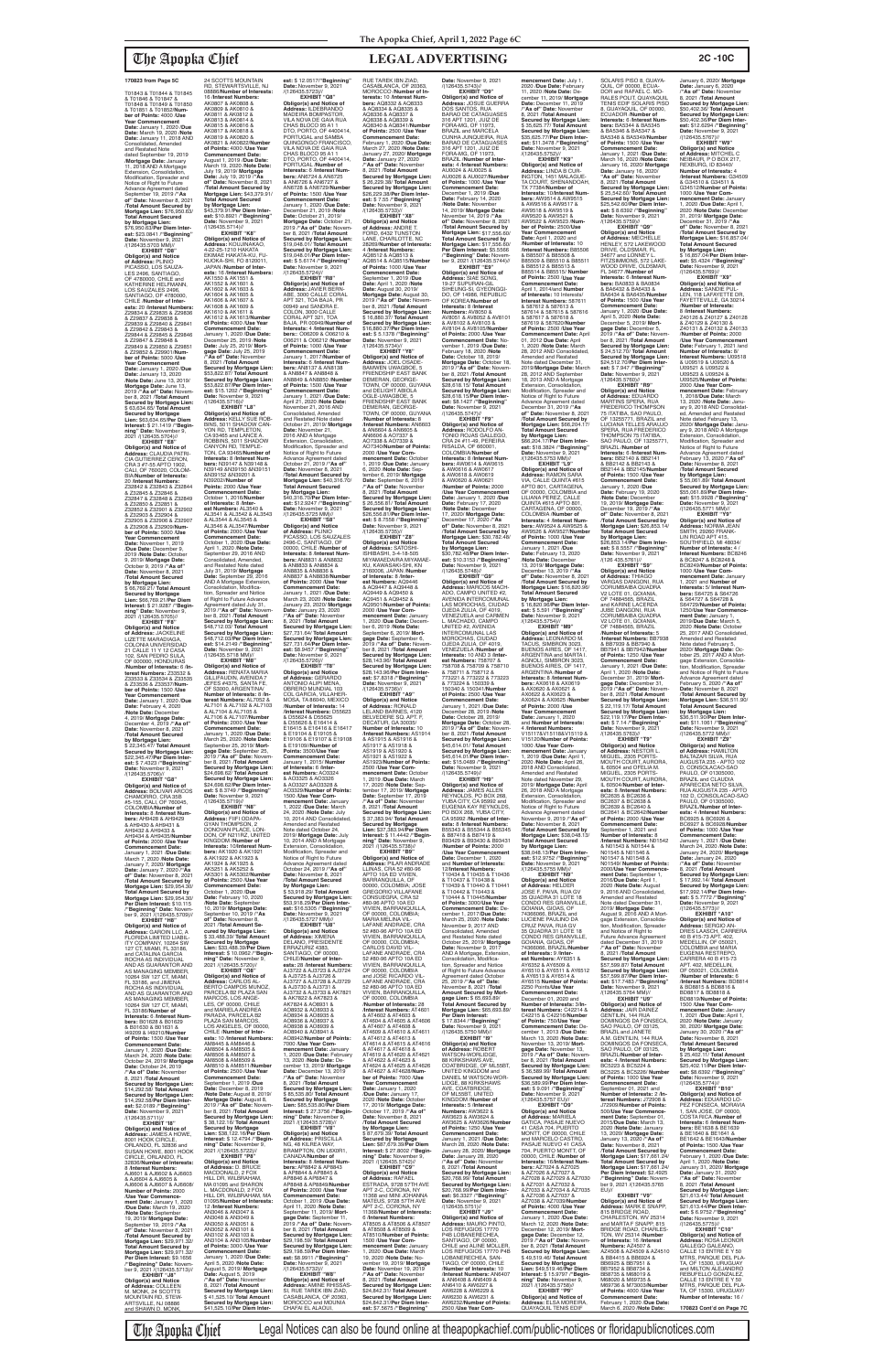Florida Statutes 932.701-707, this 21st day of March, 2022. Eric D. Dunlap<br>Florida Bar No. 897477<br>Assistant General Counsel

Orange County<br>Sheriff's Office<br>Legal Services P.O. Box 1440



**FLORIDA CASE NUMBER: 2022-CA-2173-O DIVISION NUMBER: 39 IN RE: FORFEITURE OF \$2,022.21 IN U.S. CUR-RENCY NOTICE OF**

**FORFEITURE COMPLAINT TO: JACKIE ROY JACKSON 5636 S. RIO GRANDE AVENUE ORLANDO, FL 32839**

NOTICE TO CREDITORS<br>
The administration of the<br>
estate of Alyce Mae Hansen<br>
alk/a Alyce M. Hansen, de-<br>
ceased, whose date of death<br>
was December 5, 2021, is<br>
pending in the Circuit Count<br>
for Orange County, Florida,<br>
Prob

Orange County, Florida. Said property is in the custody of the Sheriff of Orange County. **170862**

A Complaint for forfeiture has<br>been filed in the above-styled<br>Court.<br>**I HEREBY CERTIFY** that<br>this Notice is being served pur-<br>suant to the notice provisions of

All other creditors of the

decedent and other persons<br>against decedent's estate<br>must file their claims with this<br>court WITHIN 3 MONTHS<br>AFTER THE DATE OF THE

FIRST PUBLICATION OF THIS NOTICE. ALL CLAIMS NOT FILED WITHIN THE TIME PERI-ODS SET FORTH IN FLOR-IDA STATUTES SECTION Michelle A.

Berglund-Harper, Esq. Florida Bar No. 0084028 MURPHY & BERGLUND,<br>PLLC<br>1101 Douglas Avenue, Suite 1006 Altamonte Springs, FL 32714 Tel.(407) 865-9553

Fax (407) 865-5742 E-Mail: Michelle@ murphyberglund.com Secondary E-Mail:

Jessica@ murphyberglund.com Attorney for Petitioner **Publish: The Apopka Chief March 25 and April 1, 2022**

The personal property of Guili Osvaldo Hernandez Lopez, com-<br>prising one (1) 2002 FTWD doublewide mobile home, VINs<br>GAFL235A87472EA21 and GAFL235B87472EA21 Title Numbers 0086318035 and 0086318108 which is located at 1040<br>Highmeadow Rd., Lot 180, Apopka, FI 32703, and its contents,<br>will be sold at 1800 Alpine Drive, Apopka, FL 32703, on Friday,<br>April 8, 2022 at 10:00 A.M.<br>**March 25 and** 

|                                                                     |                                                                                                                                                                                                  |                                                             |                                                                                          |                                                                                                    | IN THE CIRCUIT COURT                                                                             | written defenses, if any, to the                                                                  | County Courthouse, 425                                                                     |
|---------------------------------------------------------------------|--------------------------------------------------------------------------------------------------------------------------------------------------------------------------------------------------|-------------------------------------------------------------|------------------------------------------------------------------------------------------|----------------------------------------------------------------------------------------------------|--------------------------------------------------------------------------------------------------|---------------------------------------------------------------------------------------------------|--------------------------------------------------------------------------------------------|
| The<br>Apopka                                                       | <b>NOTICE OF SALE</b><br>PURSUANT TO F.S. 713.78 FOR SALE                                                                                                                                        |                                                             | IN THE CIRCUIT COURT OF<br>THE NINTH JUDICIAL CIR-<br><b>CUIT, IN AND FOR ORANGE</b>     | dicial Circuit, Orange County,<br>Florida, the sum of \$1,252.21.<br>representing the undistribut- | OF THE NINTH JUDICIAL<br><b>CIRCUIT, IN AND FOR</b><br><b>ORANGE COUNTY,</b>                     | Assistant General Counsel for<br>the Orange County Sheriff's<br>Office, Legal Services, P.O. Box  | North Orange Avenue, Suite<br>510, Orlando, Florida, (407)<br>836-2303, at least 7 days    |
|                                                                     | On 15TH DAY OF APRIL, 2022 at 10:00 a.m., at BJ'S TOWING<br>SERVICE, 670 E. Mason Ave., Apopka, FL 32703, the following                                                                          |                                                             | <b>COUNTY, FLORIDA</b>                                                                   | able Funds held by the Guard-<br>ian of the Property at the ter-                                   | <b>FLORIDA</b><br>CASE NUMBER: 2022-CA-                                                          | 1440, Orlando, Florida 32802,<br>within 30 days of this publica-                                  | before your scheduled court<br>appearance, or immediately                                  |
| Chief                                                               | vehicle(s) will be sold for cash to the highest bidder:                                                                                                                                          |                                                             | <b>PROBATE MENTAL</b><br><b>HEALTH DIVISION</b>                                          | mination of the quardianship.<br>All of the foregoing is pursuant                                  | 884-O<br><b>DIVISION NUMBER: 37</b>                                                              | tion, and file the original with<br>the Clerk of this Court either                                | upon receiving this notifica-<br>tion if the time before the                               |
|                                                                     | 2005<br><b>CHEV</b><br><b>FORD</b><br>2011                                                                                                                                                       | 2GCEC19V451111874<br>1FDXE4FSXBDA96291                      | <b>CASE NUMBER:</b><br>2018-CP-003939-O<br><b>DIVISION 1</b>                             | to Section 744.534, Florida<br>Statutes, 1987.<br>IN WITNESS WHEREOF,                              | IN RE: FORFEITURE OF<br>\$1,637.00 IN U.S. CUR-                                                  | before service on Petitioner's<br>attorney or immediately there-                                  | scheduled appearance is less<br>than 7 days; if you are hearing                            |
| <b>PUBLIC</b>                                                       | 2018<br><b>TOYOTA</b>                                                                                                                                                                            | 2T1BURHE2JC983711                                           | IN RE: GUARDIANSHIP OF                                                                   | have hereunto set my hand<br>and the official seal of this                                         | <b>RENCY</b><br><b>NOTICE OF ACTION</b>                                                          | after; otherwise a default will be<br>entered against you for the relief                          | or voice impaired, call 711.<br>DATED this 7 day of March,                                 |
| <b>NOTICES</b>                                                      | BJ'S Towing reserves the right to accept or reject any and all<br>bids. BJ'S Towing reserves the right to bid. Bidding begins at                                                                 |                                                             | <b>BERNARD RODNEY</b>                                                                    | Court, on this the 22nd day of<br>February 2022.                                                   | TO:<br><b>JOSHUA PAUL ELLIS</b><br>YOU ARE NOTIFIED that                                         | demanded in the Petition for<br>Final Judgment of Forfeiture.<br><b>REQUESTS FOR AC-</b>          | 2022<br>TIFFANY MOORE RUSSELL                                                              |
| Ph: 407-886-2777                                                    | the amount owed. All Vehicle(s) are sold as is, no warranties<br>and no guarantees of title(s). Vehicle(s) may be seen the day<br>before the sale From 10:00 a.m. to 3:00 p.m. only. Please call |                                                             | <b>NOTICE</b>                                                                            | <b>Tiffany Moore Russell</b><br>Clerk of the Circuit Court                                         | an action pursuant to the Florida<br>Contraband Forfeiture Act has                               | <b>COMMODATIONS BY PER-</b><br>SONS WITH DISABILITIES.                                            | Clerk of the Court<br><b>BY: Brian Williams</b><br>Deputy Clerk                            |
| Fax: 407-889-4121                                                   | (407) 886-0568 for further info.<br>April 1, 2022                                                                                                                                                |                                                             | Notice is hereby given that on<br>05/11/2021, THELMA WOOL-<br>RIDGE, as Emergency Tem-   | /s/ Mayra I Cruz<br>Deputy Clerk                                                                   | been filed by the Orange County<br>Sheriff's Office on the following                             | If you are a person with<br>disability who needs any                                              | <b>CIRCUIT COURT SEAL</b><br>Civil Division                                                |
| <b>LEGALS CAN</b>                                                   |                                                                                                                                                                                                  | 170900                                                      | porary Guardian of the Prop-<br>erty of BERNARD RODNEY,                                  | Publish: The Apopka Chief<br>February 25, 2022;                                                    | property in Orange County, FL:<br>\$1,637.00 in U.S. Currency                                    | accommodation in order to<br>participate in this proceed-                                         | 425 N. Orange Avenue<br><b>Room 350</b>                                                    |
| <b>BE FOUND</b>                                                     |                                                                                                                                                                                                  |                                                             | did deposit with me as Clerk<br>of the Circuit Court, Ninth Ju-                          | April 1, 2022<br>170621                                                                            | seized on or about the 16th day<br>of December, 2021, at or near                                 | ing, you are entitled, at no<br>cost to you, to the provision                                     | Orlando, Florida 32801<br><b>Publish: The Apopka Chief</b>                                 |
| <b>ON PAGES</b>                                                     |                                                                                                                                                                                                  |                                                             |                                                                                          |                                                                                                    | 9991 University Blvd., Orlando,<br>Orange County, Florida. You are                               | of certain assistance. Please<br>contact ADA Coordinator,                                         | March 11, 18, 25 and April 1,<br>2022                                                      |
|                                                                     |                                                                                                                                                                                                  | IN THE CIRCUIT COURT OF                                     | your written defenses, if any,                                                           | Supreme Court Approved                                                                             | required to serve a copy of your                                                                 | Human Resources, Orange                                                                           | 170744                                                                                     |
| 2C-10C                                                              |                                                                                                                                                                                                  | THE 9th JUDICIAL CIRCUIT,<br><b>IN AND FOR</b>              | to it on RUTH ESTHER MO-<br>RALES CORDOVA, whose                                         | Family Law Form 12.915.)<br>Future papers in this lawsuit                                          |                                                                                                  |                                                                                                   |                                                                                            |
|                                                                     |                                                                                                                                                                                                  | <b>ORANGE COUNTY,</b><br><b>FLORIDA</b>                     | address is 6323 APPIAN WAY,<br>ORLANDO FL 32807, on or                                   | will be mailed or e-mailed to<br>the address(es) on record at                                      |                                                                                                  | <b>VEHICLE MAY BE SEEN</b>                                                                        |                                                                                            |
|                                                                     |                                                                                                                                                                                                  | Case No.: 2022-DR                                           | before 05/12/22, and file the<br>original with the clerk of this                         | the clerk's office.<br>WARNING: Rule 12.285,                                                       | IN THE COUNTY COURT<br>IN AND FOR MIAMI-DADE<br><b>COUNTY, FLORIDA</b>                           | THE DAY OF THE SALE<br>BETWEEN THE HOURS                                                          | between the hours 10:00 a.m.<br>to 10:30 a.m. at Ace Wrecker.<br>5601 South Orange Blossom |
| 170823 from Page 6C                                                 | February 28, 2020/ Mort-<br>gage Date: February 28,                                                                                                                                              | 2063<br>Division:<br><b>RUTH ESTHER MORALES</b>             | Court at 425 North Orange<br>Ave, Orlando FL 32801, be-<br>fore service on Petitioner or | Florida Family Law Rules<br>of Procedure, requires cer-<br>tain automatic disclosure               | CASE NO.: 18-15395<br>$CC-23(02)$                                                                | 10:00 A.M. TO 10:30 A.M.<br>AT ACE WRECKER, 5601                                                  | Trail, Orlando Florida 32809.<br>In accordance with the                                    |
| terest Numbers: D90511<br>& D90512 & E70913 &                       | 2020 /"As of" Date: Novem-<br>ber 8, 2021 /Total Amount                                                                                                                                          | <b>CORDOVA</b><br>Petitioner                                | immediately thereafter. If you<br>fail to do so, a default may                           | of documents and informa-<br>tion. Failure to comply can                                           | <b>WESTPORT RECOVERY</b>                                                                         | SOUTH ORANGE BLOS-<br>SOM TRAIL, ORLANDO,                                                         | Americans with Disabilities<br>Act, persons needing a spe-                                 |
| E70914 & F28730 & F28731<br>& F28732 & F28733 &                     | Secured by Mortgage Lien:<br>\$17,709.64/ Total Amount                                                                                                                                           | and<br>OLVIN O. MEJIA ERAZO.                                | be entered against you for<br>the relief demanded in the                                 | result in sanctions, includ-<br>ing dismissal or striking of                                       | <b>CORPORATION,</b><br>PLAINTIFF,                                                                | FLORIDA 32809. SOLD<br>AS IS AND WITH NO                                                          | cial accommodation to partici-<br>pate in this proceeding should                           |
| F28734 & F28735 & F28736<br>& F28737 & F28738 &                     | Secured by Mortgage Lien:<br>\$17,709.64/Per Diem Inter-                                                                                                                                         | Respondent.                                                 | petition.<br>Copies of all court docu-                                                   | pleadings.<br>Dated: 3/17/2022                                                                     | VS.<br><b>JACQUELINE DELGADO,</b>                                                                | <b>WARRANTY. SOLD SUB-</b><br><b>JECT TO ALL TAXES</b>                                            | contact Eric Nieves, Judicial<br>Process Sales Coordinator,                                |
| F29009 & F29010 & F29011/<br>Number of Points: 4000 /               | est: \$5.3885 / "Beginning"<br>Date: November 9, 2021                                                                                                                                            | <b>AMENDED</b><br><b>NOTICE OF ACTION</b>                   | ments in this case, includ-<br>ing orders, are available                                 | Tiffany M. Russell                                                                                 | DEFENDANT(S)                                                                                     | AND LIENS OF RECORD.<br>PURCHASER TO PAY                                                          | not later than seven days<br>prior to the proceeding at Or-                                |
| Use Year Commencement<br>Date: January 1, 2022 /Due                 | /(126435.5777)//<br><b>EXHIBIT "E10"</b><br>Obligor(s) and Notice of                                                                                                                             | <b>FOR DISSOLUTION</b><br>OF MARRIAGE                       | at the Clerk of the Circuit<br>Court's office. You may re-                               | Clerk of Court<br>CLERK OF THE CIRCUIT                                                             | <b>NOTICE OF</b><br><b>SHERIFF'S SALE</b>                                                        | FOR BILL OF SALE.<br>as the property of the above                                                 | ange County Sheriff's Office,<br>425 North Orange Avenue,                                  |
| Date: April 1, 2020 / Note<br>Date: January 31, 2020/               | Address: MARIO S MOR-<br>RIS, 241 MILDRED AVE,                                                                                                                                                   | TO:<br>OLVIN O. MEJIA ERAZO                                 | view these documents upon<br>request.                                                    | <b>COURT</b><br>By: CYNTHIA CURRY                                                                  | NOTICE IS HEREBY                                                                                 | named defendant, JACQUE-<br>LINE DELGADO, and that                                                | suite 240, Orlando, FL 32801.<br>Telephone: (407)836-4570; If                              |
| Mortgage Date: January 31,<br>2020 / "As of" Date: Novem-           | SYRACUSE, NY 13206 and<br>JOSEPHINE MORRIS, 241                                                                                                                                                  | <b>ADDRESS UNKNOWN</b><br>YOU ARE NOTIFIED that an          | You must keep the Clerk of<br>the Circuit Court's office                                 | CIRCUIT COURT SEAL<br>Deputy Clerk                                                                 | GIVEN, that I, John W. Mina.<br>as Sheriff of Orange County,                                     | on the 13th day of April, 2022,<br>beginning at ten thirty o'clock                                | hearing impaired (TDD)1-800-<br>955-8771 or Voice (V) 1-800-                               |
| ber 8, 2021 /Total Amount<br>Secured by Mortgage Lien:              | MILDRED AVE, SYRA-<br>CUSE, NY 13206 /Number                                                                                                                                                     | action for DISSOLUTION OF<br>MARRIAGE has been filed        | notified of your current ad-<br>dress. (You may file Desig-                              | <b>Publish: The Apopka Chief</b><br>March 25, April 1, 8, and                                      | Florida, under and by virtue<br>of a Judgment and Writ of Ex-                                    | in the forenoon or soon there-<br>after on said day at ACE                                        | 955-8770, via Florida Relay<br>Service.                                                    |
| \$49,398.13/ Total Amount<br>Secured by Mortgage Lien:              | of Interests: 4 /Interest<br>Numbers: 112740 & 112741                                                                                                                                            | against you and that you are<br>required to serve a copy of | nation of Current Mailing<br>and E-Mail Address, Florida                                 | 15, 2022<br>170836                                                                                 | ecution, therein issued out of<br>the above entitled court in the                                | WRECKER, 5601 SOUTH<br><b>ORANGE BLOSSOM TRAIL,</b>                                               | JOHN W. MINA,                                                                              |
| \$49,398.13/Per Diem Inter-<br>est:\$16.8814 / "Beginning"          | & I12742 & I12743/Number<br>of Points: 1000 /Use Year                                                                                                                                            |                                                             |                                                                                          |                                                                                                    | above styled cause, dated the<br>4th day of October, 2021, and<br>have levied upon the following | in Orlando, Orange County,<br>Florida. I will offer for sale and<br>sell to the highest bidder at | <b>AS SHERIFF</b><br>Orange County, Florida<br>BY: SGT. MARK GARCIA                        |
| Date: November 9, 2021 /<br>(126435.5776)//<br><b>EXHIBIT "D10"</b> | <b>Commencement Date:</b><br>January 1, 2022 /Due Date:                                                                                                                                          |                                                             |                                                                                          |                                                                                                    | described property located,<br>and being in Orange County,                                       | hand for cash on demand the<br>above described property of                                        | As Deputy Sheriff                                                                          |
| Obligor(s) and Notice of<br>Address: JOHN A FRANK-                  | May 1, 2020 / Note Date:<br>March 30, 2020/ Mortgage                                                                                                                                             | IN THE CIRCUIT COURT OF                                     | ten defenses, if any, to it on                                                           | nation of Current Mailing                                                                          | Florida, to-wit:                                                                                 | said defendant, to satisfy said<br>Judgment and Writ of Execu-                                    | <b>Publish: The Apopka Chief</b><br>March 11, 18, 25 and April                             |
| LIN, 1336 COLUMBIA<br>AVENUE, PLAINFIELD,                           | Date: March 30, 2020<br>"As of" Date: November                                                                                                                                                   | THE NINTH JUDICIAL CIR-<br><b>CUIT, IN AND FOR ORANGE</b>   | Mauricio A. Piccoli whose ad-<br>dress is 6388 Castelven Drive                           | and E-Mail Address, Florida<br>Supreme Court Approved                                              | 2011 TOYOTA PRIUS, VIN<br>#: JTDKN3DU9B0277306                                                   | tion. Prospective bidders may<br>register the day of the sale                                     | 1, 2022<br>170741                                                                          |
| NJ 07062 and TEISHA M<br>FRANKLIN, 1336 COLUM-                      | 8, 2021 /Total Amount<br>Secured by Mortgage Lien:                                                                                                                                               | <b>COUNTY, FLORIDA</b><br>Case No.: 22 DR 2669              | #108 Orlando, FL 32835 on<br>or before 5/12/2022, and file                               | Family Law Form 12.915.)<br>Future papers in this lawsuit                                          |                                                                                                  |                                                                                                   |                                                                                            |
| BIA AVENUE, PLAINFIELD,<br>NJ 07062/Number of                       | \$16,829.89/ Total Amount<br>Secured by Mortgage Lien:                                                                                                                                           | Division: 30                                                | the original with the clerk of<br>this Court at 425 N Orange                             | will be mailed or e-mailed to<br>the address(es) on record at                                      |                                                                                                  |                                                                                                   |                                                                                            |
| Interests: 4 /Interest Num-<br>bers: 879540 & 879541 &              | \$16,829.89/Per Diem Inter-<br>est: \$5.483 / "Beginning'<br>Date: November 9, 2021                                                                                                              | Mauricio A. Piccoli,<br><b>Petitioner</b>                   | Ave, Orlando, FL 32801, be-<br>fore service on Petitioner or                             | the clerk's office.<br>WARNING: Rule 12.285,                                                       |                                                                                                  |                                                                                                   |                                                                                            |
| 879542 & H39101/Number<br>of Points: 1000 /Use Year                 | /(126435.5778)//                                                                                                                                                                                 | and<br>Danielle de Freitas                                  | immediately thereafter. If you<br>fail to do so, a default may                           | Florida Family Law Rules<br>of Procedure, requires cer-                                            | IN THE CIRCUIT COURT<br><b>FOR ORANGE COUNTY,</b>                                                | claims or demands against<br>decedent's estate on whom a                                          | MORE AFTER THE DECE-<br>DENT'S DATE OF DEATH IS                                            |
| <b>Commencement Date:</b><br>March 1, 2020 /Due Date:               | <b>Publish: The Apopka Chief</b><br>March 25 and April 1, 2022                                                                                                                                   | Carvalho.<br>Respondent.                                    | be entered against you for<br>the relief demanded in the                                 | tain automatic disclosure<br>of documents and informa-                                             | <b>FLORIDA</b>                                                                                   | copy of this notice is required<br>to be served must file their                                   | BARRED.<br>The date of first publica-                                                      |
| March 28, 2020 / Note Date:                                         | 170823                                                                                                                                                                                           | <b>NOTICE OF ACTION</b>                                     | petition.<br>The action is asking the court<br>to decide how the follow-                 | tion. Failure to comply can<br>result in sanctions, includ-<br>ing dismissal or striking of        | PROBATE DIVISION<br>File No. 2022-CP-000576-O                                                    | claims with this court ON OR<br>BEFORE THE LATER OF 3                                             | tion of this notice is: March 25,<br>2022.                                                 |
|                                                                     |                                                                                                                                                                                                  | <b>FOR DISSOLUTION</b><br>OF MARRIAGE<br>(NO CHILD OR       | ing real or personal property<br>should be divided:                                      | pleadings.<br>Dated: MARCH 14, 2022                                                                | <b>Division Probate</b>                                                                          | MONTHS AFTER THE TIME<br>OF THE FIRST PUBLICA-                                                    | Personal Representative<br>Lawrence Edward Hansen                                          |
|                                                                     | NOTICE OF SALE OF ABANDONED PROPERTY                                                                                                                                                             | <b>FINANCIAL SUPPORT)</b>                                   | <b>NONE</b><br>Copies of all court docu-                                                 | <b>Tiffany Moore Russell</b><br>Orange County                                                      | IN RE: ESTATE OF<br><b>ALYCE MAE HANSEN</b>                                                      | TION OF THIS NOTICE OR<br>30 DAYS AFTER THE DATE                                                  | 7012 Matchett Road<br>Orlando, Florida 32809                                               |
|                                                                     | The personal property of Guili Osvaldo Hernandez Lopez, com-<br>prising one (1) 2002 FTWD doublewide mobile home. VINs                                                                           | TO: Danielle de Freitas                                     | ments in this case, includ-                                                              | Clerk of the Court                                                                                 | A/K/A ALYCE M. HANSEN<br>Deceased.                                                               | OF SERVICE OF A COPY OF<br>THIS NOTICE ON THEM.                                                   | Attorney for<br>Personal Representative:                                                   |

request.<br>You must keep the Clerk of<br>the Circuit Court's office<br>notified of your current ad-<br>dress. (You may file Desig-**170793 contact ADA Coordinator, Human Resources, Orange County Courthouse, 425 North Orange Avenue, Suite 510, Orlando, Florida, (407) 836-2303, at least 7 days**  before your scheduled court<br>appearance, or immediately<br>upon receiving this notifica-<br>tion if the time before the **scheduled appearance is less than 7 days; if you are hearing or voice impaired, call 711.** DATED this 10TH day of March, 2022. TIFFANY MOORE RUSSELL Clerk of the Court BY: Sarah Carcano Deputy Clerk CIRCUIT COURT SEAL Civil Division 425 N. Orange Avenue

**IN THE CIRCUIT COURT OF**  Court, Ninth Judicial Circuit,

**FINANCIAL SUPPORT) TO: Danielle de Freitas Carvalho 11731 Bella Milano Ct. Windermere, FL 34786**

YOU ARE NOTIFIED that an action for dissolution of marriage has been filed against you and that you are required to serve a copy of your writ-

| In order to satisfy a contractual<br>landlord's lien, under the pro-<br>visions of the Florida Self Ser-<br>vice Storage Act, public notice<br>is hereby given that the follow-<br>ing described property will be<br>sold at public auction by com-<br>petitive bidding. Everything<br>is sold "as is" and "where is"<br>for cash only. A-AAAKey Mini<br>Storage reserves the right to<br>refuse any bid or to cancel<br>any public sale advertised.<br>The sale will be conducted on<br>WWW.STORAGEAUCTIONS.<br>COM.<br>The sale will be on April 13,<br>2022 starting at 11:00 A. M.<br>and proceeding until all units<br>are sold. All sales are final.<br>11:00 A.M. A-AAAKey Mini<br>Storage - 1001 S. Semoran<br>Blvd, Orlando, FL 32807 (407)<br>479-4555:<br><b>Beatriz Matos</b><br>Clothes, Bags, Boxes, Pic-<br>tures, Luggage's<br><b>James Punches AKA James</b> | Washer, Dryer, Kid Toys,<br><b>Baby Stuff</b><br>Maria E Zepeda AKA Maria<br>E Zepeda 5465 Curry Ford<br>Rd<br>Tool Box, Painting Supplies,<br>Fish Tank, Totes<br><b>Abdias Navarro Alvarez</b><br>Patio Chairs, Cooler, Fridge,<br>Grill, Suitcase<br><b>Austin J Farley</b><br>Mattresses, Freezer, Water<br>Cooler, Dolly, Office Chairs<br>Douglas Laird<br>Couch, Mattress, Totes, Mir-<br>ror, Bed Frame, End Tables<br>Allison M Santiago AKA Al-<br>lison Santiago AKA Allison<br>Marie Santiago Zapata AKA<br>Allison Marie Santiago AKA<br>Allison M Santiago Zapata<br>End Table, Suitcase,<br>Mattress, Clothes, Beauty<br>Supplies<br><b>Publish: The Apopka Chief</b><br>March 25 and April 1, 2022<br>170850 | THE NINTH JUDICIAL CIR-<br><b>CUIT. IN AND FOR ORANGE</b><br><b>COUNTY, FLORIDA</b><br><b>PROBATE MENTAL WEBSTER.</b><br><b>HEALTH DIVISION</b><br><b>CASE NUMBER:</b><br>2015-CP-000752-O<br><b>DIVISION 1</b><br>IN RE: ESTATE OF<br><b>SARAH W DARISAW</b><br>Deceased<br><b>NOTICE</b><br>Notice is hereby given that on<br>05/12/2021, SEAN BOGLE, as<br>personal representative of the<br>Estate of SARAH W DARI-<br>SAW, deceased, did deposit<br>with me as Clerk of the Circuit                                                                                                                 | Orange County, Florida, the<br>sum of \$56,591.64, the same<br>being the distributive share<br>of the estate to: WILLIE MAE<br>All of the foregoing is pursuant<br>to Section 733.816, Florida<br>Statutes, 1989.<br>IN WITNESS WHEREOF, I<br>have hereunto set my hand<br>and the official seal of this<br>Court, on this the 22nd day of<br>February 2022.<br>Tiffany Moore Russell<br>Clerk of the Circuit Court<br>/s/ Mayra I Cruz<br><b>Deputy Clerk</b><br><b>Publish: The Apopka Chief</b><br>February 25, 2022;<br>April 1, 2022<br>170622 | IN THE CIRCUIT COURT<br>OF THE NINTH JUDICIAL<br><b>CIRCUIT, IN AND FOR</b><br><b>ORANGE COUNTY,</b><br><b>FLORIDA</b><br>CASE NUMBER: 2022-CA-<br>2090-O<br><b>DIVISION NUMBER: 35</b><br>IN RE: FORFEITURE OF<br>\$2,044.00 IN U.S. CUR-<br><b>RENCY</b><br><b>NOTICE OF</b><br><b>FORFEITURE COMPLAINT</b><br>TO:<br><b>ASHTON MAROTTA</b><br>11909 DESMAR COURT,<br>ORLANDO, FL 32821<br>and all others who claim an<br>interest in \$2,044.00 in U.S.<br>Currency, which was seized on<br>or about the 30th day of January.<br>2022, at or near 11909 Desmar<br>Court, Orange County, Florida. | Said property is in the custody<br>of the Sheriff of Orange County.<br>A Complaint for forfeiture has<br>been filed in the above-styled<br>Court.<br>I HEREBY CERTIFY that<br>this Notice is being served pur-<br>suant to the notice provisions of<br>Florida Statutes 932.701-707,<br>this 21st day of March, 2022.<br>Ann-Marie Delahunty<br>Florida Bar No. 006513<br><b>Assistant General Counsel</b><br>Orange County<br>Sheriff's Office<br><b>Legal Services</b><br>P.O. Box 1440<br>Orlando, FL 32802<br>(407) 254-7170<br>AnnMarie.Delahunty@ocfl.net<br>Publish: The Apopka Chief<br>March 25 and April 1, 2022<br>170826 | and all others who claim an<br>Orlando, FL 32802<br>(407) 254-7170<br>interest in \$2,022.21 in U.S.<br>Eric. Dunlap@ocfl.net<br>Currency, which was seized on<br>or about the 3rd day of Febru-<br><b>Publish: The Apopka Chief</b><br>March 25 and April 1, 2022<br>ary, 2022, at or near 5636 S.<br>170827<br>Rio Grande Avenue, Orlando<br>NOTICE OF PUBLIC SALE: JL TOWING gives Notice of Fore-<br>closure of Lien and intent to sell this vehicle on APRIL 27, 2022,<br>at 08:00:00 AM at 605 Ferguson Dr Orlando, FL 32805, 407-<br>802-8600 pursuant to subsection 713.78 of the Florida Statutes.<br>JL TOWING reserves the right to accept or reject any and/or<br>all bids.<br>2B3KA43R87H644165 DODG<br>2007<br>April 1, 2022<br>170874 |
|-------------------------------------------------------------------------------------------------------------------------------------------------------------------------------------------------------------------------------------------------------------------------------------------------------------------------------------------------------------------------------------------------------------------------------------------------------------------------------------------------------------------------------------------------------------------------------------------------------------------------------------------------------------------------------------------------------------------------------------------------------------------------------------------------------------------------------------------------------------------------------|------------------------------------------------------------------------------------------------------------------------------------------------------------------------------------------------------------------------------------------------------------------------------------------------------------------------------------------------------------------------------------------------------------------------------------------------------------------------------------------------------------------------------------------------------------------------------------------------------------------------------------------------------------------------------------------------------------------------------|----------------------------------------------------------------------------------------------------------------------------------------------------------------------------------------------------------------------------------------------------------------------------------------------------------------------------------------------------------------------------------------------------------------------------------------------------------------------------------------------------------------------------------------------------------------------------------------------------------|-----------------------------------------------------------------------------------------------------------------------------------------------------------------------------------------------------------------------------------------------------------------------------------------------------------------------------------------------------------------------------------------------------------------------------------------------------------------------------------------------------------------------------------------------------|-----------------------------------------------------------------------------------------------------------------------------------------------------------------------------------------------------------------------------------------------------------------------------------------------------------------------------------------------------------------------------------------------------------------------------------------------------------------------------------------------------------------------------------------------------------------------------------------------------|--------------------------------------------------------------------------------------------------------------------------------------------------------------------------------------------------------------------------------------------------------------------------------------------------------------------------------------------------------------------------------------------------------------------------------------------------------------------------------------------------------------------------------------------------------------------------------------------------------------------------------------|------------------------------------------------------------------------------------------------------------------------------------------------------------------------------------------------------------------------------------------------------------------------------------------------------------------------------------------------------------------------------------------------------------------------------------------------------------------------------------------------------------------------------------------------------------------------------------------------------------------------------------------------------------------------------------------------------------------------------------------------------|
| <b>NOTICE UNDER</b><br><b>FICTITIOUS NAME</b><br><b>LAW PURSUANT</b><br><b>TO SECTION 865.09,</b><br><b>FLORIDA STATUTES</b>                                                                                                                                                                                                                                                                                                                                                                                                                                                                                                                                                                                                                                                                                                                                                  | <b>NOTICE UNDER</b><br><b>FICTITIOUS NAME</b><br><b>LAW PURSUANT</b><br><b>TO SECTION 865.09,</b><br><b>FLORIDA STATUTES</b>                                                                                                                                                                                                                                                                                                                                                                                                                                                                                                                                                                                                 | <b>NOTICE UNDER</b><br><b>FICTITIOUS NAME</b><br><b>LAW PURSUANT</b><br><b>TO SECTION 865.09,</b><br><b>FLORIDA STATUTES</b>                                                                                                                                                                                                                                                                                                                                                                                                                                                                             | <b>NOTICE UNDER</b><br><b>FICTITIOUS NAME</b><br><b>LAW PURSUANT</b><br><b>TO SECTION 865.09,</b><br><b>FLORIDA STATUTES</b>                                                                                                                                                                                                                                                                                                                                                                                                                        | pursuant to Florida statute 713.78.                                                                                                                                                                                                                                                                                                                                                                                                                                                                                                                                                                 | <b>NOTICE OF PUBLIC SALE</b><br>MFSI Towing & Recovery, LLC gives notice that on 04/25/2022<br>at 08:30 AM the following vehicles(s) may be sold by public sale<br>at 3274 OVERLAND ROAD APOPKA, FL 32703 to satisfy the<br>lien for the amount owed on each vehicle for any recovery, tow-<br>ing, or storage services charges and administrative fees allowed                                                                                                                                                                                                                                                                      | NOTICE OF PUBLIC SALE: JL TOWING gives Notice of Fore-<br>closure of Lien and intent to sell this vehicle on APRIL 25, 2022.<br>at 08:00:00 AM at 605 Ferguson Dr Orlando, FL 32805, 407-<br>802-8600 pursuant to subsection 713.78 of the Florida Statutes.<br>JL TOWING reserves the right to accept or reject any and/or<br>all bids.                                                                                                                                                                                                                                                                                                                                                                                                             |
| NOTICE IS HEREBY GIVEN<br>that the undersigned, desiring<br>to engage in business under<br>the fictitious name of                                                                                                                                                                                                                                                                                                                                                                                                                                                                                                                                                                                                                                                                                                                                                             | NOTICE IS HEREBY GIVEN<br>that the undersigned, desiring<br>to engage in business under<br>the fictitious name of                                                                                                                                                                                                                                                                                                                                                                                                                                                                                                                                                                                                            | NOTICE IS HEREBY GIVEN<br>that the undersigned, desiring<br>to engage in business under<br>the fictitious name of                                                                                                                                                                                                                                                                                                                                                                                                                                                                                        | NOTICE IS HEREBY GIVEN<br>that the undersigned, desiring<br>to engage in business under<br>the fictitious name of                                                                                                                                                                                                                                                                                                                                                                                                                                   | 1FDXE4FS4FDA17851 2015<br>1FTZX1768WNB06596<br>1998<br>1N8WR2929T0033412<br>1996<br>2B3CL3CG3BH597272 2011<br>KMHCT4AE3HU206564 2017                                                                                                                                                                                                                                                                                                                                                                                                                                                                | <b>FORD</b><br><b>FORD</b><br><b>AMAR</b><br><b>DODG</b><br><b>HYUN</b>                                                                                                                                                                                                                                                                                                                                                                                                                                                                                                                                                              | 1N4AL3AP4FC257958 NISS<br>2015<br>April 1, 2022<br>170875                                                                                                                                                                                                                                                                                                                                                                                                                                                                                                                                                                                                                                                                                            |
| <b>Ekko Bands</b>                                                                                                                                                                                                                                                                                                                                                                                                                                                                                                                                                                                                                                                                                                                                                                                                                                                             | <b>Bits Upcycled Vintage</b>                                                                                                                                                                                                                                                                                                                                                                                                                                                                                                                                                                                                                                                                                                 | <b>Morgantown We Buy</b><br><b>Junk Cars</b>                                                                                                                                                                                                                                                                                                                                                                                                                                                                                                                                                             | <b>Max Cash For Cars GA</b>                                                                                                                                                                                                                                                                                                                                                                                                                                                                                                                         | April 1, 2022                                                                                                                                                                                                                                                                                                                                                                                                                                                                                                                                                                                       | 170880                                                                                                                                                                                                                                                                                                                                                                                                                                                                                                                                                                                                                               |                                                                                                                                                                                                                                                                                                                                                                                                                                                                                                                                                                                                                                                                                                                                                      |
| located at 2568 Woodside<br>Ridge Dr., in the County of<br>Orange in the City of Apopka<br>Florida 32712, intends to reg-<br>ister the above said name with<br>the Division of Corporations<br>of the Florida Department of<br>State, Tallahassee, Florida.<br>Dated at Apopka, Florida, this<br>25th day of March, 2022.                                                                                                                                                                                                                                                                                                                                                                                                                                                                                                                                                     | located at 2001 N. Rock<br>Springs Rd. in the County of<br>Orange in the City of Apopka<br>Florida 32703, intends to req-<br>ister the above said name with<br>the Division of Corporations<br>of the Florida Department of<br>State, Tallahassee, Florida.<br>Dated at Apopka, Florida, this<br>28 day of March, 2022.                                                                                                                                                                                                                                                                                                                                                                                                      | located at 109 E Church St<br>Ste 500, in the County of Or-<br>ange in the City of Orlando<br>Florida 32801, intends to reg-<br>ister the above said name with<br>the Division of Corporations<br>of the Florida Department of<br>State, Tallahassee, Florida.<br>Dated at Orlando, Florida, this<br>28 day of March, 2022.                                                                                                                                                                                                                                                                              | located at 109 E Church St<br>Ste 500, in the County of Or-<br>ange in the City of Orlando<br>Florida 32801, intends to req-<br>ister the above said name with<br>the Division of Corporations<br>of the Florida Department of<br>State, Tallahassee, Florida.<br>Dated at Orlando, Florida, this<br>28 day of March, 2022.                                                                                                                                                                                                                         |                                                                                                                                                                                                                                                                                                                                                                                                                                                                                                                                                                                                     | <b>NOTICE OF PUBLIC SALE</b><br>TRI COUNTY TOWING, INC gives notice that on 04/15/2022 at<br>10:00 AM the following vehicles(s) may be sold by public sale at 6366 ALL AMERICAN BLVD, ORLANDO, FL. 32810 to satisfy<br>the lien for the amount owed on each vehicle for any recovery,<br>towing, or storage services charges and administrative fees al-                                                                                                                                                                                                                                                                             | <b>NOTICE OF PUBLIC SALE: JL TOWING gives Notice of Fore-</b><br>closure of Lien and intent to sell this vehicle on APRIL 26, 2022,<br>at 08:00:00 AM at 605 Ferguson Dr Orlando, FL 32805, 407-<br>802-8600 pursuant to subsection 713.78 of the Florida Statutes.<br>JL TOWING reserves the right to accept or reject any and/or<br>all bids.                                                                                                                                                                                                                                                                                                                                                                                                      |
| D and E Brand Development                                                                                                                                                                                                                                                                                                                                                                                                                                                                                                                                                                                                                                                                                                                                                                                                                                                     | Kimberly Anne Wright                                                                                                                                                                                                                                                                                                                                                                                                                                                                                                                                                                                                                                                                                                         | <b>Brother Treehouse LLC</b>                                                                                                                                                                                                                                                                                                                                                                                                                                                                                                                                                                             | <b>Brother Treehouse LLC</b>                                                                                                                                                                                                                                                                                                                                                                                                                                                                                                                        | lowed pursuant to Florida statute 713.78.                                                                                                                                                                                                                                                                                                                                                                                                                                                                                                                                                           |                                                                                                                                                                                                                                                                                                                                                                                                                                                                                                                                                                                                                                      | KNAFU4A2XA5837345 KIA 2010                                                                                                                                                                                                                                                                                                                                                                                                                                                                                                                                                                                                                                                                                                                           |
| Publish: The Apopka Chief<br>April 1, 2022<br>170864                                                                                                                                                                                                                                                                                                                                                                                                                                                                                                                                                                                                                                                                                                                                                                                                                          | <b>Publish: The Apopka Chief</b><br>April 1, 2022<br>170893                                                                                                                                                                                                                                                                                                                                                                                                                                                                                                                                                                                                                                                                  | <b>Publish: The Apopka Chief</b><br>April 1, 2022<br>170895                                                                                                                                                                                                                                                                                                                                                                                                                                                                                                                                              | Publish: The Apopka Chief<br>April 1, 2022<br>170897                                                                                                                                                                                                                                                                                                                                                                                                                                                                                                | 1G4PP5SK1C4189918 2012<br>4TASN92N9YZ642873<br>2000<br>WA1YD64B22N095103 2002<br>April 1, 2022                                                                                                                                                                                                                                                                                                                                                                                                                                                                                                      | <b>BUIC</b><br><b>TOYT</b><br><b>AUDI</b><br>170892                                                                                                                                                                                                                                                                                                                                                                                                                                                                                                                                                                                  | April 1, 2022<br>170876                                                                                                                                                                                                                                                                                                                                                                                                                                                                                                                                                                                                                                                                                                                              |
|                                                                                                                                                                                                                                                                                                                                                                                                                                                                                                                                                                                                                                                                                                                                                                                                                                                                               |                                                                                                                                                                                                                                                                                                                                                                                                                                                                                                                                                                                                                                                                                                                              |                                                                                                                                                                                                                                                                                                                                                                                                                                                                                                                                                                                                          |                                                                                                                                                                                                                                                                                                                                                                                                                                                                                                                                                     |                                                                                                                                                                                                                                                                                                                                                                                                                                                                                                                                                                                                     |                                                                                                                                                                                                                                                                                                                                                                                                                                                                                                                                                                                                                                      |                                                                                                                                                                                                                                                                                                                                                                                                                                                                                                                                                                                                                                                                                                                                                      |
| <b>NOTICE UNDER</b><br><b>FICTITIOUS NAME</b><br><b>LAW PURSUANT</b><br><b>TO SECTION 865.09,</b><br><b>FLORIDA STATUTES</b>                                                                                                                                                                                                                                                                                                                                                                                                                                                                                                                                                                                                                                                                                                                                                  | <b>NOTICE UNDER</b><br><b>FICTITIOUS NAME</b><br><b>LAW PURSUANT</b><br><b>TO SECTION 865.09,</b><br><b>FLORIDA STATUTES</b>                                                                                                                                                                                                                                                                                                                                                                                                                                                                                                                                                                                                 | <b>NOTICE UNDER</b><br><b>FICTITIOUS NAME</b><br><b>LAW PURSUANT</b><br><b>TO SECTION 865.09,</b><br><b>FLORIDA STATUTES</b>                                                                                                                                                                                                                                                                                                                                                                                                                                                                             | <b>NOTICE UNDER</b><br><b>FICTITIOUS NAME</b><br><b>LAW PURSUANT</b><br><b>TO SECTION 865.09,</b><br><b>FLORIDA STATUTES</b>                                                                                                                                                                                                                                                                                                                                                                                                                        |                                                                                                                                                                                                                                                                                                                                                                                                                                                                                                                                                                                                     |                                                                                                                                                                                                                                                                                                                                                                                                                                                                                                                                                                                                                                      | NOTICE OF PUBLIC SALE: JL TOWING gives Notice of Fore-<br>closure of Lien and intent to sell this vehicle on APRIL 26, 2022,<br>at 08:00:00 AM at 605 Ferguson Dr Orlando, FL 32805, 407-<br>802-8600 pursuant to subsection 713.78 of the Florida Statutes.<br>JL TOWING reserves the right to accept or reject any and/or                                                                                                                                                                                                                                                                                                                                                                                                                          |
| NOTICE IS HEREBY GIVEN<br>that the undersigned, desiring<br>to engage in business under<br>the fictitious name of                                                                                                                                                                                                                                                                                                                                                                                                                                                                                                                                                                                                                                                                                                                                                             | the fictitious name of                                                                                                                                                                                                                                                                                                                                                                                                                                                                                                                                                                                                                                                                                                       | NOTICE IS HEREBY GIVEN NOTICE IS HEREBY GIVEN<br>that the undersigned, desiring that the undersigned, desiring<br>to engage in business under to engage in business under<br>the fictitious name of                                                                                                                                                                                                                                                                                                                                                                                                      | NOTICE IS HEREBY GIVEN<br>that the undersigned, desiring<br>to engage in business under<br>the fictitious name of                                                                                                                                                                                                                                                                                                                                                                                                                                   |                                                                                                                                                                                                                                                                                                                                                                                                                                                                                                                                                                                                     | <b>TRL TOWING</b><br>605 FERGUSON DR., ORLANDO, FL 32805<br>407-207-4790 FAX 407-578-3052<br>NOTICE OF PUBLIC SALE: TRL TOWING gives Notice of                                                                                                                                                                                                                                                                                                                                                                                                                                                                                       | all bids.<br>1HGCG1654XA000512 HOND<br>1999<br>April 1, 2022<br>170877                                                                                                                                                                                                                                                                                                                                                                                                                                                                                                                                                                                                                                                                               |
| The Plate God                                                                                                                                                                                                                                                                                                                                                                                                                                                                                                                                                                                                                                                                                                                                                                                                                                                                 | Little Rock We Buy Cars                                                                                                                                                                                                                                                                                                                                                                                                                                                                                                                                                                                                                                                                                                      | <b>Junk Cars Alabama</b>                                                                                                                                                                                                                                                                                                                                                                                                                                                                                                                                                                                 | <b>Junk Cars For Cash Kansas</b>                                                                                                                                                                                                                                                                                                                                                                                                                                                                                                                    |                                                                                                                                                                                                                                                                                                                                                                                                                                                                                                                                                                                                     | Foreclosure of Lien and intent to sell these vehicles on APRIL                                                                                                                                                                                                                                                                                                                                                                                                                                                                                                                                                                       |                                                                                                                                                                                                                                                                                                                                                                                                                                                                                                                                                                                                                                                                                                                                                      |
| located at 581 North Park<br>Ave $#$ 2534, in the County of<br>Orange in the City of Apopka<br>Florida 32704, intends to reg-<br>ister the above said name with<br>the Division of Corporations<br>of the Florida Department of<br>State, Tallahassee, Florida.<br>Dated at Apopka, Florida, this<br>24 day of March, 2022.<br>Kickin Flavor LLC                                                                                                                                                                                                                                                                                                                                                                                                                                                                                                                              | State, Tallahassee, Florida.<br>28 day of March, 2022.<br><b>Brother Treehouse LLC</b>                                                                                                                                                                                                                                                                                                                                                                                                                                                                                                                                                                                                                                       | located at 109 E Church St located at 109 E Church St<br>Ste 500, in the County of Or- Ste 500, in the County of Or-<br>ange in the City of Orlando ange in the City of Orlando<br>Florida 32801, intends to reg- Florida 32801, intends to reg-<br>ister the above said name with ister the above said name with<br>the Division of Corporations the Division of Corporations<br>of the Florida Department of of the Florida Department of<br>State, Tallahassee, Florida.<br>Dated at Orlando, Florida, this Dated at Orlando, Florida, this<br>28 day of March, 2022.<br><b>Brother Treehouse LLC</b> | located at 109 E Church St<br>Ste 500, in the County of Or-<br>ange in the City of Orlando<br>Florida 32801, intends to reg-<br>ister the above said name with<br>the Division of Corporations<br>of the Florida Department of<br>State, Tallahassee, Florida.<br>Dated at Orlando, Florida, this<br>28 day of March, 2022.<br><b>Brother Treehouse LLC</b>                                                                                                                                                                                         | ING reserves the right to accept or reject any and/or all bids.<br>2000<br><b>BMW</b><br><b>ISU</b><br>1988<br>2007<br><b>PONT</b><br><b>HOND</b><br>2003<br>2007<br><b>PONT</b><br><b>FORD</b><br>2005<br>2008<br><b>AUDI</b><br>2016<br><b>NISS</b><br><b>BMW</b><br>2011                                                                                                                                                                                                                                                                                                                         | 24, 2022 at 8:00 am at 605 Ferguson Dr Orlando, FL 32805, pur-<br>suant to subsection 713.78 of the Florida Statutes. TRL TOW-<br>WBAAM334XYCD57933<br>1GGCS1442W8653447<br>1G2ZF58B674211896<br>1HGEM22583L084023<br>2G2WP552X71169894<br>1FTZR15E55PA37776<br>WA1BV74L28D051246<br>JN8AF5MR7GT603842<br>WBADW3C58BE537100                                                                                                                                                                                                                                                                                                          | NOTICE OF PUBLIC SALE: JL TOWING gives Notice of Fore-<br>closure of Lien and intent to sell this vehicle on APRIL 27, 2022,<br>at 08:00:00 AM at 605 Ferguson Dr Orlando, FL 32805, 407-<br>802-8600 pursuant to subsection 713.78 of the Florida Statutes.<br>JL TOWING reserves the right to accept or reject any and/or<br>all bids.                                                                                                                                                                                                                                                                                                                                                                                                             |
| <b>Publish: The Apopka Chief</b>                                                                                                                                                                                                                                                                                                                                                                                                                                                                                                                                                                                                                                                                                                                                                                                                                                              | <b>Publish: The Apopka Chief</b>                                                                                                                                                                                                                                                                                                                                                                                                                                                                                                                                                                                                                                                                                             | <b>Publish: The Apopka Chief</b>                                                                                                                                                                                                                                                                                                                                                                                                                                                                                                                                                                         | <b>Publish: The Apopka Chief</b>                                                                                                                                                                                                                                                                                                                                                                                                                                                                                                                    | <b>MITS</b><br>2017<br>KIA<br>2016                                                                                                                                                                                                                                                                                                                                                                                                                                                                                                                                                                  | JA4AP3AU1HZ006880<br>5XYPG4A37GG091010                                                                                                                                                                                                                                                                                                                                                                                                                                                                                                                                                                                               | 1FMCU93165KD39136 FORD<br>2005<br>April 1, 2022                                                                                                                                                                                                                                                                                                                                                                                                                                                                                                                                                                                                                                                                                                      |
| April 1, 2022<br>170865                                                                                                                                                                                                                                                                                                                                                                                                                                                                                                                                                                                                                                                                                                                                                                                                                                                       | April 1, 2022<br>170894                                                                                                                                                                                                                                                                                                                                                                                                                                                                                                                                                                                                                                                                                                      | April 1, 2022<br>170896                                                                                                                                                                                                                                                                                                                                                                                                                                                                                                                                                                                  | April 1, 2022<br>170898                                                                                                                                                                                                                                                                                                                                                                                                                                                                                                                             | April 1, 2022                                                                                                                                                                                                                                                                                                                                                                                                                                                                                                                                                                                       | 170879                                                                                                                                                                                                                                                                                                                                                                                                                                                                                                                                                                                                                               | 170878                                                                                                                                                                                                                                                                                                                                                                                                                                                                                                                                                                                                                                                                                                                                               |
|                                                                                                                                                                                                                                                                                                                                                                                                                                                                                                                                                                                                                                                                                                                                                                                                                                                                               |                                                                                                                                                                                                                                                                                                                                                                                                                                                                                                                                                                                                                                                                                                                              |                                                                                                                                                                                                                                                                                                                                                                                                                                                                                                                                                                                                          |                                                                                                                                                                                                                                                                                                                                                                                                                                                                                                                                                     |                                                                                                                                                                                                                                                                                                                                                                                                                                                                                                                                                                                                     |                                                                                                                                                                                                                                                                                                                                                                                                                                                                                                                                                                                                                                      |                                                                                                                                                                                                                                                                                                                                                                                                                                                                                                                                                                                                                                                                                                                                                      |

The Apopka Chief Legal Notices can also be found online at theapopkachief.com/public-notices or floridapublicnotices.com

Clerk of the Court CLERK OF THE CIRCUIT COURT By: MELISSA RIVERA CIRCUIT COURT SEAL Deputy Clerk

**Publish: The Apopka Chief March 18, 25, April 1 and** 

**8, 2022**

**IN THE CIRCUIT COURT OF THE NINTH JUDICIAL CIRCUIT, IN AND FOR ORANGE COUNTY, FLORIDA CASE NUMBER: 2022-CA-880-O DIVISION NUMBER: 36 IN RE: FORFEITURE OF 2006 TOYOTA SIENNA, VIN 5TDZA23C16S528089, AND \$6,464.00 IN U.S. CUR-RENCY NOTICE OF ACTION TO: ROBERTO ARROYO YOU ARE NOTIFIED** that an action pursuant to the Florida Contraband Forfeiture Act has been filed by the Orange County<br>Sheriff's Office on the following property in Orange County, FL: 2006 Toyota Sienna, VIN 5TDZA23C16S528089, and \$6,464.00 in U.S. Currency seized on or about the 15th day of December, 2021, at or near 3820 Cedarwaxwing Av-

enue, Orlando, Orange County, Florida. You are required to serve a copy of your written defenses, if any, to the Assistant General Counsel for the Orange County Sheriff's Offi ce, Legal Services, P.O. Box 1440, Orlando, Florida 32802, within 30 days of this publication, and fi le the original with the Clerk of this Courteither<br>attorney or immediately there-<br>after; otherwise a default will be<br>entered against you for the relief<br>demanded in the Petition for Final Judgment of Forfeiture. **REQUESTS FOR ACCOMMODATIONS BY PERSONS WITH DISABILITIES. If you are a person with disability who needs any accommodation in order to** 

Copies of all court docu-<br> **ing orders, are available**<br> **at the Clerk of the Circuit**<br> **Court's office. You may re-**<br>
view these documents upon

**participate in this proceed-ing, you are entitled, at no cost to you, to the provision of certain assistance. Please** 

Room 350 Orlando, Florida 32801 **Publish: The Apopka Chief March 18, 25, April 1 and 8, 2022**

**170783**

dresses of the personal rep-<br>resentative and the personal resentative and the personal<br>representative's attorney are<br>set forth below.<br>All creditors of the dece-<br>dent and other persons having 733.702 WILL BE FOREVER BARRED.<br>NOTWITHSTANDING<br>THE TIME PERIODS SET<br>FORTH ABOVE, ANY CLAIM<br>FILED TWO (2) YEARS OR

### **NOTICE OF PUBLIC SALE**

Personal property of the following tenants will be sold for cash to satisfy rental liens in accordance with Florida Statutes, Self

Storage Facility Act, Sections 83.806 and 83.807.<br>Contents may include kitchen, housebold items, bedding, toys,<br>games, boxes, barrels, packed cartons, furniture, trucks, cars,<br>etc. There is no title for vehicles sold at li

2022 at times iniciated below. Viewing and bidding will only be<br>available online at www.storagetreasures.com beginning 5 days<br>prior to the scheduled sale date and time.<br>Also visit www.personalministorage.com/orlando-fl-sto WORTH, # 1223 SHalonual Victors<br>**March 25 and April 1, 2022** 12 170809

 **A-AAAKEY MINI STORAGE #30 1001 S. Semoran Blvd, Orlando, FL 32807 407-479-4555 M30@a-aaakey.com NOTICE OF PUBLIC SALE E. Punches**<br>Desks, Chairs, Footlocker,<br>Fan, Ladder<br>Tiffany Bailey AKA Tiffany<br>M. Bailey M. Bailey<br>Dishwasher, Stove, Fridge. **J Concepcion Galarza-Miranda**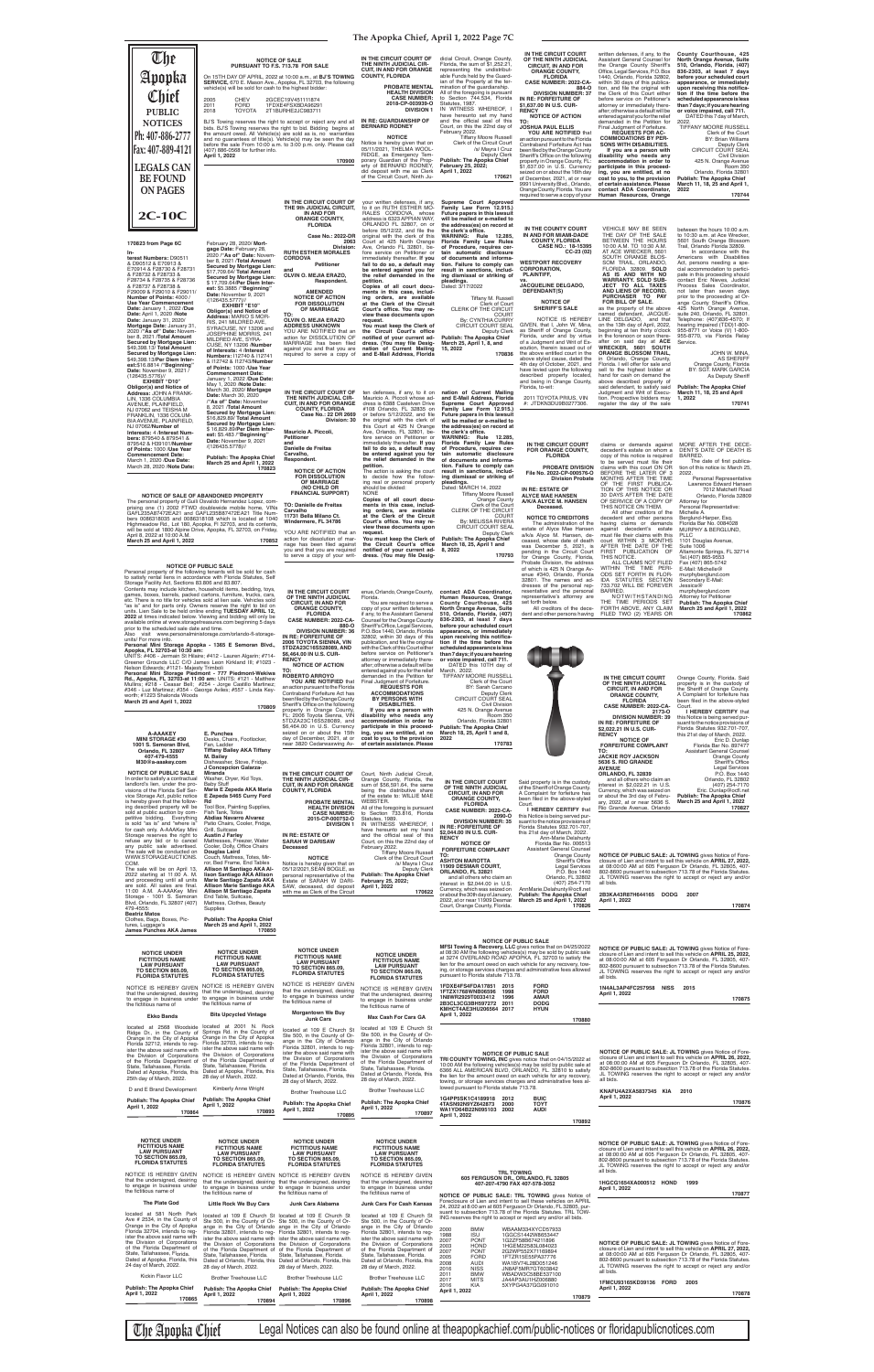**The Apopka Chief, April 1, 2022 Page 8C**

IDA STATUTES SECTION<br>733.702 WILL BE FOREVER<br>BARRED.<br>NOTWITHSTANDING THE TIME PERIODS SET

### **NOTICE TO CREDITORS** The administration of the estate of Dorothy Mae Kilpatrick, deceased, whose date of death was March 8, 2020, is pending in the Circuit Court for Orange County, Florida,<br>Probate Division, the address<br>of which is Clerk's Office / Probate, Orange County Court-house - #355, P. O. Box 4994, Orlando, FL 32802-4994. The decedent's estate must file

resentative and the personal representative's attorney are

set forth below.

.<br>Personal Representative Joseph Kilpatrick III 1870 South Ivey Lane Orlando, Florida 32811

wjm@mcleodlawfirm.com<br>Secondary E-Mail:<br>sallen@mcleodlawfirm.com<br>**Publish: The Apopka Chief March 25 and April 1, 2022**

representative's attorney are set forth below. All creditors of the decedent and other persons having claims or demands against the decedent's estate on whom a copy of this notice is required<br>to be served must file their Secondary E-Mail: msayne@nardellalaw.com **Publish: The Apopka Chief March 25 and April 1, 2022**

**170813**

Notice is hereby given that the City Council of the City of Apopka will conduct a public hearing to consider creation of Street<br>Lighting Special Assessment District(s) as described herein and imposition of special assessme Apopka, Florida for the purpose of receiving public comment on the proposed

**File No. 2020-CP-3359 Division** 

**IN RE: ESTATE OF DOROTHY MAE KILPATRICK Deceased.**

claims with this court ON OR BEFORE THE LATER OF 3 MONTHS AFTER THE TIME OF THE FIRST PUBLICA-TION OF THIS NOTICE OR 30 DAYS AFTER THE DATE

OF SERVICE OF A COPY OF<br>
THIS NOTICE ON THEM.<br>
cedent and other persons hav-<br>
cedent and other persons hav-<br>
ing claims or demands against

names and addresses of the personal representative and the personal representative's attorney are set forth below. All creditors of the decedent and other persons having their claims with this court WITHIN 3 MONTHS AFTER THE DATE OF THE FIRST<br>PUBLICATION OF THIS NO-<br>TICE. ALL CLAIMS NOT FILED WITHIN THE TIME PERI-ODS SET FORTH IN FLOR-IDA STATUTES SECTION 733.702 WILL BE FOREVER BARRED. NOTWITHSTANDING THE TIME PERIODS SET FORTH ABOVE, ANY CLAIM tion of this Notice is March 25,

2022.

will be mailed or e-mailed to<br>the address(es) on record at<br>the clerk's office. **WARNING: Rule 12.285, Florida Family Law Rules of Procedure, requires certain automatic disclosure of documents and information. Failure to comply can result in sanctions, includ-**Tiffany M. Russell Clerk of Court CLERK OF THE CIRCUIT COURT Deputy Clerk OF SEC 13-20-27, and 10851/1697 ERROR IN DESCRIP-TION - S 116.25 FT OF N 232.5 FT OF E1/2 OF SW1/4 OF NE1/4 OF SEC 13-20-27 (LESS E 30 FT), and 10851/1697 ERROR IN DESCRIPTION - S 232.5 FT OF N 465 FT OF W 330 FT OF E1/2 OF SW1/4 OF NE1/4 OF SEC 13-20-27, and 10851/1784 ERROR IN DESCRIPTION - S 440 FT OF N 905 FT OF W 480 FT OF E1/2 OF SW1/4 OF NE1/4 SEC 13-20-27, and 10851/1784 ERROR IN DESCRIPTION - S 440 FT OF N 905 FT OF E1/2 OF SW 1/4 OF NE1/4 OF SEC 13-20-27 (LESS E 480 FT & LESS E 60 FT THEREOF), and 10851/1784 ERROR IN DESCRIPTION - W 1/2 OF SE1/4 OF NE1/4 (LESS E 330 FT & N 495 FT & S 500 FT THERE-OF) OF SEC 13-20-27, and N 320 FT OF S 500 FT OF SW1/4 OF SE1/4 OF NE1/4 OF SEC 13-20-27 (LESS E 330 FT THEREOF), and 10851/1697 ERROR IN DESCRIPTION - NE1/4 OF SE1/4 OF NE1/4 (LESS N 465 FT THEREOF & LESS E 30 FT FOR RD R/W) OF SEC 13-20-27, and E 330 FT OF SW1/4 OF SE1/4 OF NE1/4 OF SEC 13-20-27 (LESS S 330 FT).

Attorney for Personal Representative William J. McLeod Attorney Florida Bar Number: 322024 MCLEOD MCLEOD & MCLEOD PA 48 East Main Street (32703) Post Office Drawer 950<br>Apopka, Florida 32704-0950<br>Telephone: (407) 886-3300 Fax: (407) 886-0087 E-Mail:

**170811**

**IN THE CIRCUIT COURT OF THE NINTH JUDICIAL CIR-CUIT IN AND FOR ORANGE COUNTY, FLORIDA**

**File No. 2022-CP-000915-O Probate Division**

NOTWITHSTANDING<br>THE TIME PERIODS SET<br>FORTH ABOVE, ANY CLAIM<br>FILED TWO (2) YEARS OR<br>MORE AFTER THE DECE-<br>DENT'S DATE OF DEATH IS BARRED.<br>- The date of first publica

**Garline St. Hubert Petitioner and Wilbert E. Moore Respondent**

**against you for the relief demanded in the petition.**  {If applicable, insert the legal

**NOTICE OF ACTION FOR PETITION FOR DISSOLUTION OF MAR-RIAGE WITH NO DEPEN-DENT OR PROPERTY) TO: Wilbert E. Moore 4634 Chateau Rd. Orlando, FL 32805** YOU ARE NOTIFIED that an action for Dissolution of Mar-<br>riage has been filed against<br>you and that you are required to serve a copy of your written defenses, if any, to it on description of real property,<br>a specific description of per-<br>sonal property, and the name of the county in Florida where the property is located} NONE **Copies of all court docu-ments in this case, includ-ing orders, are available at the Clerk of the Circuit**  Court's office. You may re**view these documents upon request.** You must keep the Clerk of<br>the Circuit Court's office notified of your current address. (You may file Desig**ing dismissal or striking of pleadings.** Dated: 03/15/2022 By: JULIETTE CELESTIN CIRCUIT COURT SEAL **Publish: The Apopka Chief March 18, 25, April 1 and 8, 2022**

**170807**

## **NOTICE OF HEARING TO IMPOSE AND PROVIDE FOR COLLECTION OF SPECIAL ASSESSMENTS FOR STREET LIGHTING SERVICE**

NOTICE IS HEREBY GIVEN that the undersigned, desiring<br>to engage in business under<br>the fictitious name of

located at 5828 Old Winter<br>Garden Rd : Orange County<br>in the City of Orlando : Florida,<br>32835-1412 intends to reg-<br>ister the said name with the<br>Division of Corporations of the Florida Department of State, Tallahassee, Florida. Dated at Orlando Florida, this March day of 24, 2022

NOTICE IS HEREBY GIVEN that the undersigned, desiring to engage in business under the fictitious name of



| <b>FICTITIOUS NAME</b><br><b>LAW PURSUANT</b><br><b>TO SECTION 865.09,</b><br><b>FLORIDA STATUTES</b><br>NOTICE IS HEREBY GIVEN<br>that the undersigned, desiring<br>to engage in business under<br>the fictitious name of<br>All That & More<br><b>Special Events:</b><br>located at 4078 Conway Place<br>Circle : Orange County in<br>the City of Orlando: Florida,<br>32812 intends to register the<br>said name with the Division<br>of Corporations of the Florida<br>Department of State, Tallahas-<br>see, Florida.<br>Dated at Orlando Florida, this<br>March day of 24, 2022 | IN RE: ESTATE OF<br><b>LOUISE F. SMITH</b><br>a/k/a LOUISE FRANCES<br>SMITH,<br>Deceased.<br><b>NOTICE TO CREDITORS</b><br>The administration of the<br>estate of Louise F. Smith a/k/a<br>Louise Frances Smith, de-<br>ceased, whose date of death<br>was January 30, 2022 is pend-<br>ing in the Circuit Court for Or-<br>ange County, Florida, Probate<br>Division, the address of which<br>is Clerk of the Circuit Court,<br>Probate Division, 425 N. Or-<br>ange Avenue, #340, Orlando,<br>FL 32801. The name and<br>address of the personal rep-<br>resentative and the personal | to be served must me their<br>claims with this court WITHIN<br>THE LATER OF THREE (3)<br>MONTHS AFTER THE TIME<br>OF FIRST PUBLICATION OF<br>THIS NOTICE OR THIRTY<br>(30) DAYS AFTER THE DATE<br>OF SERVICE OF A COPY OF<br>THIS NOTICE ON THEM.<br>All other creditors of the<br>decedent and other persons<br>having claims or demands<br>against decedent's estate<br>must file their claims with<br>this court WITHIN THREE (3)<br>MONTHS AFTER THE DATE<br>OF THE FIRST PUBLICA-<br>TION OF THIS NOTICE.<br>ALL CLAIMS NOT FILED<br>WITHIN THE TIME PERIODS<br>SET FORTH IN SECTION<br>733.702, FLORIDA STAT-<br>UTES, WILL BE FOREVER<br>BARRED. | 2022.<br><b>Christopher Patrick</b><br>Bedenbaugh<br>401 South 21 Avenue<br>Hattiesburg, Mississippi<br>39401<br>Personal Representative<br>Grace Anne Glavin, Esquire<br>Florida Bar No.: 350605<br>1511 East State Road 434,<br><b>Suite 2049</b><br>Winter Springs, Florida 32708<br>Phone: (407) 699-1110<br>E-Mail:<br>graceanne22@msn.com<br>Attorney for Personal<br>Representative<br><b>Publish: The Apopka Chief</b><br>March 25 and April 1, 2022<br>170851 | The date of mist publica- hecamg a special accommodation of an interpreter to participate in this proceding should contact the City Clerk at 407-700<br>tion of this notice is March 25, 1704 at least seven days prior to the date of the hearing.<br>The assessment for each parcel of real property will be based upon the total number of parcels within the assessment area (minus<br>located at 120 E. Main Street, Apopka, Florida 32703.<br>The City Council intends to collect the assessments annually on the ad valorem tax bill as authorized by Section 197.3632.<br>which may result in a loss of title.<br>If you have questions please contact Chuck Vavrek at 407-703-1771 ext 554.<br>The property to be assessed is shown as follows:<br><b>Exhibit 1 - Oaks at Kelly Park Subdivision (Extending</b><br><b>Territorial Limits to Ph. 4)</b><br>E 242 FT OF S 900 FT OF SE1/4 OF SW1/4 (LESS S 30 FT<br>FOR RD R/W) & THE E 484 FT OF SE1/4 OF SW1/4 (LESS | properties owned by the Homeowners Association and municipal facilities). A more specific description of the improvement and<br>method of computing the assessment for each parcel of real property are set forth in the Assessment Resolution to be adopted.<br>Copies of the Assessment Resolution and preliminary Assessment Roll are available for inspection at the Apopka City Hall<br>Florida Statutes of each year. Failure to pay the assessments will cause a tax certificate to be issued against the real property<br>W 168.78 FT N 00 DEG W 143.76 FT N 89 DEG W 459.52<br>FT N 00 DEG E 450.04 FT N 89 DEG W 15 FT TO POB<br>& (LESS PT TAKEN ALONG NORTH PER PLAT N/K/A<br>MAUDEHEHELEN SUB PH 4 91/53), and 20190473026<br>ERROR IN DESCRIPTION-S1/2 OF SW1/4 OF SE1/4 OF |
|---------------------------------------------------------------------------------------------------------------------------------------------------------------------------------------------------------------------------------------------------------------------------------------------------------------------------------------------------------------------------------------------------------------------------------------------------------------------------------------------------------------------------------------------------------------------------------------|----------------------------------------------------------------------------------------------------------------------------------------------------------------------------------------------------------------------------------------------------------------------------------------------------------------------------------------------------------------------------------------------------------------------------------------------------------------------------------------------------------------------------------------------------------------------------------------|---------------------------------------------------------------------------------------------------------------------------------------------------------------------------------------------------------------------------------------------------------------------------------------------------------------------------------------------------------------------------------------------------------------------------------------------------------------------------------------------------------------------------------------------------------------------------------------------------------------------------------------------------------|------------------------------------------------------------------------------------------------------------------------------------------------------------------------------------------------------------------------------------------------------------------------------------------------------------------------------------------------------------------------------------------------------------------------------------------------------------------------|-------------------------------------------------------------------------------------------------------------------------------------------------------------------------------------------------------------------------------------------------------------------------------------------------------------------------------------------------------------------------------------------------------------------------------------------------------------------------------------------------------------------------------------------------------------------------------------------------------------------------------------------------------------------------------------------------------------------------------------------------------------------------------------------------------------------------------------------------------------------------------------------------------------------------------------------------------------------------------|-------------------------------------------------------------------------------------------------------------------------------------------------------------------------------------------------------------------------------------------------------------------------------------------------------------------------------------------------------------------------------------------------------------------------------------------------------------------------------------------------------------------------------------------------------------------------------------------------------------------------------------------------------------------------------------------------------------------------------------------------------------------------------------------|
| AT&M Special Events Inc.                                                                                                                                                                                                                                                                                                                                                                                                                                                                                                                                                              |                                                                                                                                                                                                                                                                                                                                                                                                                                                                                                                                                                                        |                                                                                                                                                                                                                                                                                                                                                                                                                                                                                                                                                                                                                                                         |                                                                                                                                                                                                                                                                                                                                                                                                                                                                        | S 900 FT) OF SEC 07-20-28                                                                                                                                                                                                                                                                                                                                                                                                                                                                                                                                                                                                                                                                                                                                                                                                                                                                                                                                                     | SE1/4 SEC 07-21-28 (LESS W 45 FT OF S 45 FT) & S 15 F1<br>OF N1/2 OF SW1/4 OF SE1/4 OF SE1/4 & W 15 FT OF N3/4                                                                                                                                                                                                                                                                                                                                                                                                                                                                                                                                                                                                                                                                            |
| Publish: The Apopka Chief                                                                                                                                                                                                                                                                                                                                                                                                                                                                                                                                                             |                                                                                                                                                                                                                                                                                                                                                                                                                                                                                                                                                                                        |                                                                                                                                                                                                                                                                                                                                                                                                                                                                                                                                                                                                                                                         |                                                                                                                                                                                                                                                                                                                                                                                                                                                                        | <b>Exhibit 2 – Winding Meadows Subdivision (Phase 3)</b>                                                                                                                                                                                                                                                                                                                                                                                                                                                                                                                                                                                                                                                                                                                                                                                                                                                                                                                      | OF SE1/4 OF SE1/4 (LESS N 15 FT & S 15 FT THEREOF)<br>SEC 07-21-28 SEE 5262/0457 &                                                                                                                                                                                                                                                                                                                                                                                                                                                                                                                                                                                                                                                                                                        |
| April 1, 2022<br>170871                                                                                                                                                                                                                                                                                                                                                                                                                                                                                                                                                               |                                                                                                                                                                                                                                                                                                                                                                                                                                                                                                                                                                                        |                                                                                                                                                                                                                                                                                                                                                                                                                                                                                                                                                                                                                                                         |                                                                                                                                                                                                                                                                                                                                                                                                                                                                        | NW 1/4 OF SE 1/4 OF (LESS PARTS TAKEN FOR SR 429)<br>PER 10803/1152) SEC 13-20-27 AND LESS SECTION UN-                                                                                                                                                                                                                                                                                                                                                                                                                                                                                                                                                                                                                                                                                                                                                                                                                                                                        | (LESS PT TAKEN ALONG NORTH PER PLAT N/K/A                                                                                                                                                                                                                                                                                                                                                                                                                                                                                                                                                                                                                                                                                                                                                 |
|                                                                                                                                                                                                                                                                                                                                                                                                                                                                                                                                                                                       | IN THE CIRCUIT COURT<br>FOR ORANGE COUNTY,                                                                                                                                                                                                                                                                                                                                                                                                                                                                                                                                             | All creditors of the dece-<br>dent and other persons having                                                                                                                                                                                                                                                                                                                                                                                                                                                                                                                                                                                             | THE TIME PERIODS SET<br>FORTH ABOVE, ANY CLAIM                                                                                                                                                                                                                                                                                                                                                                                                                         | DER SR 429 UNDERPASS AND WEST OF SR 429.                                                                                                                                                                                                                                                                                                                                                                                                                                                                                                                                                                                                                                                                                                                                                                                                                                                                                                                                      | MAUDEHEHELEN SUB PH 4 91/53), and S1/2 OF SE1/4<br>OF SE1/4 OF SE1/4 & S 30 FT OF N1/2 OF SE1/4 OF SE1/4                                                                                                                                                                                                                                                                                                                                                                                                                                                                                                                                                                                                                                                                                  |
| <b>NOTICE UNDER</b>                                                                                                                                                                                                                                                                                                                                                                                                                                                                                                                                                                   | <b>FLORIDA</b><br><b>PROBATE DIVISION</b>                                                                                                                                                                                                                                                                                                                                                                                                                                                                                                                                              | claims or demands against<br>decedent's estate on whom a                                                                                                                                                                                                                                                                                                                                                                                                                                                                                                                                                                                                | FILED TWO (2) YEARS OR<br>MORE AFTER THE DECE-                                                                                                                                                                                                                                                                                                                                                                                                                         | <b>Exhibit 3 – Ivy Trail Subdivision</b>                                                                                                                                                                                                                                                                                                                                                                                                                                                                                                                                                                                                                                                                                                                                                                                                                                                                                                                                      | OF SE1/4 & N 15 FT OF S 30 FT OF N1/2 OF SW1/4 OF                                                                                                                                                                                                                                                                                                                                                                                                                                                                                                                                                                                                                                                                                                                                         |
| <b>FICTITIOUS NAME</b><br><b>LAW PURSUANT</b><br><b>TO SECTION 865.09,</b><br><b>FLORIDA STATUTES</b>                                                                                                                                                                                                                                                                                                                                                                                                                                                                                 | File No. 2022-CP-000872-O<br><b>Probate Division</b>                                                                                                                                                                                                                                                                                                                                                                                                                                                                                                                                   | copy of this notice is required<br>to be served must file their<br>claims with this court ON OR                                                                                                                                                                                                                                                                                                                                                                                                                                                                                                                                                         | DENT'S DATE OF DEATH IS<br>BARRED.<br>The date of first publica-                                                                                                                                                                                                                                                                                                                                                                                                       | E 330 FT OF N 355 FT OF GOVT LOT 1 (LESS N 50 FT &<br>LESS W 50 FT THEREOF) & E1/2 OF NE1/4 OF NW1/4<br>(LESS N 50 FT) & (LESS RD R/W ON E) & (LESS E 50 FT)                                                                                                                                                                                                                                                                                                                                                                                                                                                                                                                                                                                                                                                                                                                                                                                                                  | SE1/4 OF SE1/4 (LESS W 15 FT THEREOF) & E 15 FT<br>OF W 30 FT OF N3/4 OF SE1/4 OF SE1/4 (LESS S 30 FT<br>THEREOF) & N 15 FT OF W 15 FT OF SE1/4 OF SE1/4<br>OF SEC 07-21-28 & (LESS PT TAKEN ALONG NORTH                                                                                                                                                                                                                                                                                                                                                                                                                                                                                                                                                                                  |
| NOTICE IS HEREBY GIVEN                                                                                                                                                                                                                                                                                                                                                                                                                                                                                                                                                                | IN RE: ESTATE OF                                                                                                                                                                                                                                                                                                                                                                                                                                                                                                                                                                       | BEFORE THE LATER OF 3<br>MONTHS AFTER THE TIME                                                                                                                                                                                                                                                                                                                                                                                                                                                                                                                                                                                                          | tion of this notice is March 17,<br>2022.                                                                                                                                                                                                                                                                                                                                                                                                                              | OF N 50 FT DB 770/623) & N3/4 OF W1/2 OF NE1/4 OF<br>NW1/4 (LESS N 50 FT) & N 50 FT OF NE1/4 OF NW1/4 &                                                                                                                                                                                                                                                                                                                                                                                                                                                                                                                                                                                                                                                                                                                                                                                                                                                                       | PER PLAT N/K/A MAUDEHEHELEN SUB PH 4 91/53)                                                                                                                                                                                                                                                                                                                                                                                                                                                                                                                                                                                                                                                                                                                                               |
| that the undersigned, desiring<br>to engage in business under                                                                                                                                                                                                                                                                                                                                                                                                                                                                                                                         | <b>BURTON LEWIS WEIN-</b><br>BERG,                                                                                                                                                                                                                                                                                                                                                                                                                                                                                                                                                     | OF THE FIRST PUBLICA-<br>TION OF THIS NOTICE OR                                                                                                                                                                                                                                                                                                                                                                                                                                                                                                                                                                                                         | Joshua Weinberg<br>1924B Hammerlin Avenue                                                                                                                                                                                                                                                                                                                                                                                                                              | N 50 FT OF GOV LOT 1 (LESS N 30 FT FOR R/W & LESS                                                                                                                                                                                                                                                                                                                                                                                                                                                                                                                                                                                                                                                                                                                                                                                                                                                                                                                             | and SW1/4 OF SW1/4 OF SW1/4 SEC 08-21-28, and THE<br>NE1/4 OF NW1/4 OF NE1/4 SEC 18-21-28, and THE NW1/4                                                                                                                                                                                                                                                                                                                                                                                                                                                                                                                                                                                                                                                                                  |
| the fictitious name of                                                                                                                                                                                                                                                                                                                                                                                                                                                                                                                                                                | Deceased.                                                                                                                                                                                                                                                                                                                                                                                                                                                                                                                                                                              | 30 DAYS AFTER THE DATE<br>OF SERVICE OF A COPY OF                                                                                                                                                                                                                                                                                                                                                                                                                                                                                                                                                                                                       | Winter Park, FI 32789<br>Personal Representative                                                                                                                                                                                                                                                                                                                                                                                                                       | E 30 FT FOR R/W & LESS ANY PT LYING W OF THE E<br>LINE AS DESC IN 5593/4612) & (LESS COMM NW COR                                                                                                                                                                                                                                                                                                                                                                                                                                                                                                                                                                                                                                                                                                                                                                                                                                                                              | OF NE1/4 OF NE1/4 (LESS N 30 FT) & THE W 15 FT OF<br>N 30 FT OF NW1/4 OF NE1/4 OF NE1/4 IN SEC 18-21-28                                                                                                                                                                                                                                                                                                                                                                                                                                                                                                                                                                                                                                                                                   |
| <b>Purposefully Fit:</b>                                                                                                                                                                                                                                                                                                                                                                                                                                                                                                                                                              | <b>NOTICE TO CREDITORS</b>                                                                                                                                                                                                                                                                                                                                                                                                                                                                                                                                                             | THIS NOTICE ON THEM.                                                                                                                                                                                                                                                                                                                                                                                                                                                                                                                                                                                                                                    |                                                                                                                                                                                                                                                                                                                                                                                                                                                                        | OF SEC 18-21-28 TH RUN N89-39-46E 1040.44 FT TH S00-                                                                                                                                                                                                                                                                                                                                                                                                                                                                                                                                                                                                                                                                                                                                                                                                                                                                                                                          | & IN SEC 07-21-28 THE S 15 FT OF W 15 FT OF S1/2 OI                                                                                                                                                                                                                                                                                                                                                                                                                                                                                                                                                                                                                                                                                                                                       |
| located at 4017 Golden Willow                                                                                                                                                                                                                                                                                                                                                                                                                                                                                                                                                         | The administration of the                                                                                                                                                                                                                                                                                                                                                                                                                                                                                                                                                              | All other creditors of the<br>decedent and other persons                                                                                                                                                                                                                                                                                                                                                                                                                                                                                                                                                                                                | John L. Thomas, II<br>Attorney for Personal                                                                                                                                                                                                                                                                                                                                                                                                                            | 20-14E 30 FT FOR POB TH S00-20-14E 325 FT TH N89-38-<br>26E 271.36 FT TH S01-03-27W 648.1 FT TH S89-47-41E                                                                                                                                                                                                                                                                                                                                                                                                                                                                                                                                                                                                                                                                                                                                                                                                                                                                    | SW1/4 OF SE1/4 OF SE1/4 & THE S 15 FT OF E 30 FT OF<br>SW1/4 OF SE1/4 & THE W 15 FT OF E 45 FT OF SW1/4                                                                                                                                                                                                                                                                                                                                                                                                                                                                                                                                                                                                                                                                                   |
| Cir: Orange County in the City<br>of Apopka: Florida, 32712-                                                                                                                                                                                                                                                                                                                                                                                                                                                                                                                          | estate of BURTON LEWIS<br>WEINBERG,<br>deceased,                                                                                                                                                                                                                                                                                                                                                                                                                                                                                                                                       | having claims or demands<br>against decedent's estate                                                                                                                                                                                                                                                                                                                                                                                                                                                                                                                                                                                                   | Representative<br>Florida Bar Number: 80836                                                                                                                                                                                                                                                                                                                                                                                                                            | 270.63 FT TO A NON-TAN CURVE W/ RAD OF 8185 FT<br>CONCAVE SWLY TH FROM A CHORD BEARING N19-                                                                                                                                                                                                                                                                                                                                                                                                                                                                                                                                                                                                                                                                                                                                                                                                                                                                                   | OF SE1/4 (LESS N 30 FT FOR RD R/W) & VAC R/W ON                                                                                                                                                                                                                                                                                                                                                                                                                                                                                                                                                                                                                                                                                                                                           |
| 5669 intends to register the                                                                                                                                                                                                                                                                                                                                                                                                                                                                                                                                                          | whose date of death was<br>August 3, 2021; File Num-                                                                                                                                                                                                                                                                                                                                                                                                                                                                                                                                   | must file their claims with this<br>court WITHIN 3 MONTHS                                                                                                                                                                                                                                                                                                                                                                                                                                                                                                                                                                                               | 611 N. Wymore Road, Suite<br>105                                                                                                                                                                                                                                                                                                                                                                                                                                       | 53-13W RUN NWLY THROUGH CENT ANG OF 07-15-01                                                                                                                                                                                                                                                                                                                                                                                                                                                                                                                                                                                                                                                                                                                                                                                                                                                                                                                                  | THE NORTH PER APK ORD# 2523 DOC# 20160608547<br>& (LESS PT TAKEN ALONG NORTH PER PLAT N/K/A                                                                                                                                                                                                                                                                                                                                                                                                                                                                                                                                                                                                                                                                                               |
| said name with the Division<br>of Corporations of the Florida                                                                                                                                                                                                                                                                                                                                                                                                                                                                                                                         | ber 2022-CP-000872-O, is                                                                                                                                                                                                                                                                                                                                                                                                                                                                                                                                                               | AFTER THE DATE OF THE                                                                                                                                                                                                                                                                                                                                                                                                                                                                                                                                                                                                                                   | Winter Park, Florida 32789                                                                                                                                                                                                                                                                                                                                                                                                                                             | FOR 1035.73 FT TH S89-39-46W 179.85 FT TO POB) &<br>COM AT THE N 1/4 CORNER OF SEC 18-21-28 TH N89-                                                                                                                                                                                                                                                                                                                                                                                                                                                                                                                                                                                                                                                                                                                                                                                                                                                                           | MAUDEHEHELEN SUB PH 4 91/53), and NE1/4 OF NE1/4                                                                                                                                                                                                                                                                                                                                                                                                                                                                                                                                                                                                                                                                                                                                          |
| Department of State, Tallahas-<br>see, Florida.                                                                                                                                                                                                                                                                                                                                                                                                                                                                                                                                       | pending in the Circuit Court<br>for Orange County, Florida,                                                                                                                                                                                                                                                                                                                                                                                                                                                                                                                            | PUBLICATION OF<br><b>FIRST</b><br>THIS NOTICE.                                                                                                                                                                                                                                                                                                                                                                                                                                                                                                                                                                                                          | Telephone: (407) 843-1290<br>E-Mail:                                                                                                                                                                                                                                                                                                                                                                                                                                   | 47-20W ALONG THE N LINE OF THE NW 1/4 A DIST OF                                                                                                                                                                                                                                                                                                                                                                                                                                                                                                                                                                                                                                                                                                                                                                                                                                                                                                                               | OF NE1/4 (LESS W 15 FT) & N 15 FT OF W 15 FT OF<br>NE1/4 OF OF NE1/4 OF NE1/4 & N 15 FT OF NW1/4 OF                                                                                                                                                                                                                                                                                                                                                                                                                                                                                                                                                                                                                                                                                       |
| Dated at Apopka Florida, this                                                                                                                                                                                                                                                                                                                                                                                                                                                                                                                                                         | Probate Division, the address<br>of which is 425 N. Orange Av-                                                                                                                                                                                                                                                                                                                                                                                                                                                                                                                         | ALL CLAIMS NOT FILED<br>WITHIN THE TIME PERI-                                                                                                                                                                                                                                                                                                                                                                                                                                                                                                                                                                                                           | john@jlthomaslaw.com                                                                                                                                                                                                                                                                                                                                                                                                                                                   | 50 FT TH S01-11-02W 30 FT TO POB TH S01-11-02W 20<br>FT TH N89-47-20W 1550.16 FT TH N01-03-24E 20 FT TH                                                                                                                                                                                                                                                                                                                                                                                                                                                                                                                                                                                                                                                                                                                                                                                                                                                                       | NE1/4 OF NE1/4 (LESS W 30 FT) IN SEC 18 & S 45 FT OF<br>W 45 FT OF S1/2 OF SW1/4 OF SE1/4 OF SE1/4 (LESS S                                                                                                                                                                                                                                                                                                                                                                                                                                                                                                                                                                                                                                                                                |
| March day of 24, 2022                                                                                                                                                                                                                                                                                                                                                                                                                                                                                                                                                                 | enue, Orlando, FL 32801. The                                                                                                                                                                                                                                                                                                                                                                                                                                                                                                                                                           | ODS SET FORTH IN FLOR-                                                                                                                                                                                                                                                                                                                                                                                                                                                                                                                                                                                                                                  | <b>Publish: The Apopka Chief</b>                                                                                                                                                                                                                                                                                                                                                                                                                                       | S89-47-20E 1550.21 FT TO POB                                                                                                                                                                                                                                                                                                                                                                                                                                                                                                                                                                                                                                                                                                                                                                                                                                                                                                                                                  | 30 FT OF W 30 FT) & E 15 FT OF SW1/4 OF SE1/4 (LESS                                                                                                                                                                                                                                                                                                                                                                                                                                                                                                                                                                                                                                                                                                                                       |
| <b>McKinnon Tashae</b>                                                                                                                                                                                                                                                                                                                                                                                                                                                                                                                                                                | names and addresses of the<br>personal representative and                                                                                                                                                                                                                                                                                                                                                                                                                                                                                                                              | IDA STATUTES SECTION<br>733.702 WILL BE FOREVER                                                                                                                                                                                                                                                                                                                                                                                                                                                                                                                                                                                                         | March 25 and April 1, 2022                                                                                                                                                                                                                                                                                                                                                                                                                                             | <b>Exhibit 4 – Laurel Oaks Subdivision</b>                                                                                                                                                                                                                                                                                                                                                                                                                                                                                                                                                                                                                                                                                                                                                                                                                                                                                                                                    | S 30 FT & LESS N 30 FT FOR RD R/W) SEC 7-21-28 SE1/4<br>& VAC R/W ON THE NORTH PER APK ORD# 2523 DOC#                                                                                                                                                                                                                                                                                                                                                                                                                                                                                                                                                                                                                                                                                     |
| <b>Publish: The Apopka Chief</b><br>April 1, 2022                                                                                                                                                                                                                                                                                                                                                                                                                                                                                                                                     | the personal representative's<br>attorney are set forth below.                                                                                                                                                                                                                                                                                                                                                                                                                                                                                                                         | BARRED.<br>NOTWITHSTANDING                                                                                                                                                                                                                                                                                                                                                                                                                                                                                                                                                                                                                              | 170812                                                                                                                                                                                                                                                                                                                                                                                                                                                                 |                                                                                                                                                                                                                                                                                                                                                                                                                                                                                                                                                                                                                                                                                                                                                                                                                                                                                                                                                                               | 20160608547 & (LESS PT TAKEN ALONG NORTH PER                                                                                                                                                                                                                                                                                                                                                                                                                                                                                                                                                                                                                                                                                                                                              |
| 170872                                                                                                                                                                                                                                                                                                                                                                                                                                                                                                                                                                                |                                                                                                                                                                                                                                                                                                                                                                                                                                                                                                                                                                                        |                                                                                                                                                                                                                                                                                                                                                                                                                                                                                                                                                                                                                                                         |                                                                                                                                                                                                                                                                                                                                                                                                                                                                        | 10851/1700 ERROR IN DESCRIPTION - N 135 FT OF<br>S1/2 OF NE1/4 OF SE1/4 OF NE1/4 & E1/2 OF SW1/4 OF                                                                                                                                                                                                                                                                                                                                                                                                                                                                                                                                                                                                                                                                                                                                                                                                                                                                           | PLAT N/K/A MAUDEHEHELEN SUB PH 4 91/53), and<br>N1/2 OF SE1/4 OF NW1/4 OF NE1/4 OF SEC 18-21-28                                                                                                                                                                                                                                                                                                                                                                                                                                                                                                                                                                                                                                                                                           |
|                                                                                                                                                                                                                                                                                                                                                                                                                                                                                                                                                                                       |                                                                                                                                                                                                                                                                                                                                                                                                                                                                                                                                                                                        |                                                                                                                                                                                                                                                                                                                                                                                                                                                                                                                                                                                                                                                         |                                                                                                                                                                                                                                                                                                                                                                                                                                                                        | NE1/4 & W1/2 OF SE1/4 OF NE1/4 (LESS BEG SE COR                                                                                                                                                                                                                                                                                                                                                                                                                                                                                                                                                                                                                                                                                                                                                                                                                                                                                                                               | and S1/2 OF SW1/4 OF NW1/4 OF NE1/4 OF SEC 18-21-28                                                                                                                                                                                                                                                                                                                                                                                                                                                                                                                                                                                                                                                                                                                                       |
|                                                                                                                                                                                                                                                                                                                                                                                                                                                                                                                                                                                       | IN THE CIRCUIT COURT OF<br>THE 9TH JUDICIAL CIRCUIT,                                                                                                                                                                                                                                                                                                                                                                                                                                                                                                                                   | Garline St. Hubert whose ad-<br>dress is 885 Hickory Ave, Or-                                                                                                                                                                                                                                                                                                                                                                                                                                                                                                                                                                                           | nation of Current Mailing<br>and E-Mail Address, Florida                                                                                                                                                                                                                                                                                                                                                                                                               | THEREOF RUN W 330 FT N 180 FTW 330 FT N 645 FT E<br>330 FT S 165 FT E 330 FT S TO POB & LESS BEG 116.25                                                                                                                                                                                                                                                                                                                                                                                                                                                                                                                                                                                                                                                                                                                                                                                                                                                                       | (LESS PT LYING WITHIN RD R/W ON W), and S1/2 OF<br>SE1/4 OF NW1/4 OF NE1/4 OF SEC 18-21-28, and W 1/2                                                                                                                                                                                                                                                                                                                                                                                                                                                                                                                                                                                                                                                                                     |
| <b>NOTICE UNDER</b><br><b>FICTITIOUS NAME</b>                                                                                                                                                                                                                                                                                                                                                                                                                                                                                                                                         | IN AND FOR ORANGE                                                                                                                                                                                                                                                                                                                                                                                                                                                                                                                                                                      | ange City, Florida 32763 on                                                                                                                                                                                                                                                                                                                                                                                                                                                                                                                                                                                                                             | Supreme Court Approved                                                                                                                                                                                                                                                                                                                                                                                                                                                 | FT S OF NW COR THEREOF RUN S 788.75 FT E 600 FT N                                                                                                                                                                                                                                                                                                                                                                                                                                                                                                                                                                                                                                                                                                                                                                                                                                                                                                                             | OF SW1/4 OF NE1/4 OF NE1/4 OF SEC 18-21-28, and E3/4                                                                                                                                                                                                                                                                                                                                                                                                                                                                                                                                                                                                                                                                                                                                      |
| <b>LAW PURSUANT</b>                                                                                                                                                                                                                                                                                                                                                                                                                                                                                                                                                                   | <b>COUNTY, FLORIDA</b>                                                                                                                                                                                                                                                                                                                                                                                                                                                                                                                                                                 | or before May 12, 2022, and<br>file the original with the clerk                                                                                                                                                                                                                                                                                                                                                                                                                                                                                                                                                                                         | Family Law Form 12.915.)<br>Future papers in this lawsuit                                                                                                                                                                                                                                                                                                                                                                                                              | 440 FT W 270 FT N 232.5 FT E 300 FT N 116.25 FT W 630<br>FT TO POB & LESS N 100 FT OF W 630 FT THEREOF)                                                                                                                                                                                                                                                                                                                                                                                                                                                                                                                                                                                                                                                                                                                                                                                                                                                                       | FT OF \$1/2 OF NE1/4 OF NE1/4 & W 15 FT OF NE1/4 OF<br>NE1/4 OF NE1/4 (LESS N 15 FT) & S 15 FT OF N 30 FT                                                                                                                                                                                                                                                                                                                                                                                                                                                                                                                                                                                                                                                                                 |
| <b>TO SECTION 865.09,</b><br><b>FLORIDA STATUTES</b>                                                                                                                                                                                                                                                                                                                                                                                                                                                                                                                                  | Case No. 2022-DR-946<br>Division: 42                                                                                                                                                                                                                                                                                                                                                                                                                                                                                                                                                   | of this Court at 425 N. Orange<br>Avenue, Suite 320, Orlando,                                                                                                                                                                                                                                                                                                                                                                                                                                                                                                                                                                                           | will be mailed or e-mailed to<br>the address(es) on record at                                                                                                                                                                                                                                                                                                                                                                                                          | OF SEC 13-20-27, and 10851/1697 ERROR IN DESCRIP-                                                                                                                                                                                                                                                                                                                                                                                                                                                                                                                                                                                                                                                                                                                                                                                                                                                                                                                             | OF NW1/4 OF NE1/4 OF NE1/4 (LESS W 15 FT) & E 15 FT                                                                                                                                                                                                                                                                                                                                                                                                                                                                                                                                                                                                                                                                                                                                       |
| NOTICE IS HEREBY GIVEN                                                                                                                                                                                                                                                                                                                                                                                                                                                                                                                                                                |                                                                                                                                                                                                                                                                                                                                                                                                                                                                                                                                                                                        | FL 32801 before service on                                                                                                                                                                                                                                                                                                                                                                                                                                                                                                                                                                                                                              | the clerk's office.                                                                                                                                                                                                                                                                                                                                                                                                                                                    | TION - S 116.25 FT OF N 232.5 FT OF E1/2 OF SW1/4 OF<br>NE1/4 OF SEC 13-20-27 (LESS E 30 FT), and 10851/1697                                                                                                                                                                                                                                                                                                                                                                                                                                                                                                                                                                                                                                                                                                                                                                                                                                                                  | OF W 30 FT OF N 15 FT OF NW1/4 OF NE1/4 OF NE1/4<br>IN SEC 18 & S 30 FT OF W 30 FT OF S1/2 OF SW1/4 OF                                                                                                                                                                                                                                                                                                                                                                                                                                                                                                                                                                                                                                                                                    |
| that the undersigned, desiring                                                                                                                                                                                                                                                                                                                                                                                                                                                                                                                                                        | Garline St. Hubert<br>Petitioner                                                                                                                                                                                                                                                                                                                                                                                                                                                                                                                                                       | Petitioner or immediately<br>thereafter. If you fail to do                                                                                                                                                                                                                                                                                                                                                                                                                                                                                                                                                                                              | WARNING: Rule 12.285,<br>Florida Family Law Rules                                                                                                                                                                                                                                                                                                                                                                                                                      | ERROR IN DESCRIPTION - S 232.5 FT OF N 465 FT OF                                                                                                                                                                                                                                                                                                                                                                                                                                                                                                                                                                                                                                                                                                                                                                                                                                                                                                                              | SE1/4 OF SE1/4 (LESS W 15 FT OF S 15 FT) & N 15 FT OF                                                                                                                                                                                                                                                                                                                                                                                                                                                                                                                                                                                                                                                                                                                                     |
| to engage in business under                                                                                                                                                                                                                                                                                                                                                                                                                                                                                                                                                           | and                                                                                                                                                                                                                                                                                                                                                                                                                                                                                                                                                                                    | so, a default may be entered                                                                                                                                                                                                                                                                                                                                                                                                                                                                                                                                                                                                                            | of Procedure, requires cer-                                                                                                                                                                                                                                                                                                                                                                                                                                            | W 330 FT OF E1/2 OF SW1/4 OF NE1/4 OF SEC 13-20-27,                                                                                                                                                                                                                                                                                                                                                                                                                                                                                                                                                                                                                                                                                                                                                                                                                                                                                                                           | S 30 FT OF E 30 FT OF SW1/4 OF SE1/4 & W 15 FT OF E                                                                                                                                                                                                                                                                                                                                                                                                                                                                                                                                                                                                                                                                                                                                       |

### **Exhibit 5 – Magnolia Terrace Subdivision**

COMM NW COR OF SE1/4 OF SE1/4 OF SEC 07-21-28 RUN S 89 DEG E 30 FT TO POB TH S 00 DEG W 950.29 FT S 89 DEG E 645.37 FT N 00 DEG W 360.04 FT N 89 DEG

SE1/4 OF SE1/4 (LESS W 15 FT OF S 15 FT) & N 15 FT OF S 30 FT OF E 30 FT OF SW1/4 OF SE1/4 & W 15 FT OF E 30 FT OF SW1/4 OF SE1/4 (LESS S 30 FT & LESS N 30 FT FOR RD R/W) IN SEC 7-21-28 SE1/4 & VAC R/W ON THE NORTH PER APK ORD# 2523 DOC# 20160608547 & (LESS PT TAKEN ALONG NORTH PER PLAT N/K/A MAUDEHEHELEN SUB PH 4 91/53) **Exhibit 6 – Willow Run Subdivision** N1/2 OF NW1/4 (LESS NW1/4 OF NW1/4 OF NW1/4) & (LESS S 30 FT FOR R/W PER OR 4/13) & (LESS W 30 FT FOR R/W PER DB 402/68) & (LESS S 878 FT OF E 1215.47 FT THEREOF) & (LESS E 600 FT) & (LESS N 60 FT) OF SEC 19-20-28 and S 878 FT OF E 1215.47 FT OF N1/2 OF

NW1/4 (LESS S 30 FT FOR R/W PER OR 4/13) & (LESS E

600 FT) OF SEC 19-20-28 **Advertised: Mar 11th, Mar 18th, Mar 25th and Apr 1st, 2022 PUBLISH: The Apopka Chief** 

 **170748**

The Apopka Chief Legal Notices can also be found online at theapopkachief.com/public-notices or floridapublicnotices.com

| Special Assessment District Name(s)                 |                | Resolution No. Exhibit Number |
|-----------------------------------------------------|----------------|-------------------------------|
| Oaks at Kelly Park Subdivision (Extending to Ph. 4) | $2022 - 05$    | Exhibit 1                     |
| Winding Meadows Subdivision (Extending to Ph. 3)    | <b>ZUZZ-U6</b> | Exhibit 2                     |
| Ivy Trail Subdivision                               | 2022-07        | Fxhibit 3                     |
| Laurel Oaks Subdivision                             | $2022 - 08$    | Exhibit 4                     |
| Magnolia Terrace Subdivision                        | $2022 - 0.9$   | Exhibit 5                     |
| Willow Run Subdivision                              | 2022-10        | Exhibit 6                     |

Beginning fiscal year 2023/2024 and thereafter, the collection of the assessment will be on the ad valorem tax bill. All affected real property owners have a right to appear at the hearing and to file written comments with the City Clerk any time prior to the<br>public hearing. If a person decides to appeal any decision made by the City Council with res testimony and evidence upon which the appeal is to be made. In accordance with the Americans with Disabilities Act persons<br>needing a special accommodation or an interpreter to participate in this proceeding should contact

**NOTICE UNDER FICTITIOUS NAME LAW PURSUANT TO SECTION 865.09, FLORIDA STATUTES**

**TAI AUDIO :**

MJAG Inc

### **Publish: The Apopka Chief April 1, 2022**

## **170870**

**NOTICE UNDER** 

### **Kingdom Culture :**

located at 12201 W Colonial Dr : Orange County in the City of Winter Garden : Florida, 34787-4129 intends to reg-ister the said name with the Division of Corporations of the Florida Department of State, Tallahassee, Florida. Dated at Winter Garden Florida, this March day of 24, 2022

Calvary Assembly of God of Ormond Beach, Florida, Inc **Publish: The Apopka Chief**

**April 1, 2022 170873**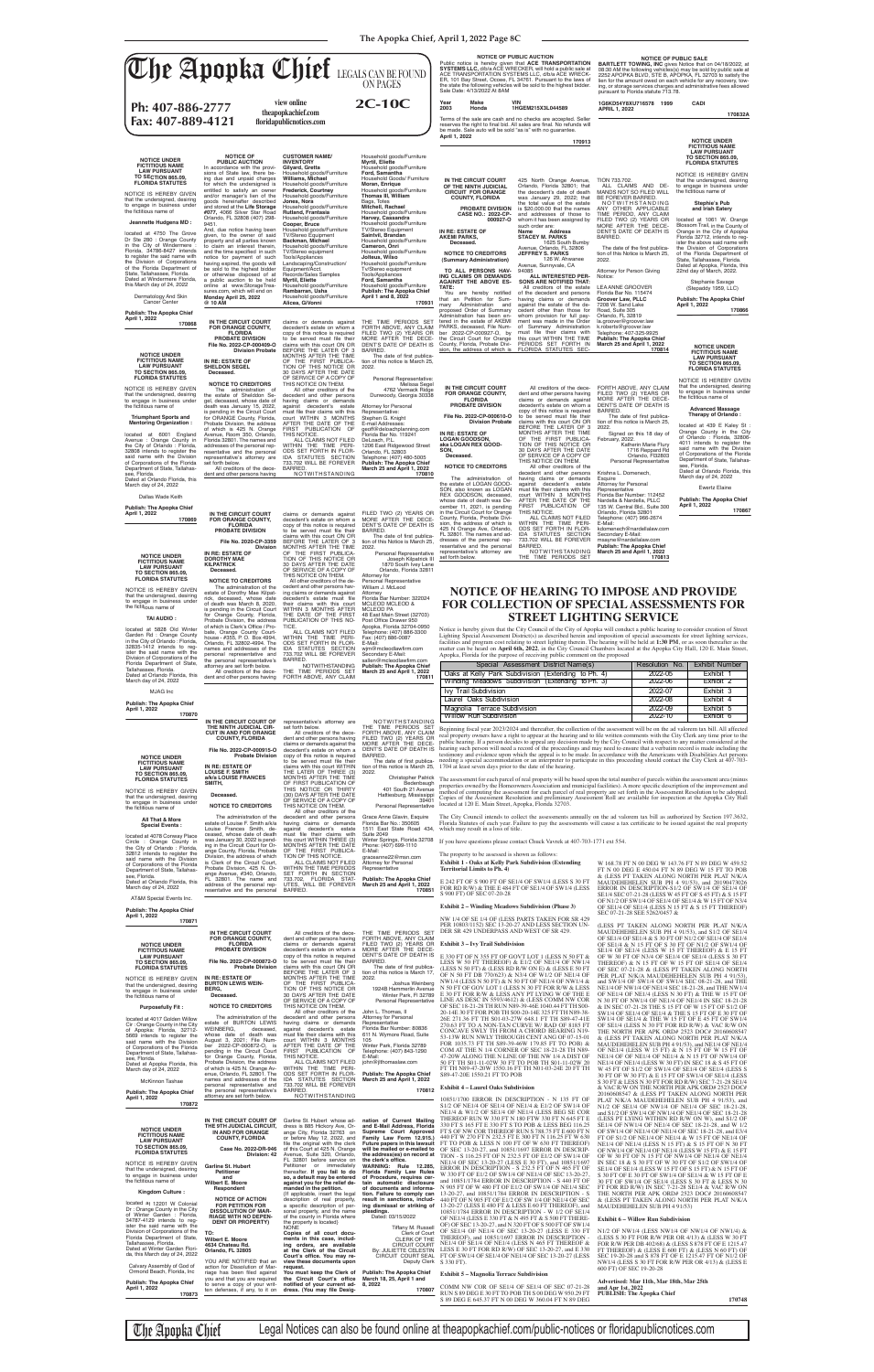**NOTICE OF INTENT TO REQUEST RELEASE OF FUNDS** Date: April 1, 2022

Name of Responsible Entity: City of Apopka<br>Address: 120 East Main Street, Apopka, Florida 32703<br>Contact: Dr. Shakenya Harris-Jackson, Grants Administrator<br>Telephone Number: (407) 703-1819

**Service Area #1 – City of Apopka Housing Rehab/Demolition/ Replacement Service Area: 14A – Housing Rehab/Demolition/Replacement -** The activity proposed in Service Area #1 involves repairing or replacing a minimum of eleven (11) low to moderate-income owner-occupied<br>housing units, all of which will be located within Incorporated City of Apopka. The total household<br>income of the occupants of tw

These notices shall satisfy two separate but related procedural requirements for

activities to be undertaken by the City of Apopka **REQUEST FOR RELEASE OF FUNDS**

On or about April 20, 2022, the City of Apopka will submit a request to the Florida Department of<br>Economic Opportunity (DEO) for the release of Community Development Block Grant funds under<br>Title I of the Housing and Commu

**Activities:**

than 80% of Area Median Income. **Activity**  14A - Housing Rehab/Demolition/Replacement **CDBG Cost:** \$615,500.00 **Local Match:** \$ 50,000.00

**NOTICE OF PUBLIC AUCTION** In accordance with the provi-sions of State law, there being due and unpaid charges for which the undersigned is entitled to satisfy an owner and/or manager's lien of the goods hereinafter described and stored at the **Life Storage #037** 11955 S. Orange Blos-som Trail, Orlando, FL 32837, a public auction to be held online at www.StorageTreasures.com, which will end on **Monday, April 25, 2022 @ 10:00 AM Customer Name Inventory Mikey Pierrelouis** Hsld gds/Furn **Orra, Ale**<br>Hsld gds/Furn; Tv/St Equip; Tools/Appls

**FLORIDA Case No.: 2022DR000218 Division: DOMESTIC RELATIONS** ten defenses, if any, to it on<br>PATRICIA A LANIER, whose<br>address is P O BOX 300441<br>FERN PARK FL 32730-0441<br>on or before 5/22/2022, and file the original with the clerk<br>of this Court at 301 N PARK<br>AVE SANFORD FL 32771<br>before service on Petitioner or immediately thereafter. **If you fail to do so, a default may be entered against you for the relief demanded in the action is asking the court**<br>to decide how the following<br>real or personal property<br>should be divided:<br>NONE<br>**Copies of all court docu-**

rent address. (You may<br>file Designation of Current<br>Mailing and E-Mail Address,<br>Florida Supreme Court Ap-<br>proved Family Law Form **12.915.) Future papers in this lawsuit will be mailed or e-mailed to the address(es) on record at the clerk's**  office.<br>WARNING: Rule 12.285, **Florida Family Law Rules of Procedure, requires certain** 

In accordance with the provi-sions of State law, there be-ing due and unpaid charges for which the undersigned is entitled to satisfy an owner<br>goods hereinafter described<br>and stored at the **Life Stor-<br>age #610**, 7244 Overland<br>**Rd.** Orlando, FL 32810 (407) 295-6580. And, due notice having been given, to the owner of said property and all parties known to claim an interest therein, and the time specified in such notice for payment of such **NOTICE OF<br>
<b>PUBLIC AUCTION**<br>
In accordance with the provi-<br>
sions of State law, there being due and unpaid charges for which the undersigned is

All other creditors of the<br>decedent and persons having<br>claims or demands against the<br>decedent's estate must file their P.O. Box 1132 Apopka, Florida 32704-1132 Telephone: 407 886 2130 Email:

entitled to satisfy an owner and/or manager's lien of the goods hereinafter described and stored at the **Life Storage #8304,** 14916 Old Cheney Hwy, Orlando, FL 32828 Phone #: (407) 208-9257. And, due notice having been given, to the owner of said property and all parties known to claim an interest therein, and the time specified in such notice for payment of such having expired, the goods will be sold to the highest bidder **Monday, April 25, 2022 10:00 AM Corina Johnson** Boxes and Bins,

**Customer Name Inventory Chatara Cruse** Hsld gds/Furn

Hsld gds/Furn,<br>TV/Stereo Equip,

**Jasmine Fink** Hsld gds/Furn **Amanda Gill** Hsld gds/Furn **Publish: The Apopka Chief**

### **April 1 and 8, 2022 170899**



| and stored at the Life Storage<br>#037 11955 S. Orange Blos-<br>som Trail, Orlando, FL 32837,<br>407-826-0024.<br>And, due notice having been<br>given, to the owner of said<br>property and all parties known<br>to claim an interest therein,<br>and the time specified in such                                                                                                                                                                                                                                                                                                                                                                                                 | Hsld gds/Furn; Tv/St<br>Equip; Tools/Appls<br>Kenya Cortez<br>Hsld gds/Furn;<br>Tls/Appl<br>Brinks, Inc<br>Files<br>Rachel L Moore<br>Hsld gds/Furn                                                                                                                                                                                                                                                                                                                                                                                                                                                                                               | TO:<br><b>EDDIE W LANIER</b><br>4764 AMOY CT<br>ORLANDO FL 32811<br>YOU ARE NOTIFIED that an<br>action for dissolution of mar-<br>riage has been filed against<br>you and that you are required<br>to serve a copy of your writ-                                                                                                                                                                                                                                                                                                                                                                                                                                                                                                                                                                                                                                                            | ments in this case, includ-<br>ing orders, are available<br>at the Clerk of the Circuit<br>Court's office. You may<br>review these documents<br>upon request.<br>You must keep the Clerk<br>of the Circuit Court's of-<br>fice notified of your cur-                                                                                                                                                                                                                                                                                                                                                                                                                                                                                                                                                                                                                                                                                                | <b>CLERK OF THE</b><br><b>CIRCUIT COURT</b><br>By: KB<br>Deputy Clerk<br>CIRCUIT COURT SEAL<br><b>Publish: The Apopka Chief</b><br>April 1, 8, 15, and 22, 2022<br>170881                                                                                                                                                                                                                                                                                                                                                                                                                                                                                                                                                                                                                                                        | LUCAI MALCII.<br>ຈະບຸບບບ.ບບ<br>Total:<br>\$665,500.00<br>08 - Temporary Relocation - The activity proposed in Service Area #1 involves up to eleven<br>(11) benefitting households whose housing units are being rehabilitated or replaced will receive<br>temporary relocation assistance for the period of time their home is under construction.<br>Activity:<br>08 - Temporary Relocation<br>CDBG Cost:<br>\$22,000.00<br>Local Match:<br>\$<br>0.00                                                                                                                                                                                                                                                                                                                                                                                                                                                                                                                                                                                                                                                                                                                                                                                                                                                                                                                                                                                                                                                                                                                                                                                                                                                                                                                                                                                                                                                                                                                                                                                              |
|-----------------------------------------------------------------------------------------------------------------------------------------------------------------------------------------------------------------------------------------------------------------------------------------------------------------------------------------------------------------------------------------------------------------------------------------------------------------------------------------------------------------------------------------------------------------------------------------------------------------------------------------------------------------------------------|---------------------------------------------------------------------------------------------------------------------------------------------------------------------------------------------------------------------------------------------------------------------------------------------------------------------------------------------------------------------------------------------------------------------------------------------------------------------------------------------------------------------------------------------------------------------------------------------------------------------------------------------------|---------------------------------------------------------------------------------------------------------------------------------------------------------------------------------------------------------------------------------------------------------------------------------------------------------------------------------------------------------------------------------------------------------------------------------------------------------------------------------------------------------------------------------------------------------------------------------------------------------------------------------------------------------------------------------------------------------------------------------------------------------------------------------------------------------------------------------------------------------------------------------------------|-----------------------------------------------------------------------------------------------------------------------------------------------------------------------------------------------------------------------------------------------------------------------------------------------------------------------------------------------------------------------------------------------------------------------------------------------------------------------------------------------------------------------------------------------------------------------------------------------------------------------------------------------------------------------------------------------------------------------------------------------------------------------------------------------------------------------------------------------------------------------------------------------------------------------------------------------------|----------------------------------------------------------------------------------------------------------------------------------------------------------------------------------------------------------------------------------------------------------------------------------------------------------------------------------------------------------------------------------------------------------------------------------------------------------------------------------------------------------------------------------------------------------------------------------------------------------------------------------------------------------------------------------------------------------------------------------------------------------------------------------------------------------------------------------|-------------------------------------------------------------------------------------------------------------------------------------------------------------------------------------------------------------------------------------------------------------------------------------------------------------------------------------------------------------------------------------------------------------------------------------------------------------------------------------------------------------------------------------------------------------------------------------------------------------------------------------------------------------------------------------------------------------------------------------------------------------------------------------------------------------------------------------------------------------------------------------------------------------------------------------------------------------------------------------------------------------------------------------------------------------------------------------------------------------------------------------------------------------------------------------------------------------------------------------------------------------------------------------------------------------------------------------------------------------------------------------------------------------------------------------------------------------------------------------------------------------------------------------------------------------------------------------------------------------------------------------------------------------------------------------------------------------------------------------------------------------------------------------------------------------------------------------------------------------------------------------------------------------------------------------------------------------------------------------------------------------------------------------------------------|
| notice for payment of such<br>having expired, the goods will<br>be sold to the highest bidder<br>or otherwise disposed of at                                                                                                                                                                                                                                                                                                                                                                                                                                                                                                                                                      | <b>Publish: The Apopka Chief</b><br>April 1 and 8, 2022<br>170886                                                                                                                                                                                                                                                                                                                                                                                                                                                                                                                                                                                 |                                                                                                                                                                                                                                                                                                                                                                                                                                                                                                                                                                                                                                                                                                                                                                                                                                                                                             |                                                                                                                                                                                                                                                                                                                                                                                                                                                                                                                                                                                                                                                                                                                                                                                                                                                                                                                                                     |                                                                                                                                                                                                                                                                                                                                                                                                                                                                                                                                                                                                                                                                                                                                                                                                                                  | Total:<br>\$22,000.00<br>21A - Administration<br>Activity<br><b>CDBG Cost:</b><br>\$112,500.00<br>Local Match:<br>0.00<br>S.<br>\$112,500.00<br>Total:                                                                                                                                                                                                                                                                                                                                                                                                                                                                                                                                                                                                                                                                                                                                                                                                                                                                                                                                                                                                                                                                                                                                                                                                                                                                                                                                                                                                                                                                                                                                                                                                                                                                                                                                                                                                                                                                                                |
| <b>NOTICE OF</b><br><b>PUBLIC AUCTION</b><br>In accordance with the provi-<br>sions of State law, there be-<br>ing due and unpaid charges<br>for which the undersigned is<br>entitled to satisfy an owner<br>and/ or manager's lien of the<br>goods hereinafter described<br>and stored at the Life Storage<br>#508, 2650 N. Powers Dr<br>Orlando, FL 32818, 407-293-<br>6005.<br>And, due notice having been<br>given, to the owner of said<br>property and all parties known<br>to claim an interest therein,<br>and the time specified in such<br>notice for payment of such<br>having expired, the goods will<br>be sold to the highest bidder<br>or otherwise disposed of at | a public auction to be held<br>online at www.StorageTrea-<br>sures.com, which will end on<br>Monday, April 25th, 2022 @<br>10:00 AM<br><b>CUSTOMER NAME/</b><br><b>INVENTORY</b><br>Scott, Darius-Hsld gds/Furn<br>Joseph, Michelet-<br>Hsld gds/Furn<br>Cestero Hassele, Ello-<br>Hsld gds/Furn<br>Mcwhorter, Shantiea-<br>Hsld gds/Furn<br>Torres, Kathia-Hsld gds/Furn<br>Estel, Jessica-Hsld gds<br>Bryson, Davidia-<br>Hsld gds/Furn<br><b>Publish: The Apopka Chief</b><br>April 1 and 8, 2022<br>170887                                                                                                                                    | IN THE CIRCUIT COURT<br>FOR ORANGE COUNTY,<br><b>FLORIDA</b><br>PROBATE DIVISION<br>File No. 2022-CP-000942-O<br>Division 1A<br>IN RE: ESTATE OF<br><b>ELEANOR T. VALVASSORI</b><br>a/k/a ELEANOR DIVANE<br><b>VALVASSORI</b><br>Deceased.<br><b>NOTICE TO CREDITORS</b><br>(Summary Administration)<br>TO ALL PERSONS HAV-<br>ING CLAIMS OR DEMANDS<br><b>AGAINST THE ABOVE ES-</b><br>TATE:<br>You are hereby notified that<br>an Order of Summary Adminis-<br>tration has been entered in the<br>estate of Eleanor T. Valvassori<br>a/k/a Eleanor Divane Valvas-<br>sori, deceased, File Number<br>2022-CP-000942-O, by the                                                                                                                                                                                                                                                              | of the estate is approximately<br>\$64,392.72; and that the names<br>and addresses of those to whom<br>it has been assigned by such<br>order are:<br>Name<br>Address<br>Paul J. Monti, Trustee of the<br>Eleanor Divane Valvassori<br>Trust, dated June 26, 1997,<br>as amended and restated<br>8611 Breakers Point<br>Dallas, TX 75243<br>ALL INTERESTED PERSONS<br>ARE NOTIFIED THAT:<br>All creditors of the estate<br>of the decedent and persons<br>having claims or demands<br>against the estate of the de-<br>cedent other than those for<br>whom provision for full pay-<br>ment was made in the Order of<br>Summary Administration must<br>file their claims with this court<br>WITHIN THE TIME PERIODS<br>SET FORTH IN FLORIDA                                                                                                                                                                                                           | YEARS OR MORE AFTER<br>THE DECEDENT'S DATE OF<br><b>DEATH IS BARRED</b><br>The date of first publication<br>of this Notice is April 1, 2022.<br>Person Giving Notice:<br>Paul J. Monti, Trustee of the<br>Eleanor Divane Valvassori<br>Trust, dated June 26, 1997,<br>as amended and restated<br>8611 Breakers Point<br>Dallas, TX 75243<br>Attorney for<br>Person Giving Notice<br>Brian M. Malec<br>Florida Bar Number: 41498<br>Dean, Mead, Egerton, Blood-<br>worth, Capouano & Bozarth,<br>P.A.<br>420 South Orange Avenue,<br>Suite 700<br>Orlando, Florida 32801<br>Telephone: (407) 841-1200<br>Fax: (407) 423-1831<br>E-Mail:                                                                                                                                                                                           | After the eleven (11) housing units have been addressed, if funding remains available, the remain-<br>ing Community Development Block Grant and match funding will be used to rehabilitate or replace<br>additional housing units owned and occupied by low and moderate-income households.<br>Total CDBG Cost -<br>\$750,000.00<br>Total Local Match -<br>\$50,000.00<br>Total CDBG Cost and Local Match - \$800,000.00<br>Some additional impervious areas will be created in the Service Areas included in this project. In<br>the case where new impervious surfaces are being created, storm drainage improvements will be<br>included in the design and construction of the project to offset the impact of the additional impervi-<br>ous surfaces being created.<br>Failure to provide these improvements would result in the City of Apopka not being able to carry<br>out the activities in the project.<br>FINDING OF NO SIGNIFICANT IMPACT<br>The City of Apopka has determined that the project will have no significant impact on the human<br>environment. Therefore, an Environmental Impact Statement under the National Environmental<br>Policy Act of 1969 (NEPA) is not required. Additional project information is contained in the Envi-<br>ronmental Review Record (ERR) on file at 120 E. Main Street, Apopka, Florida 32703 and may<br>be examined or copied weekdays 8:00 A.M. to 5:00 P.M.<br><b>PUBLIC COMMENTS</b>                                                                                                                                                                                                                                                                                                                                                                                                                                                                                                                                                                                                       |
| <b>NOTICE OF</b><br><b>PUBLIC AUCTION</b><br>In accordance with the provi-<br>sions of State law, there be-<br>ing due and unpaid charges<br>for which the undersigned is<br>entitled to satisfy an owner<br>and/or manager's lien of the<br>goods hereinafter described<br>and stored at the Life Storage<br>#8302, 13450 Landstar Blvd<br>Orlando, FL 32824 (407) 601-<br>4169. And, due notice having<br>been given, to the owner of<br>said property and all parties<br>known to claim an interest<br>therein, and the time speci-<br>fied in such notice for pay-<br>ment of such having expired,<br>the goods will be sold to the<br>highest bidder or otherwise            | StorageTreasures.com, which<br>will end on Monday, April 25,<br>2022 @ 10:00 AM<br><b>Customer Name</b><br>Inventory<br><b>Shelia Rivera</b><br>Hslg gds/Furn;<br>TV/Stereo Equip;<br>Tools/AppInces;<br>Neisha Vasquez Mercado<br>Hslg gds/Furn<br><b>Oscar Maisonet</b><br>Hslg gds/Furn;<br><b>TV/Stereo Equip</b><br><b>Thomas Snell</b><br>Hslg gds/Furn<br><b>Tatiana Ramos</b><br>Hslg gds/Furn<br>Jannette Maymi Coriano<br>Hslg gds/Furn<br><b>Publish: The Apopka Chief</b>                                                                                                                                                             | Circuit Court for Orange County,<br>Florida, Probate Division, the<br>address of which is 425 N. Or-<br>ange Ave., Suite 355, Orlando,<br>FL 32801; that the decedent's<br>date of death was December<br>26, 2021; that the total value<br>IN THE CIRCUIT COURT OF<br>THE NINTH JUDICIAL CIR-<br><b>CUIT IN AND FOR ORANGE</b><br><b>COUNTY, FLORIDA</b><br><b>CASE NO.: 2018-CA-</b><br>011432-0 (39)<br><b>FEDERAL NATIONAL MORT-</b><br><b>GAGE ASSOCIATION ("FAN-</b><br>NIE MAE"), ACORPORATION<br><b>ORGANIZED AND EXIST-</b><br>ING UNDER THE LAWS OF                                                                                                                                                                                                                                                                                                                                | STATUTES SECTION 733.702.<br>ALL CLAIMS AND DEMANDS<br>NOT SO FILED WILL BE<br>FOREVER BARRED. NOT-<br>WITHSTANDING ANY OTHER<br>APPLICABLE TIME PERIOD,<br>ANY CLAIM FILED TWO (2)<br>EXISTING UNDER THE LAWS<br>OF THE UNITED STATES OF<br>AMERICA, Plaintiff, and VIJAY<br>KOMAR; THE VUE AT LAKE<br>EOLA CONDOMINIUM ASSO-<br>CIATION, INC.; SAINARAYAN<br>HOLDING LLC; UNKNOWN<br>TENANT(S) IN POSSESSION<br>#1, are Defendants.<br>TIFFANY MOORE RUSSELL,<br>The Clerk of the Circuit Court,                                                                                                                                                                                                                                                                                                                                                                                                                                                  | bmalec@deanmead.com<br>Secondary E-Mail:<br>probate@deanmead.com<br><b>Publish: The Apopka Chief</b><br>April 1 and 8, 2022<br>170882<br>as unclaimed, only the owner<br>of record as of the date of the<br>Lis Pendens may claim the<br>surplus.<br>If you are a person with a<br>disability who needs special<br>accommodation, you are en-<br>titled to the provision of certain<br>assistance. Please contact the<br>ADA Coordinator at the ad-<br>dress or phone number below                                                                                                                                                                                                                                                                                                                                               | Any individual, group, or agency may submit written comments on the ERR to Dr. Shakenya Har-<br>ris-Jackson, Grants Administrator, City of Apopka, 120 East Main Street, Apopka, Florida 32703.<br>Comments may also be submitted via email at sjackson@apopka.net. All comments must be<br>received by April 19, 2022. Comments will be considered prior to the City of Apopka requesting a<br>release of funds. Comments should specify which notice they are addressing.<br><b>RELEASE OF FUNDS</b><br>The City of Apopka certifies to the Florida Department of Economic Opportunity and HUD that<br>Bryan Nelson in his capacity as Mayor consents to accept the jurisdiction of the Federal Courts<br>if an action is brought to enforce responsibilities in relation to the environmental review process<br>and that these responsibilities have been satisfied. The State's approval of the certification satis-<br>fies its responsibilities under NEPA and related laws and authorities and allows the City of Apopka<br>to use the CDBG funds.<br><b>OBJECTIONS TO RELEASE OF FUNDS</b><br>DEO will accept objections to its release of funds and the City of Apopka certification for a period<br>of fifteen days following the anticipated submission date or its actual receipt of the request (which-<br>ever is later) only if they are on one of the following bases: (a) the certification was not executed<br>by the Certifying Officer of the City of Apopka; (b) the City of Apopka has omitted a step or failed<br>to make a decision or finding required by HUD regulations at 24 CFR part 58; (c) the grant recipi-<br>ent has committed funds or incurred costs not authorized by 24 CFR Part 58 before approval of<br>a release of funds by the State; or (d) another Federal agency acting pursuant to 40 CFR Part<br>1504 has submitted a written finding that the project is unsatisfactory from the standpoint of en-<br>vironmental quality. Objections must be prepared and submitted in accordance with the required |
| disposed of at a public auc-<br>tion to be held online at www.<br>IN THE CIRCUIT COURT<br>OF THE NINTH JUDICIAL<br><b>CIRCUIT. IN AND FOR</b><br><b>ORANGE COUNTY,</b><br><b>FLORIDA</b><br>CASE NUMBER: 2022-CA-<br>2048-O<br><b>DIVISION NUMBER: 40</b><br>IN RE: FORFEITURE OF<br>\$7,582.00 IN U.S. CUR-<br><b>RENCY</b><br><b>NOTICE OF</b><br><b>FORFEITURE COMPLAINT</b><br>TO:<br><b>MIRANDA APRIL MAUCK</b><br>27750 DEBBIE ROAD<br>KAHUMPKA, FL 34762<br><b>CHRISTOPHER BORDOY</b><br>2457 ADAMS AVENUE<br>DELTONA, FL 32738<br>and all others who claim an<br>interest in \$7,582.00 in U.S.<br>Currency, which was seized<br>on or about the 23rd day of              | April 1 and 8, 2022<br>January, 2022, at or near<br>7389 Universal Blvd., Orange<br>County, Florida. Said property<br>is in the custody of the Sheriff<br>of Orange County. A Complaint<br>for forfeiture has been filed in PARTIES, et.al.,<br>the above-styled Court.<br>I HEREBY CERTIFY that<br>this Notice is being served pur-<br>Florida Statutes 932.701-707,<br>this 24th day of March, 2022.<br>Eric D. Dunlap<br>Florida Bar No. 897477<br>Assistant General Counsel<br>Orange County<br>Sheriff's Office<br>Orlando, FL 32802<br>(407) 254-7170<br>Eric.Dunlap@ocfl.net<br>Publish: The Apopka Chief<br>April 1 and 8, 2022<br>170891 | THE UNITED STATES OF<br>170889 AMERICA<br>Plaintiff,<br>vs.<br><b>VIJAY KOMAR; THE VUE AT</b><br><b>LAKE EOLA CONDOMINIUM</b><br>ASSOCIATION, INC.; SA-<br><b>INARAYAN HOLDING LLC:</b><br>UNKNOWN TENANT(S) IN<br>POSSESSION #1 and #2,<br>and ALL OTHER UNKNOWN<br>Defendant(s).<br><b>RE-NOTICE OF</b><br><b>FORECLOSURE SALE</b><br>suant to the notice provisions of NOTICE IS HEREBY GIVEN<br>pursuant to a Final Summary<br>Judgment of Foreclosure dated<br>February 27, 2019 and an<br>Order Granting Plaintiff's Mo-<br>tion to Reschedule Foreclo-<br>sure Sale dated March 17,<br>2022, entered in Civil Case<br>Legal Services No.: 2018-CA-011432-O (39)<br>P.O. Box 1440 of the Circuit Court of the<br>Ninth Judicial Circuit in and<br>for Orange County, Florida,<br>wherein FEDERAL NATIONAL<br>MORTGAGE ASSOCIATION<br>("FANNIE MAE"), A CORPO-<br>RATION ORGANIZED AND | will sell to the highest bidder for<br>cash, at www.myorangeclerk.<br>realforeclose.com, at 11:00<br>AM, on the 17th day of May,<br>2022, the following described<br>real property as set forth in said<br>Judgment, to wit:<br>UNIT 25 B02, THE VUE AT<br>LAKE EOLA, A CONDO-<br><b>MINIUM, ACCORDING TO</b><br>THE DECLARATION OF<br><b>CONDOMINIUM THEREOF</b><br><b>RECORDED IN OFFICIAL</b><br>RECORDS BOOK 9444,<br>PAGE 3009, PUBLIC RE-<br><b>CORDS OF ORANGE</b><br><b>COUNTY FLORIDA, AS</b><br>AMENDED, TOGETHER<br>WITH AN UNDIVIDED IN-<br><b>TEREST IN THE COMMON</b><br><b>ELEMENTS APPURTE-</b><br><b>NANT THERETO.</b><br>If you are a person claiming<br>a right to funds remaining<br>after the sale, you must file<br>a claim with the clerk before<br>the clerk reports the surplus<br>as unclaimed. If you fail to file<br>a timely claim you will not be<br>entitled to any remaining funds.<br>After the funds are reported | at least 7 days before your<br>scheduled court appearance<br>or immediately upon receiving<br>an official notification if the time<br>before the scheduled appear-<br>ance is less than 7 days. If you<br>are hearing or voice impaired,<br>call 711.<br>Ninth Circuit Court Adminis-<br>tration ADA Coordinator<br>Orange County Courthouse<br>425 N. Orange Avenue,<br>Suite 510,<br>Orlando, Florida, 32801<br>(407) 836-2303<br>Dated: March 25, 2022<br>By: Brian L. Rosaler<br>Florida Bar No.: 0174882.<br>Attorney for Plaintiff:<br>Brian L. Rosaler, Esquire<br>Popkin & Rosaler, P.A.<br>1701 West Hillsboro<br><b>Boulevard</b><br>Suite 400<br>Deerfield Beach, FL 33442<br>Telephone: (954) 360-9030<br>Facsimile: (954) 420-5187<br>18-46920<br><b>Publish: The Apopka Chief</b><br>April 1 and 8, 2022<br>170883 | procedures at 24 CFR Part 58, Sec. 58.76 and shall be addressed to the Florida Department<br>of Economic Opportunity, CDBG Program, MSC-400, 107 East Madison Street, Tallahassee, FL<br>32399-6508. Potential objectors should contact the City of Apopka to verify the actual last day of<br>the objection period.<br>Bryan Nelson, Mayor<br><b>Environmental Certifying Official</b><br>City of Apopka<br>120 E Main Street<br>Apopka, Florida 32703<br>Telephone Number: (407) 703-1700<br>Publish: The Apopka Chief<br>170863<br>April 1, 2022<br><b>YOU CAN VIEW</b><br><b>THE LEGAL PAGES</b><br>at<br>www.theapopkachief.com                                                                                                                                                                                                                                                                                                                                                                                                                                                                                                                                                                                                                                                                                                                                                                                                                                                                                                                                                                                                                                                                                                                                                                                                                                                                                                                                                                                                                  |

The Apopka Chief Legal Notices can also be found online at theapopkachief.com/public-notices or floridapublicnotices.com

**IN THE CIRCUIT COURT OF THE EIGHTEENTH JUDICIAL CIRCUIT, IN AND FOR SEMINOLE COUNTY,** 

**PATRICIA A LANIER Petitioner, and EDDIE W LANIER, Respondent. NOTICE OF ACTION FOR DISSOLUTION OF MARRIAGE (NO CHILD OR FINANCIAL SUPPORT)**

**TO: EDDIE W LANIER 4764 AMOY CT**

**automatic disclosure of documents and informa-tion. Failure to comply can result in sanctions, including dismissal or striking of pleadings.** Dated: March 23, 2022.

CLERK OF THE<br>CIRCUIT COURT<br>By: KB

**Total:** \$665,500.00

Circuit Court for Orange County, Florida, Probate Division, the address of which is 425 North Orange Avenue, Suite 355, Orlando, FL 32801. The name

of the personal representative and personal representative's attorney are set forth below.

THEM.

claims with this court WITHIN THREE MONTHS AFTER THE DATE OF THE FIRST PUBLIattorney@gckelleylaw.com **Publish: The Apopka Chief April 1 and 8, 2022 170904**